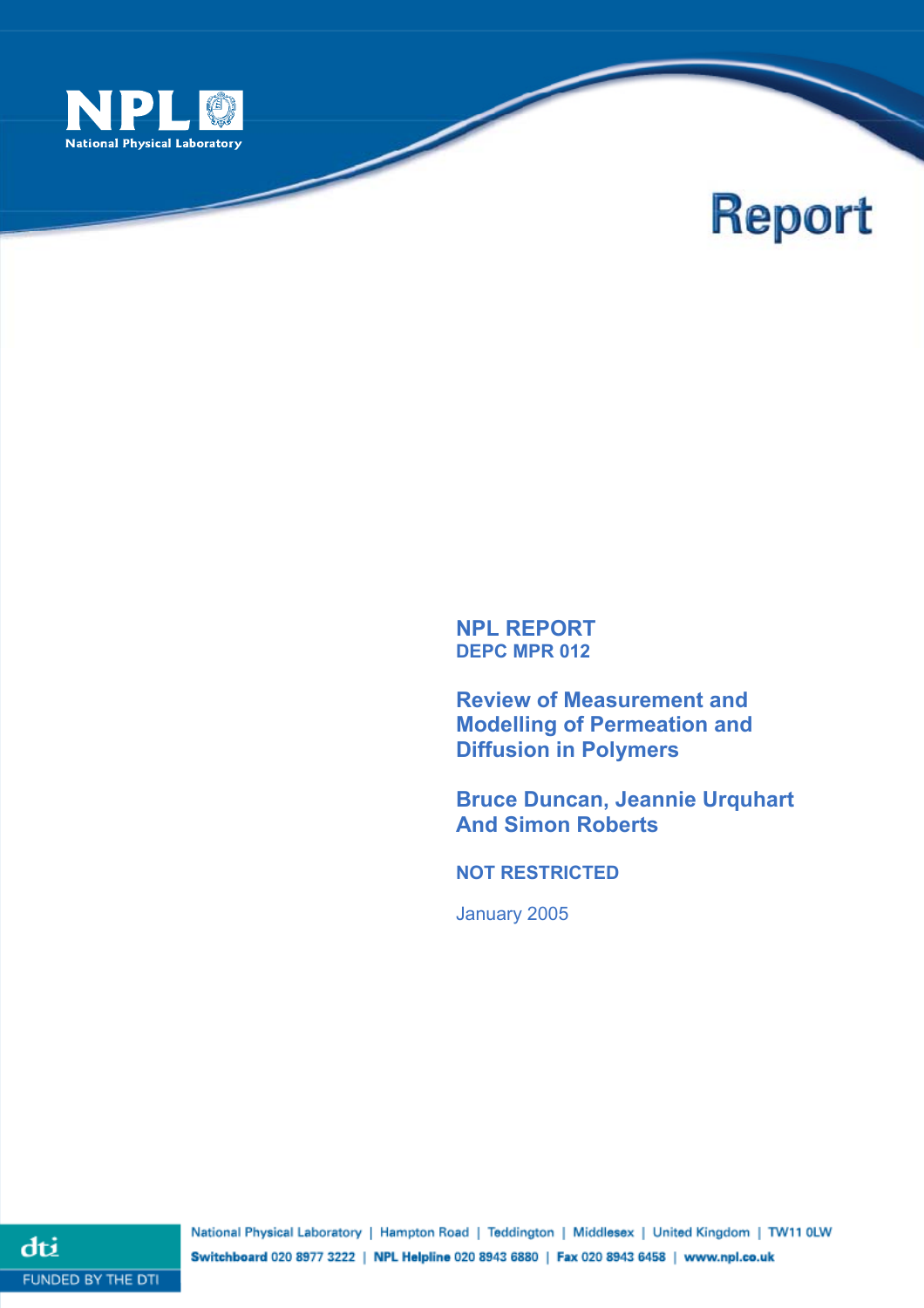# Review of Measurement and Modelling of Permeation and Diffusion in Polymers

# Bruce Duncan, Jeannie Urquhart and Simon Roberts Division of Engineering and Process Control

#### **ABSTRACT**

Diffusion and permeation in polymeric materials is of fundamental importance in many applications and is the subject of considerable scientific interest. Measurement methods for determining permeation through polymer sheets and within polymeric materials have been reviewed. An overview of the generic mechanisms involved reveals dependence of these properties on a wide range of factors, some relating to the materials others to the exposure environments. There can often be an interrelationship between factors, for example the combination of stress and chemical exposure is often a critical degradation mechanism in the service performance of polymeric structures. Dispersed phases and interfaces play important roles in the mass transport process but the mechanisms are not well understood, limiting predictive capabilities. Modelling is used to supplement experimental measurements, improving understanding and enabling extrapolation of behaviour over timescales and in large components that are not experimentally convenient.

Performance 2004-2007 Project deliverable F07/d1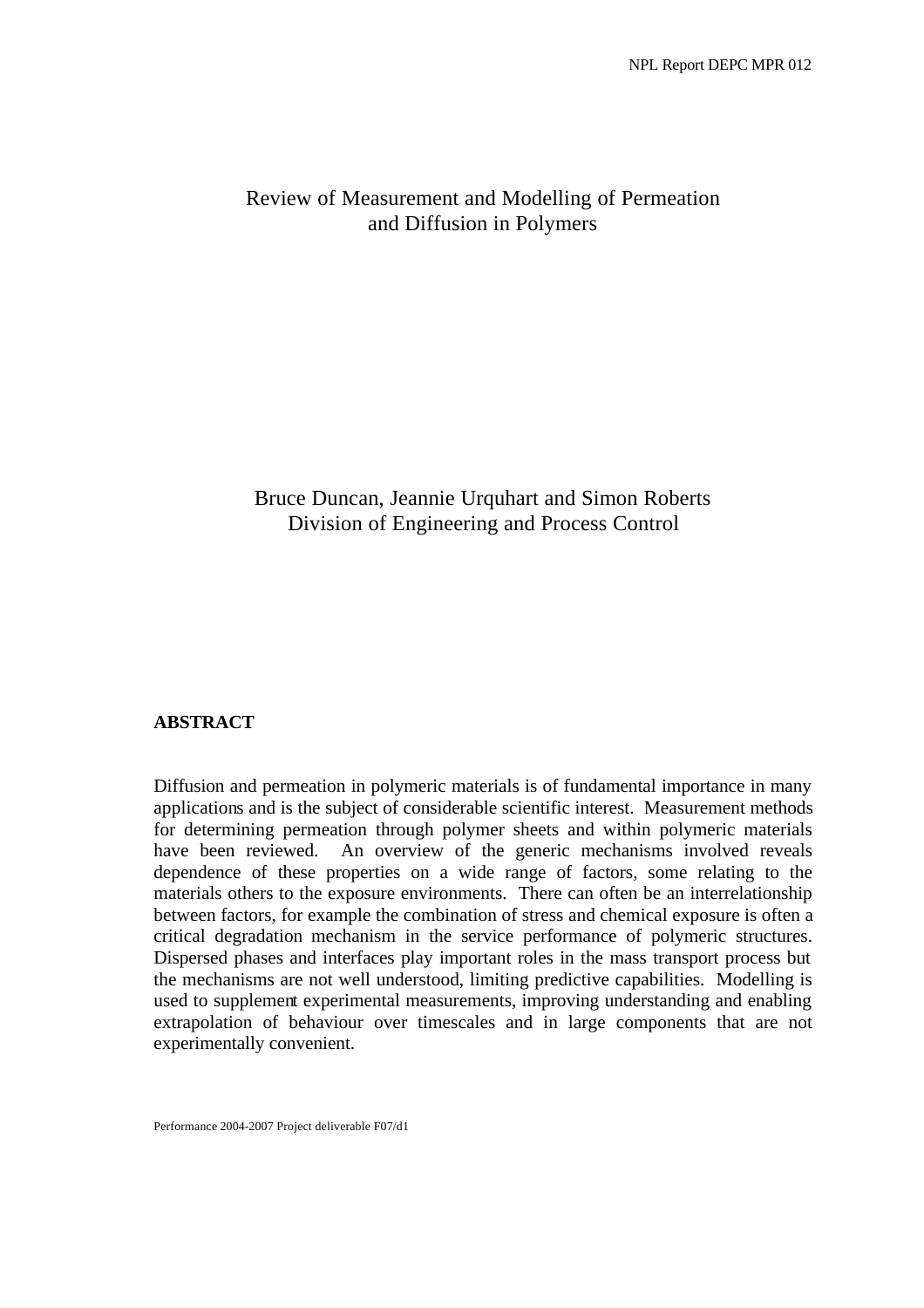## Crown copyright 2005 Reproduced with the permission of the Controller of HMSO and Queen's Printer for Scotland

## ISSN 1744-0270

## National Physical Laboratory Hampton Road, Teddington, Middlesex, TW11 0LW

Extracts from this report may be reproduced provided the source is acknowledged and the extract is not taken out of context.

We gratefully acknowledge the financial support of the UK Department of Trade and Industry (National Measurement System Policy Unit)

Approved on behalf of the Managing Director, NPL, by Dr M G Cain, Knowledge Leader, Process Materials Team authorised by Director, Engineering and Process Control Division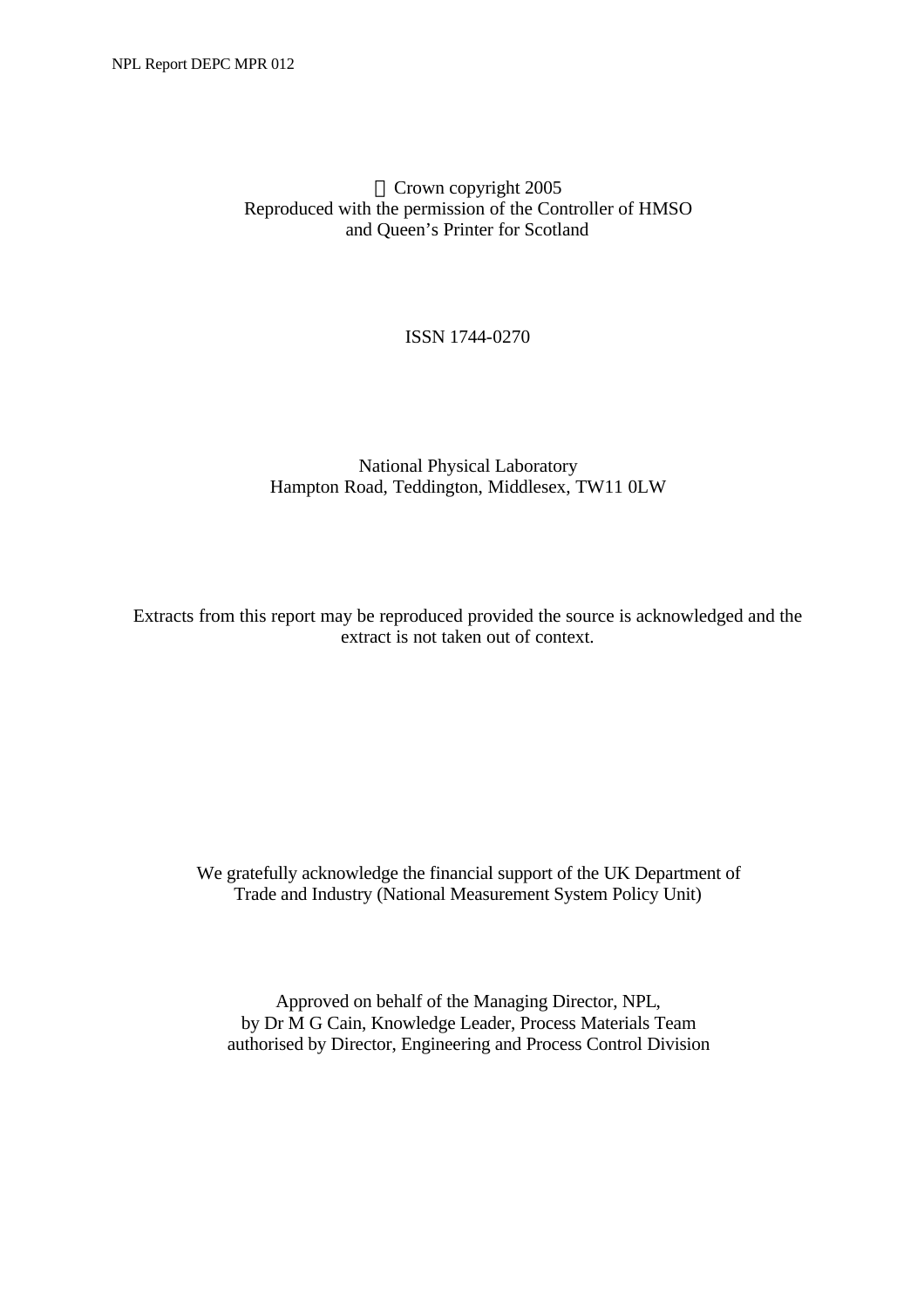# **CONTENTS**

| 1.<br>1.1<br>1.2 | <b>INTRODUCTION</b><br><b>BACKGROUND</b><br>PROJECT SCOPE                                                      |                |
|------------------|----------------------------------------------------------------------------------------------------------------|----------------|
| 1.3              | INDUSTRIAL CONTEXT OF PERMEABILITY                                                                             | $\overline{c}$ |
| 1.4              | POLYMERIC MATERIALS                                                                                            | $\overline{4}$ |
|                  | 1.4.1 Plastic Films – Including Multi-layers and Coatings                                                      | 5              |
|                  | 1.4.2 Bulk Plastics – Thick Sections                                                                           | 5              |
|                  | 1.4.3 Adhesive Joints                                                                                          | 5<br>6         |
|                  | 1.4.4 Polymer Matrix Composites<br>1.4.5 Seals and Sealants                                                    | 6              |
|                  |                                                                                                                |                |
| 2.               | PERMEABILITY MECHANISMS                                                                                        | 7              |
| 2.1              | DISSOLUTION AND ABSORPTION                                                                                     | 8              |
| 2.2              | <b>DIFFUSION</b>                                                                                               | 9              |
| 2.3              | <b>PERMEABILITY</b>                                                                                            | 10             |
| 2.4              | <b>DESORPTION</b>                                                                                              | 11             |
| 2.5              | FACTORS INFLUENCING MASS TRANSPORT                                                                             | 11             |
|                  | 2.5.1 Polymer Chemistry<br>2.5.2 Free Volume                                                                   | 11<br>11       |
|                  | 2.5.3 Porosity and Voids                                                                                       | 12             |
|                  | 2.5.4 Filler Particles                                                                                         | 13             |
|                  | 2.5.5 Temperature                                                                                              | 14             |
|                  | 2.5.6 Mechanical Stress and Strain                                                                             | 16             |
|                  | 2.5.7 Concentration                                                                                            | 17             |
|                  | 2.5.8 Exposure to Mixed Diffusants                                                                             | 18             |
|                  | 2.5.9 Molecule Sizes                                                                                           | 19             |
|                  | 2.5.10 Role of Interfaces                                                                                      | 19             |
|                  | 2.5.11 Leaching of Additives                                                                                   | 21             |
| 3.               | PERMEATION MEASUREMENT METHODS                                                                                 | 22             |
| 3.1              | <b>OVERVIEW</b>                                                                                                | 22             |
| 3.2              | <b>SENSING WITHIN MATERIALS</b><br>3.2.1<br><b>Mass Uptake Measurements</b>                                    | 24<br>24       |
|                  | <b>Glass Transition Temperature</b><br>3.2.2                                                                   | 26             |
|                  | <b>Material Strength</b><br>3.2.3                                                                              | 27             |
|                  | <b>Stiffness and Modulus</b><br>3.2.4                                                                          | 27             |
|                  | 3.2.5<br><b>Sample Swelling</b>                                                                                | 28             |
|                  | <b>Optical Properties</b><br>3.2.6                                                                             | 28             |
|                  | 3.2.7<br><b>Electrical Measurements</b>                                                                        | 30             |
|                  | 3.2.8<br>Other Methods for Detecting Chemical Ingress in Polymers                                              | 30             |
|                  | <b>Embedded Sensors</b><br>3.2.9                                                                               | 31             |
| 3.3              | PERMEATION MEASUREMENT METHODS                                                                                 | 32             |
| 3.4              | WATER VAPOUR TRANSMISSION RATE (WVTR)                                                                          | 33             |
|                  | <b>ASTM Standard E-398 Accumulation Method</b><br>3.4.1                                                        | 33             |
|                  | Water Vapour Transmission Rate Through Plastic Film and Sheeting<br>3.4.2<br>Using a Modulated Infrared Sensor | 34             |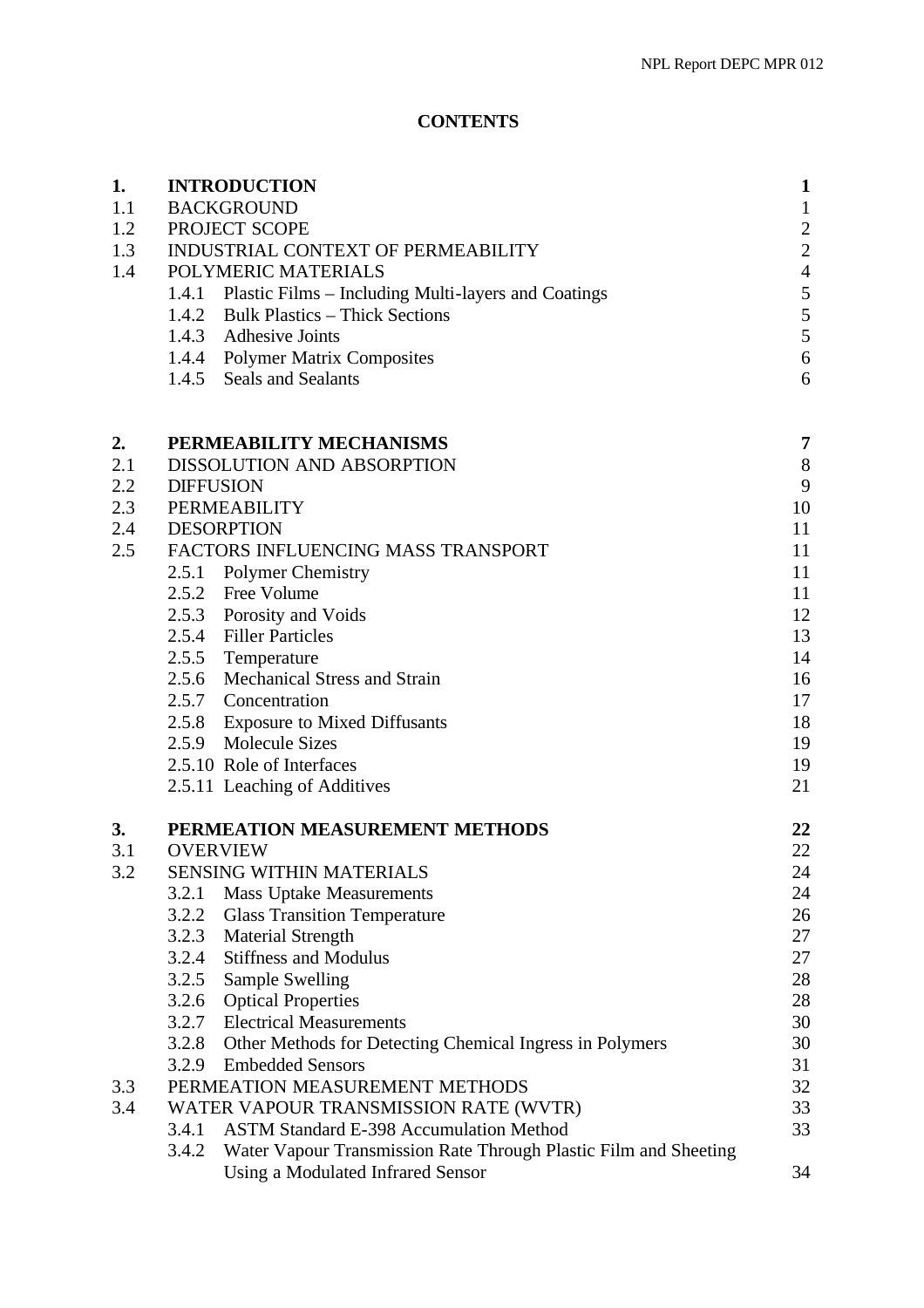|                     | 3.4.3              | Water Vapour Transmission Rate of Flexible Barrier Materials                                             |    |
|---------------------|--------------------|----------------------------------------------------------------------------------------------------------|----|
|                     |                    | Using an Infrared Detection Technique                                                                    | 35 |
|                     | 3.4.4              | Evaluation of Solubility, Diffusivity and Permeability of Flexible                                       |    |
|                     |                    | <b>Barrier Materials to Water Vapour</b>                                                                 | 35 |
|                     | 3.4.5              | Water Vapour Transmission of Materials (Gravimetric Techniques)                                          | 36 |
|                     |                    | 3.4.6 Volatile Liquids                                                                                   | 37 |
| 3.5                 |                    | <b>GAS PERMEATION TESTS</b>                                                                              | 37 |
|                     | 3.5.1              | Atmospheric Pressure – Manometric Methods                                                                | 37 |
|                     |                    | 3.5.2 Constant Volume Methods                                                                            | 37 |
|                     | 3.5.3              | <b>Constant Pressure Methods</b>                                                                         | 37 |
|                     | 3.5.4              | <b>Carrier Gas Methods</b>                                                                               | 38 |
|                     | 3.5.5              | <b>Mass Spectrometry Methods</b>                                                                         | 38 |
|                     | 3.5.6              | Oxygen Transmission Using a Coulometric Sensor                                                           | 38 |
| 3.5                 |                    | FACTORS INFLUENCING ACCURACY                                                                             | 39 |
|                     | 3.6.1              | Sealing of the Permeation Cell                                                                           | 39 |
|                     | 3.6.2              | <b>Calibration of Detectors/Instruments</b>                                                              | 39 |
|                     | 3.6.3              | Condition of the Test Sample                                                                             | 39 |
|                     | 3.6.4              | <b>Carrier Gases</b>                                                                                     | 40 |
|                     |                    | 3.6.5 Low Permeation Levels                                                                              | 40 |
|                     |                    | 3.6.6 Materials used in the apparatus                                                                    | 41 |
|                     | 3.6.7              | <b>Edge Effects</b>                                                                                      | 41 |
|                     | 3.6.8              | Temperature                                                                                              | 41 |
|                     | 3.6.9              | <b>Stress</b>                                                                                            | 41 |
| 4.                  |                    | <b>MODELLING DIFFUSION</b>                                                                               | 43 |
| 4.1                 |                    | MODELLING MOISTURE UPTAKE                                                                                | 43 |
| 4.2                 |                    | FINITE ELEMENT METHODS                                                                                   | 45 |
| 4.3                 |                    | MOLECULAR DYNAMICS                                                                                       | 46 |
| 5.                  |                    | <b>CONCLUDING REMARKS</b>                                                                                | 47 |
| 6.                  |                    | <b>ACKNOWLEDGEMENTS</b>                                                                                  | 48 |
| 7.                  |                    | <b>REFERENCES</b>                                                                                        | 48 |
| <b>APPENDIX I</b>   |                    | <b>TRANSIENT DIFFUSION MODELLING IN THREE-</b><br>DIMENSIONAL MULTI-STRUCTURED<br><b>POLYMER SYSTEMS</b> | 51 |
|                     |                    |                                                                                                          |    |
| <b>APPENDIX II</b>  |                    | <b>COMMERCIAL EQUIPMENT SUPPLIERS</b>                                                                    | 62 |
| <b>APPENDIX III</b> |                    | <b>DETECTORS</b>                                                                                         | 64 |
|                     | <b>APPENDIX IV</b> | <b>IMPLEMENTATION OF DIFFUSION IN ABAQUS</b>                                                             | 68 |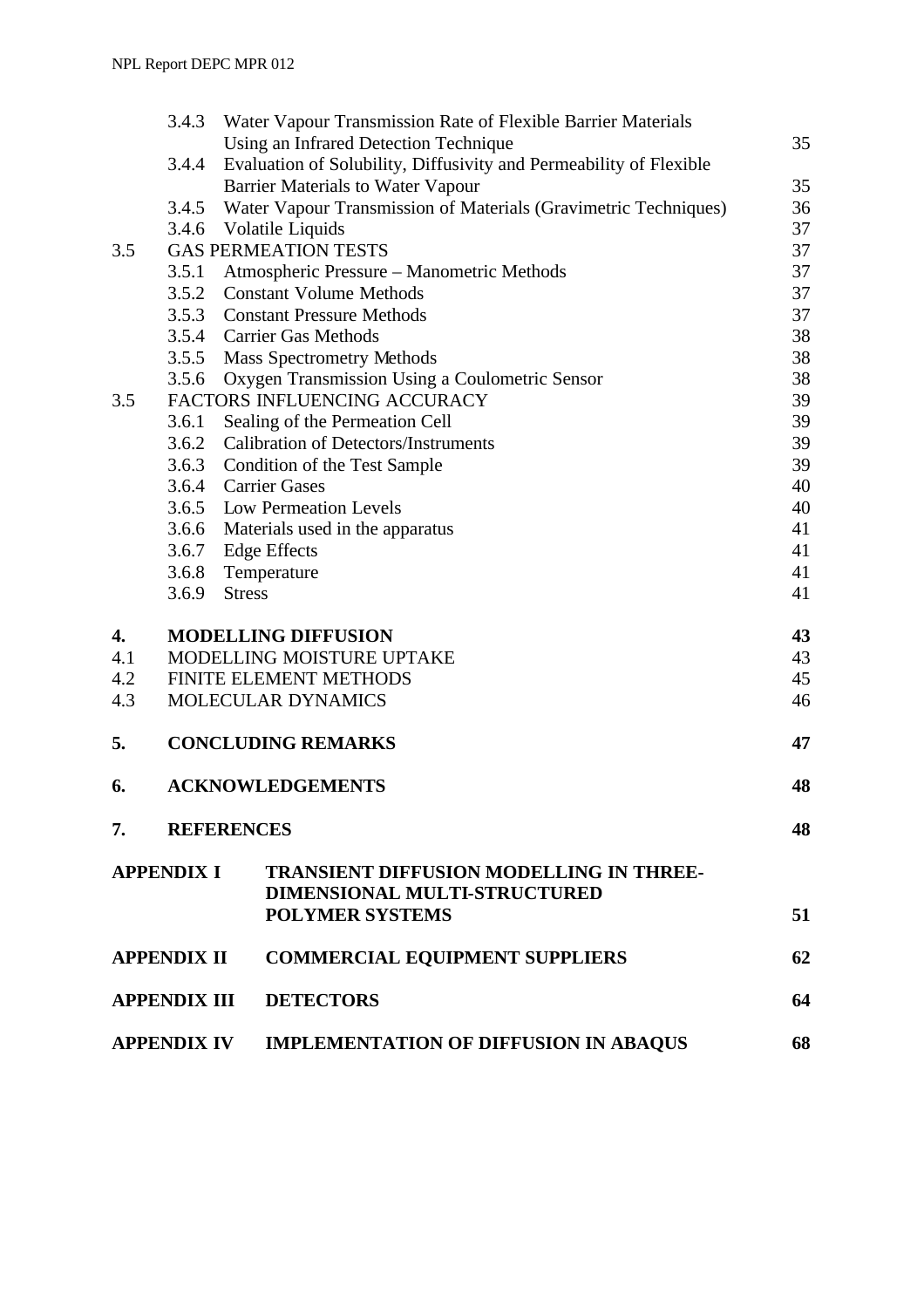#### **1. INTRODUCTION**

#### 1.1 BACKGROUND

Polymers are widely used for coatings, components and structures in many sectors of industry, providing decorative finish, corrosion resistance, low weight and mechanical strength with reasonable lifetime cost. Chemical attack is recognised as potential route for degradation in materials systems (whether through reactions with the polymer itself or materials protected by plastic barrier films). Although polymers, in the main, have good chemical resistance there is free volume between the polymer chains through which chemicals can permeate. The ingress of chemicals into polymers can have a critical effect on the service performance of a component or structure. The permeation of chemicals within a polymer component may affect the mechanical performance of the material, degrade the material or product that the polymer should protect (e.g. corrosion of coated steel or spoiling of packaged foodstuffs), damage the interface between the polymer and another material (e.g. adhesive joints) or pollute the environment (e.g. diffusion leakage from storage vessels). Therefore, understanding the diffusion and permeation process is critical to developing reliable plastics, polymer composites, coatings and adhesive joints for use in demanding environments.

Chemical exposure is a key mechanism for degradation in plastics; an understanding of permeation is essential for developing testing methodologies and accelerated ageing protocols for plastics. The process of permeation of chemicals through polymers is a combination of two interrelated processes, dissolution in the polymer and diffusion through the polymer. Dissolution is the process of absorption of the chemical in the polymer and depends on the affinity (interaction energy) of the polymer for the absorbing molecule, the volume available for absorption and the external concentration. There is a limit to the amount of the chemical that can be absorbed under any particular set of conditions – the solubility. Diffusion is the concentration gradient driven process whereby the absorbed molecules are transported within the polymer and diffusion properties are characterised via diffusion coefficients. There is an extensive body of literature on permeation and diffusion in plastics and other polymers, e.g. [1- 5], reflecting a strong industrial need for reliable test methods to measure the diffusion of gases and liquids in polymers. Permeation properties are required under relevant service conditions, which may include transient and varying levels of chemical exposure, temperature and load.

Plastics are often used as multi-layer films of different materials, to obtain the desired mixture of properties (e.g. in food packaging for mechanical strength, barrier performance, surface finish and food contact approval). Therefore, permeation through multi-layers is an important issue in the design of many products (e.g. plastic bottles). Low permeability materials are particularly difficult to characterise accurately, since the time required to make measurements can be excessive. The effects of the service environment, particularly applied stress, on permeability are not well understood but are thought to be significant for performance. The interaction of load and chemical exposure can have significant synergistic effects on material lifetimes (for example Environmental Stress Cracking (ESC) failures cost UK industry in excess of £100 million per year). Permeation along interfaces may occur in many applications (adhesive joints, coatings and laminated structures) but not currently measured owing to a lack of suitable techniques. Modelling of diffusion in polymers, particularly large or complex components, is often undertaken to develop understanding of the accumulation of chemicals in polymeric components and provide prediction of performance degradation.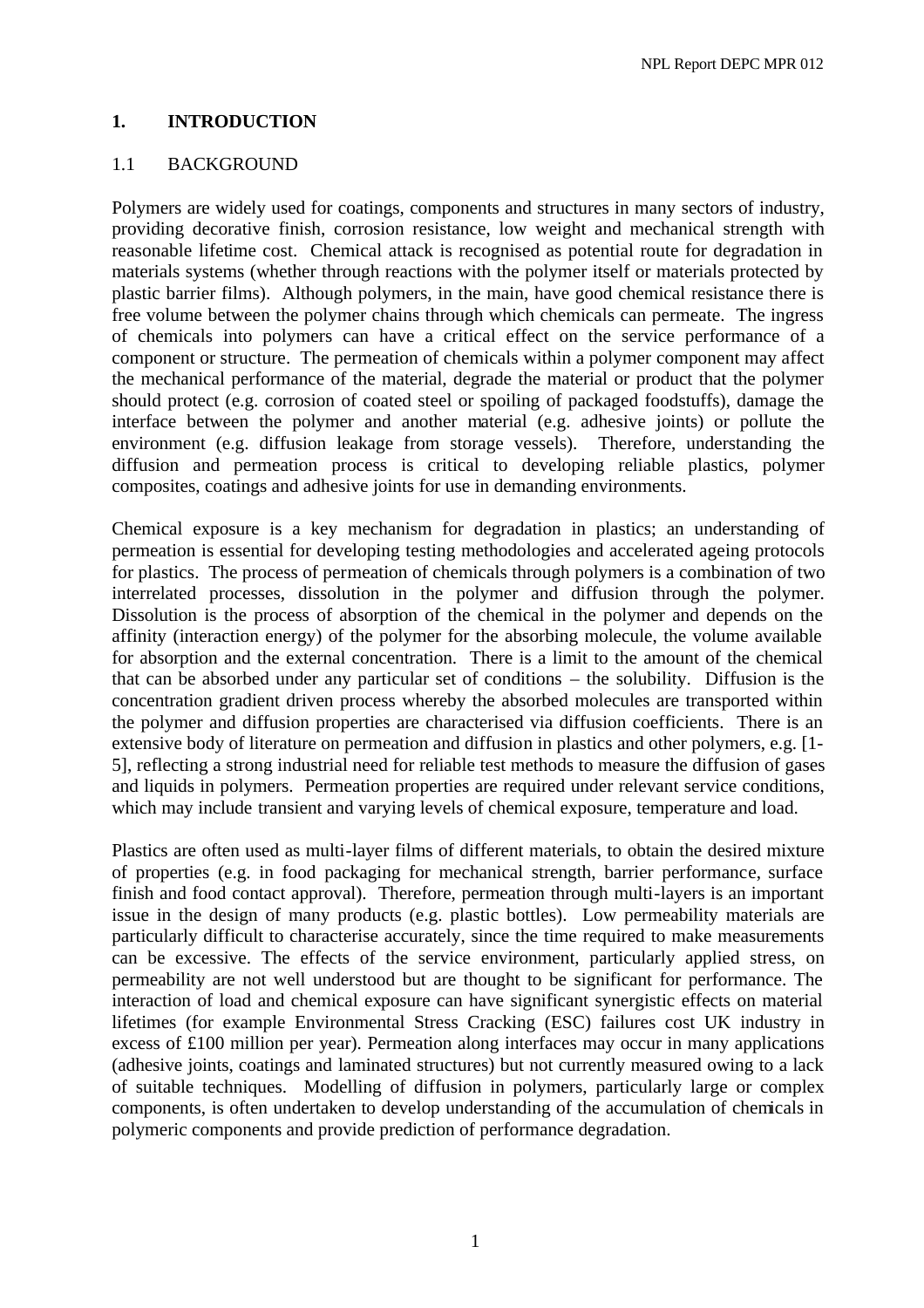## 1.2 PROJECT SCOPE

During the formulation exercise for the DTI National Measurements System's *Measurements for Materials Performance* programme, from surveys and workshops, it became apparent that there was considerable interest in the issue of permeation in polymers from a multitude of perspectives. Project F07 "Permeation, absorption and desorption of liquids and gases in polymer and multi-layer systems" was formulated to address measurement issues surrounding permeation.

The objectives of project F07 are to:

- 1) Develop methods for assessing the ingress of chemicals into polymeric materials.
- 2) Improve understanding of the influence of environment on permeation rates.
- 3) Assess the effect of interfaces on transport of chemicals in polymeric systems, such as multi-layer coatings, laminates or adhesive joints.
- 4) Assist in the development of reliable accelerated ageing methodologies for polymeric systems.

As mentioned earlier, there is a substantial body of literature on diffusion and permeation in polymers [e.g. 1-5]. A review of this literature has been undertaken and this report summarises the mechanisms for transport of molecules in polymers, measurement methods, modelling approaches and factors affecting permeation. It does not set out to exhaustively cover the whole body of research on permeation in polymers. High permeability, 'porous' polymers are often found in the form of membranes and perform many important roles within biological systems, gas/chemical separation plants and chemical reactors (e.g. fuel cells) where permeation is the key to their functionality. Diffusion in liquids (e.g. colloids, polymer solutions, blends) is another area of importance. However, these applications and materials are not included in the scope of this project, which concentrates on permeation in 'solid' polymers used in protective or structural roles. The review concentrates on the transport of small molecules (whether gas or liquid) but it is recognised that there are many applications where transport of ions or larger molecules (e.g. biological molecules or even nanoparticles) is of interest. Strictly speaking, all polymers are 'porous' to some degree as the random, entanglements of polymer chains leave very small pores (free volume) into which molecules can diffuse.

## 1.3 INDUSTRIAL CONTEXT OF PERMEABILITY

The uptake and transport of small molecules in polymer systems can be of profound importance to the service performance of the material or component. Permeability is a critical performance issue in many industries, including petrochemical, construction, water, gas, transport, electronics, medical and packaging, where the rate of permeation of chemicals from the environment to the product (or vice versa) needs to be minimised or controlled. The financial consequences of permeation can include:

- Reduced shelf life of foodstuffs, beverages and pharmaceuticals;
- Reduced reliability of electronic systems, leading to increased repair/replacement costs;
- Increased corrosion rates in poorly 'protected' systems, leading to high maintenance costs.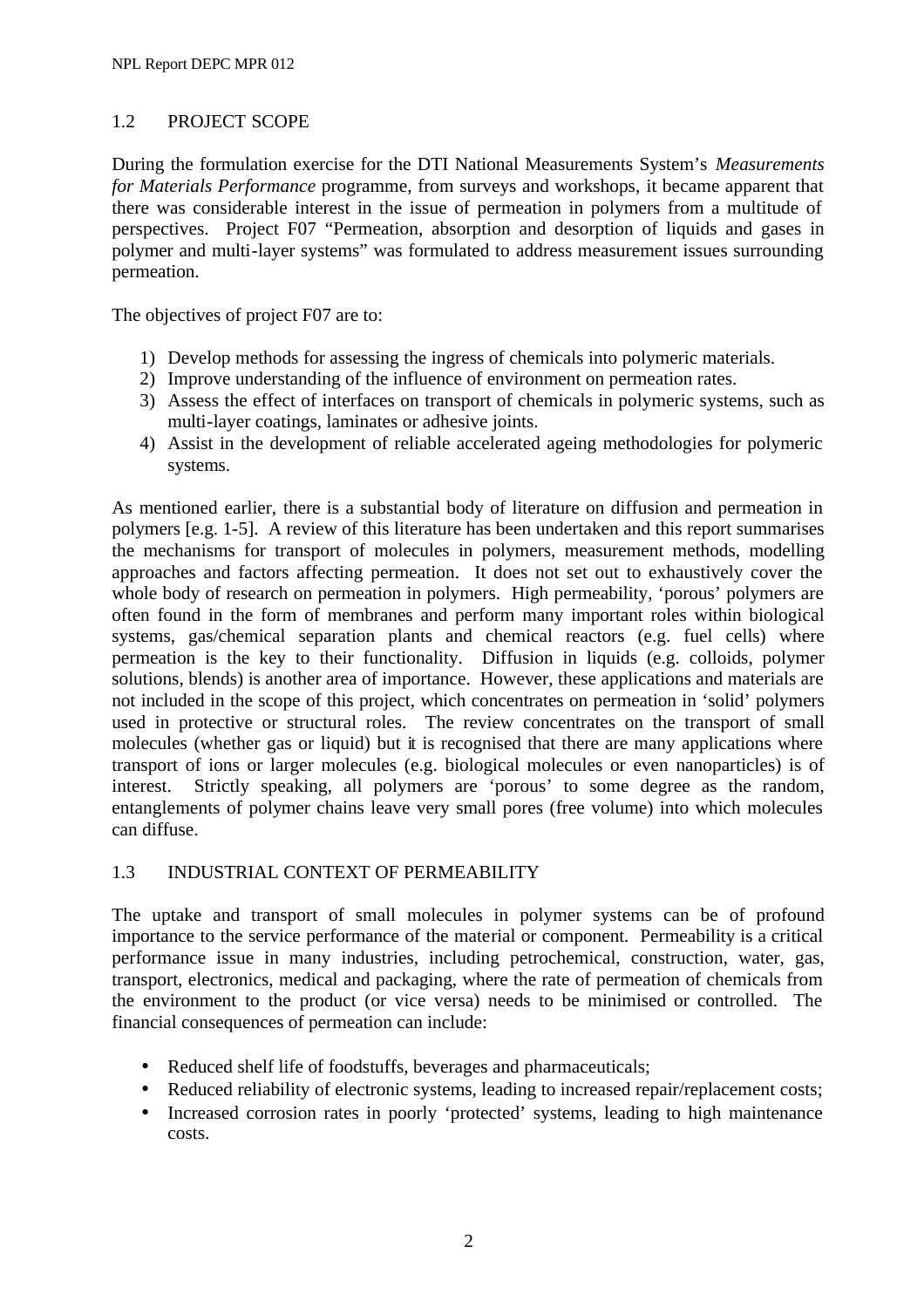In addition to financial considerations, there are quality of life considerations for designers, manufacturers and end users of plastic products to consider, e.g.:

- Emission of harmful chemicals to the environment via diffusion from process, storage or transport vessels;
- Failure of safety critical systems or structures due to chemical attack.

Mass transport, often referred to as permeation, is of particular importance in many applications including:

- Permeation in packaging, particularly for foods, beverages and pharmaceuticals.
	- o Contents should be retained in the packaging, including the inert atmosphere.
	- o Chemicals should not diffuse or leach from the packaging materials into the contents (or vice versa).
	- o External species should be excluded from the contents. This is particularly an issue where contents may be degraded through exposure to, for example, oxygen, water vapour or carbon dioxide.
- Fabrics and garments
	- o Many products are marketed on the basis of their barrier performance. For example, terms such as 'waterproof' and 'windproof' are regularly used to describe fabrics and garments, with little explanation as to what these terms mean.
- Seals and sealants
	- o Similar requirements as to packaging
	- o Require resistance to harsh chemicals or conditions (heat/load)
- Electronic circuit boards
	- o Encapsulants and conformal coatings are used to exclude water and ionic species that can damage the electrical components.
- Organic light emitting displays
	- o Performance is degraded by exposure to oxygen or water vapour and thin, transparent, flexible barrier coatings are required for protection.
- Chemical/fuel storage, transport and distribution
	- o Permeation of chemicals or hydrocarbon fuels is environmentally damaging and designers need to select materials and wall thickness such that emissions are minimised over service lives, which may be decades.
	- o Hydrogen, being the smallest molecule, presents particular challenges for longterm storage owing to its greater diffusibility in many media.
- Separation/reaction membranes
	- o Differential transport rates or molecular affinities can be exploited to effect low cost/low energy chemical separations.
		- ß Separation of hydrogen gas mixtures
		- Removal of VOCs from air
		- Purification of gas streams
	- o Hydrogen or methane permeable membranes for fuel cells
- Structural durability permeation is often on the critical path for service life.
	- o Ingress of chemicals into a polymer can lead to a degradation of mechanical properties. For example water can plasticise many systems leading to a reduction of stiffness and strength.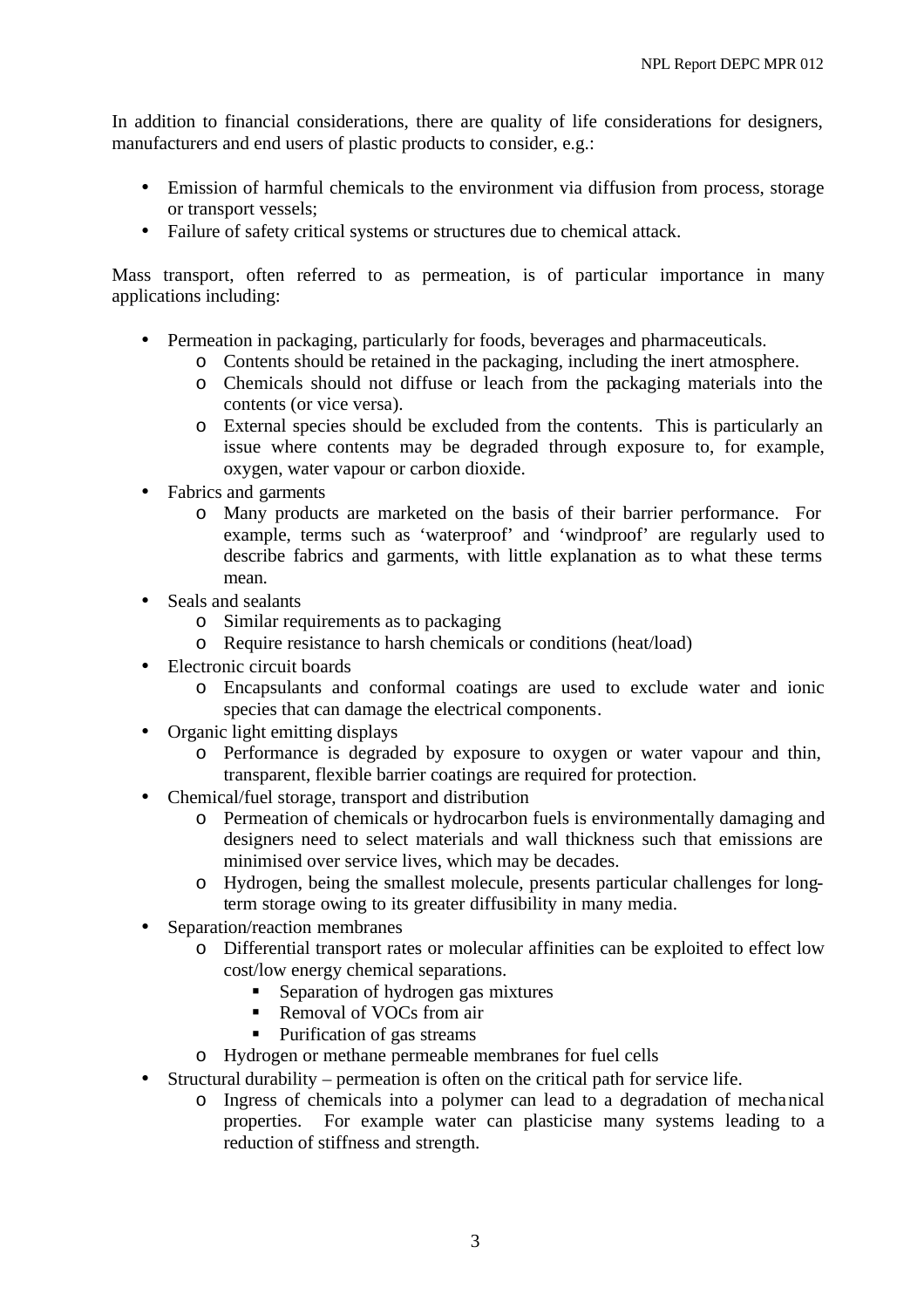- o Chemicals can diffuse to interfaces, e.g. in adhesive bond or composite material, and degrade the strength of the bond at the interface.
- o Chemicals can diffuse through protective coatings, e.g. paints, to corrode surfaces.
- Environmental Protection
	- o Permeation of waste through liners of landfill sites or chemicals/petrol from underground storage tanks may lead to contamination of ground water. Plastic liners are often used to combat this problem.
- Biotechnology
	- o The ingress of enzymes, proteins and cells in biological systems, e.g. tissue scaffolds, is important in this growing industry sector.
	- o Controlled release of pharmaceuticals.
	- o Diffusion/absorption of nano-particles in tissues.
- Stress cracking
	- o Load and chemical damage are often synergistic leading to the problem of environmental stress cracking. Uptake of chemicals under load often leads to cracks in the plastic. The increase in stress around the crack leads to increased uptake of chemical and faster crack growth rates. This can lead to significant reductions in service life than would be expected from tests loading alone or load-free chemical exposure.

Reliable techniques for testing permeability are needed to provide better specifications for materials, including protective coatings and barrier layers. These should help improve product durability and reliability. Currently little is known about the influence of internal interfaces. Any means of estimating ingress of chemicals in these critical areas will provide improved procedures for assessing the durability of adhesive joints and multi-layer systems. Enhanced understanding of permeation and the effects of stress/environment will help the development of reliable accelerated ageing protocols to evaluate new materials for long-term performance. Permeation and diffusion properties are therefore important properties in many uses of polymers. Understanding and prediction of molecular transport in these materials is important for materials specification, product design and materials development.

#### 1.4 POLYMERIC MATERIALS

Polymers cover a wide range of materials where the principle component consists of long chain organic polymer molecules. Within this general definition the materials can exhibit a huge range of mass transport properties depending on for example:

- type of polymer,
- specific grade,
- additives and fillers.
- production process used, and
- end purpose.

Model (pure, single-phase) systems can be used to gain an understanding of diffusion mechanisms through techniques such as molecular modelling. However, most commercial polymers used are heterogeneous containing additives introduced as separate phases (e.g. toughening agents, pigments), liquids (e.g. process aids, mould release agents, plasticisers), gases (e.g. blowing agents) or inorganic solid fillers (e.g. talc, clays, pigments). The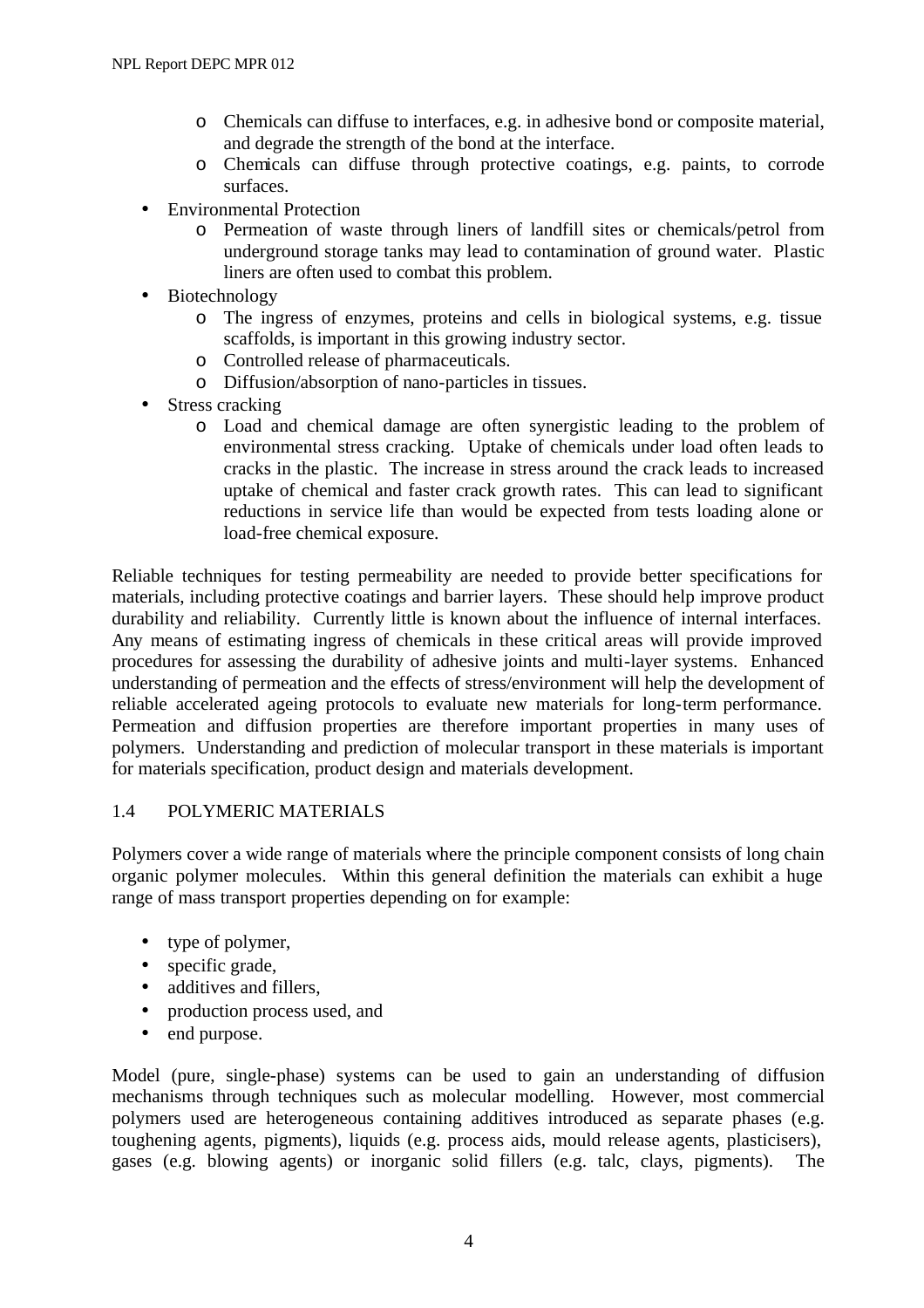concentration, dispersion and distribution of these additives can have a significant effect on the mass transport in plastics.

## 1.4.1 Plastic Films – Including Multi-layers and Coatings

Plastic films are commonly used in packaging or as coatings to protect sensitive items from the environment. The product requirements of coatings and films can be very challenging, frequently requiring optical transparency, mechanical performance, printability, barrier performance at minimum thickness and cost. The transport of molecules through thin films is normally dominated by steady state permeation – as layers are thin the time to reach equilibrium concentration is relatively short and subsequent transport rates are governed by the diffusion behaviour of the saturated film.

## 1.4.2 Bulk Plastics – Thick Sections

In thick sections, such as sheets, pipes and containers, since the time taken to reach equilibrium moisture content is proportional to the square of the thickness. It may take very long periods for equilibrium conditions to be reached – in many cases this can be several years. In many applications the material will see variations in the environment to which it is exposed (e.g. temperature, chemical concentrations) and the mass transport is likely to be a transient problem rather than steady state. It is difficult to test such thick sections reliably since only the early stages of the absorption and permeation curves will be achievable in realistic experimental timescales. Extrapolation of behaviour is necessary to predict long-term behaviour or permeation (e.g. to comply with environmental regulations for containers). The options available include:

- Extrapolation of short-term data to long-term behaviour. However the early stage uptake is far from saturation and any concentration dependence of properties and/or diffusion mechanisms will lead to large uncertainties.
- Testing reduced size samples and scaling results to full size through modelling, relies on being able to prepare thin samples with the same properties as thick sections.
- Accelerating mass transport mechanisms through, e.g. higher concentrations or increased temperatures. There are obvious difficulties with interpreting these results in terms of service performance.

The study of mass transport in thick sections often involves modelling, requiring good quality data and appropriate models. Concentration mapping of diffusion in thick sections can help improve confidence in the model predictions.

## 1.4.3 Adhesive Joints

Adhesives, although often used as thin layers, are complicated to measure and model as they normally form a 'sandwich layer' between other materials. Thus diffusion and permeation is a multi-material problem, complicated by the presence of interfaces. Moisture diffusion is of particular importance principally because of its widespread occurrence and the fact that the polar groups in the adhesive, responsible for conferring adhesive properties, also make the adhesive hydrophilic. Accelerated moisture exposure tests, using high temperatures and high concentrations, are often carried out to assess service performance. The time taken for moisture to diffuse to a critical interface is often considered a rate-determining step in the degradation of joint performance.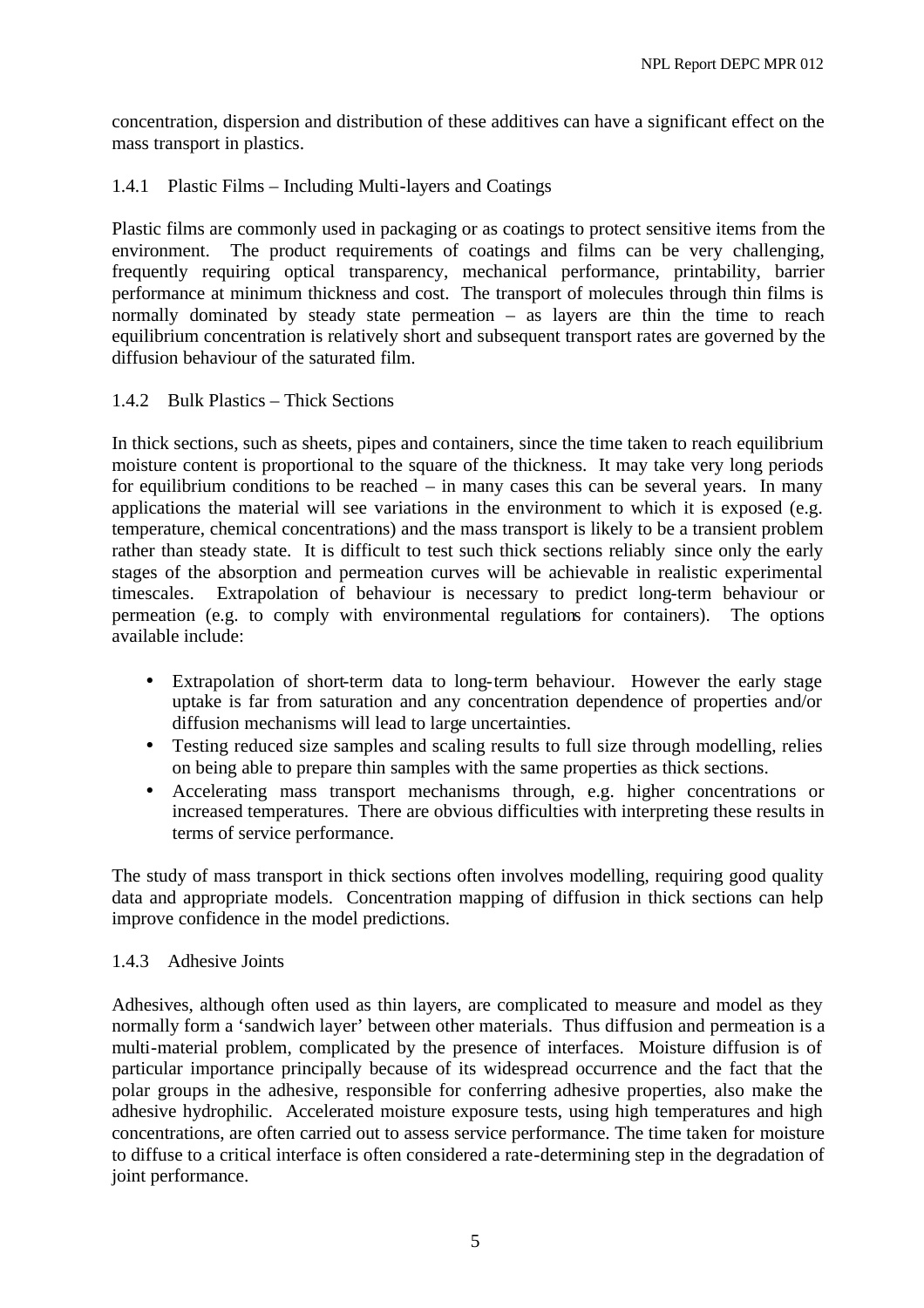There are several possible mechanisms whereby water may enter and alter a joint:

Water can enter a joint by:

- Diffusion though the adhesive;
- Transport along the interface wicking:
- Capillary action through cracks and crazes in the adhesive; or
- Diffusion through the adherend if it is permeable, e.g. polymeric composites.

Subsequent weakening can then occur by:

- Altering the properties of the adhesive in a reversible manner, e.g. plasticisation;
- Altering the properties of the adhesive in an irreversible manner, e.g. causing hydrolysis, cracking or crazing;
- Attacking the adhesive/adherend interface either by displacing the adhesive or by hydrating the metal or metal oxide surface of the adherend or inducing corrosion of the metal surface weakening the surface layer;
- Osmotic swelling causing blistering at the surface; or
- Inducing swelling stresses in the adhesive joints volumetric expansions of 10% are possible.

## 1.4.4 Polymer Matrix Composites

Polymer resins highly filled with fibres or fabrics to improve their mechanical performance are known as polymer matrix composites (PMCs). The high level of filler material in composites is likely to lead to permeation and diffusion properties that differ significantly from unfilled or lightly filled materials. Composites tend to be used as thick sections, leading to complications in testing and modelling outlined in Section 1.4.3. In addition, composites are often laid up as laminates with interfaces between the layers playing an important role in diffusion behaviour. High performance structural PMCs are often made from thermosetting resins, such as epoxies that tend to be hydrophilic, filled with inorganic fibres (e.g. glass or carbon). Exposure to moisture may lead to degradation of the fibre-resin adhesion or degradation of the fibres themselves, weakening the composite. The orientation of the fibres may lead to mass transport properties, which depend on the fibre orientation. Transport in the direction of the fibres may be very different to that normal to the fibres.

#### 1.4.5 Seals and Sealants

Seals and sealants are used to prevent or restrict mass transport through gaps in components and structures. Whilst the primary concern is preventing leaks, they must have sufficient barrier properties to function effectively. There are many standards for testing seals and sealed components, such as pipes and storage vessels, for leaks. These are not addressed within the scope of this review, which concentrates on materials.

Seals are physical components, such as O-rings or gaskets, normally made from compressible materials such as rubbers (natural or synthetic), polymers (e.g. PTFE) or silicone rubber. Under compression they will conform to the surfaces being sealed. Permeation may be an issue depending on the relative rate of diffusion through the material compared to 'leaks' at the joint. One concern regarding permeation of chemicals into the seal is that chemical reactions may damage the material or physical interactions such as swelling may physically displace the seal leading to leakage.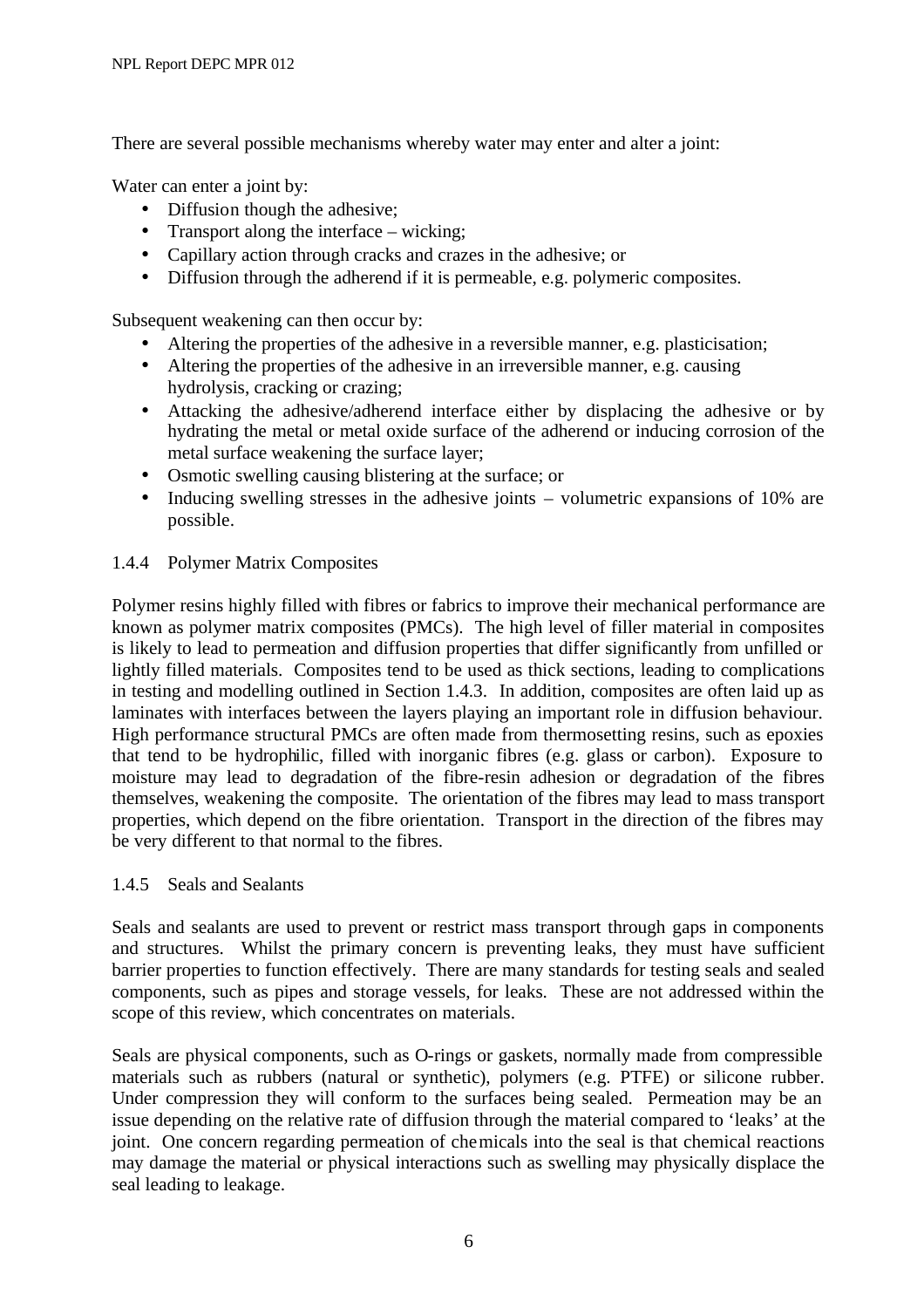## **2. PERMEABILITY MECHANISMS**

Permeation is a mass transport process in which molecules transfer through the polymer from the 'exterior' environment to the 'interior' environment, or vice versa, through diffusive processes, Figure 1. Mass uptake transport in polymers proceeds through a combination of:

- Dissolution of molecules in the polymer following absorption at the surface.
- Diffusion of molecules through the material, driven by concentration gradients.
- Desorption from the surface of the material.

The exterior and interior environments at the surface of the polymer can be a combination of vacuum, gas atmospheres, liquids or other solids. The external boundary conditions will have a significant effect on the permeation behaviour.



Figure 1: Schematic of permeation and diffusion process

The permeability of a molecule in a polymer is normally defined as the product of the solubility and mobility (diffusion) [1]. Each of these processes is a thermodynamic process, net changes in state occurring if energetically favourable – individual molecules may adsorb, desorb and diffuse in any direction but the ensemble average and equilibrium states are determined by thermodynamic energy considerations and mass transport is driven by differences from equilibrium in species concentrations or partial pressures. Mass transport of small molecules can occur in polymers as there is intrinsic 'porosity' of the polymer matrix caused by random nature of the polymer networks formed and the vibration of the molecular chains leaving sites into which small molecules can adsorb. Polymers are can be manufactured deliberately as porous materials (e.g. foams or membranes) but even nominally solid, homogeneous polymers are likely to be porous to some degree owing to defects, inclusions and different phases, which leave pores, voids and cracks capable of accommodating molecules. The theory and many practical applications of molecular transport in plastics have been covered extensively by Crank [1, 2]. The absorption of chemicals, in particular moisture, in composites has been described by Springer [3, 4].

Many studies (e.g. [1, 5, 6]) have indicated that the mobility and solubility of small molecules in glassy polymers depend on the free volume present in the polymer. Molecules will absorb more readily and be more mobile in polymer matrixes with high free volumes than in polymers with low free volumes. The free volume depends on the nature of the polymer and also on the physical state of the polymer, including molecular orientation and physical ageing effects.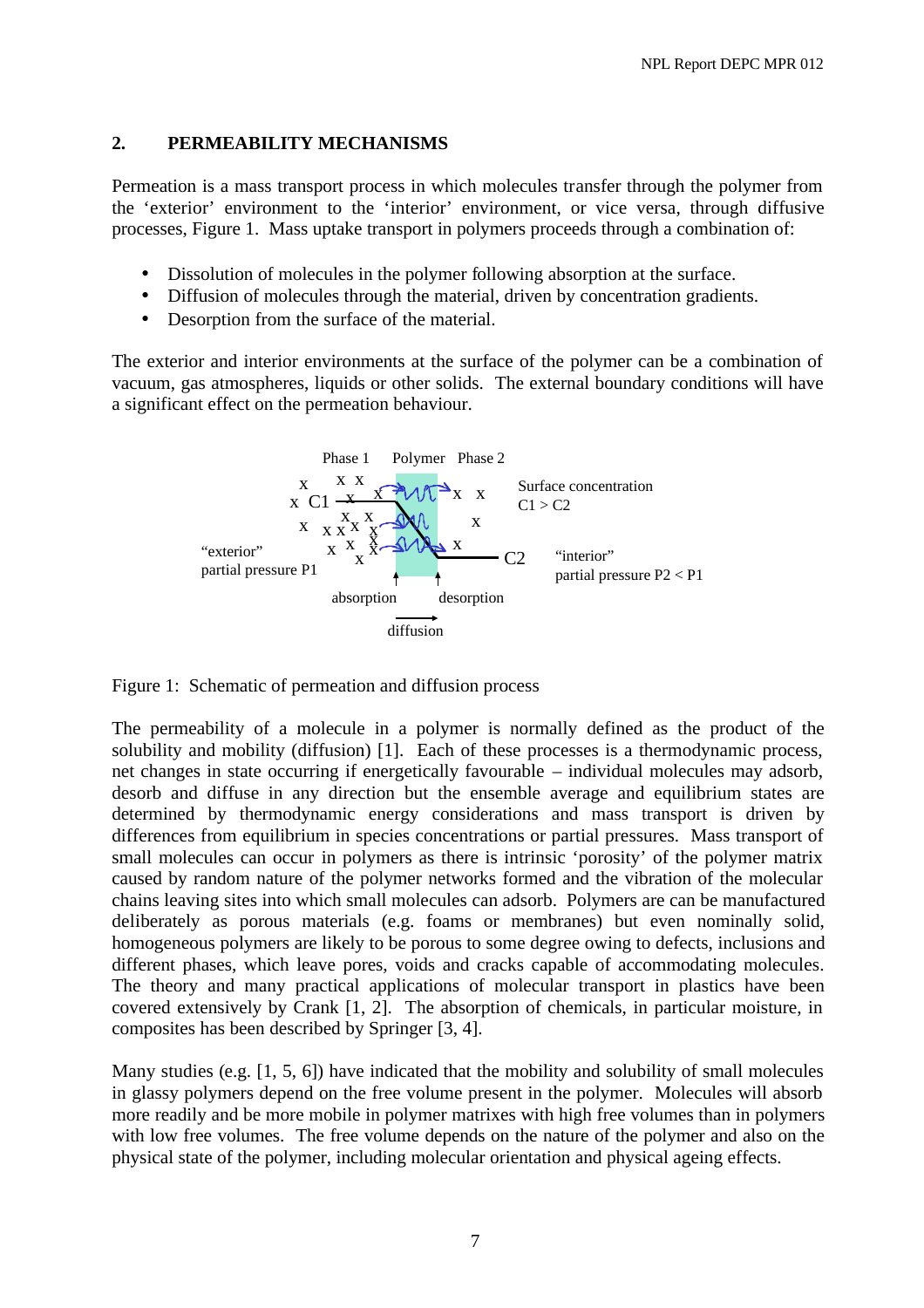#### 2.1 DISSOLUTION AND ABSORPTION

In order for molecules to undergo transport within a polymer they must 'dissolve' in the solid. If the species does not 'dissolve' in the polymer then diffusion is irrelevant. The basic mechanism for diffusion, present in all polymers, is occupation of the free volume between the polymer chains. This may be supplemented by additional mechanisms. If a mixture of species is absorbing then there will be competition between the species for absorption sites and, possibly, interactions between the chemicals.

Dissolution is a thermodynamic process where the solubility is determined by the enthalpy change on dissolution of the molecule in the polymer matrix  $(\Delta H_s)$  and the volume available for occupation. A common assumption is that the surface layer reaches saturation instantly on exposure and that uptake rates are governed by the rate at which absorbed material diffuses from the surface. The amount of molecules absorbing in the component will reach equilibrium concentration in a time that depends on the dimensions of the component and the diffusion behaviour.

Ideal sorption of gases (including vapour) in a polymer follows Henry's law where the concentration adsorbed C is directly proportional to the pressure of the gas P [1]:

$$
C = SP \tag{1}
$$

The coefficient S is the solubility parameter, which varies with temperature T according to:

$$
S = S_0 \exp\left(\frac{-\Delta H_s}{RT}\right) \tag{2}
$$

Although many gas/plastic combinations have been observed to follow ideal absorption behaviour, there are many polymer/gas or polymer/liquid combinations that do not obey ideal sorption behaviour. One reason proposed to account for these observations is that there is more than one sorption mechanism operating. Two-mode models have been proposed for gas dissolution in glassy amorphous polymers consisting of ordinary absorption into the polymer matrix and additional 'anomalous' adsorption into micro voids or fillers in the material [1]. In these models, it is assumed that the total concentration is the sum of the concentrations of two thermodynamically distinct populations; molecules dissolved in the matrix and molecules adsorbed into 'holes'.

$$
C = SP + C_H \tag{3}
$$

It is thought that adsorption into micro voids occurs through a Langmuir isotherm. The concentration of molecules in holes  $C_H$  depends on saturation level  $C'_H$ , hole affinity constant b and pressure P.

$$
C_H = \frac{C'_H bP}{1 + bP} \tag{4}
$$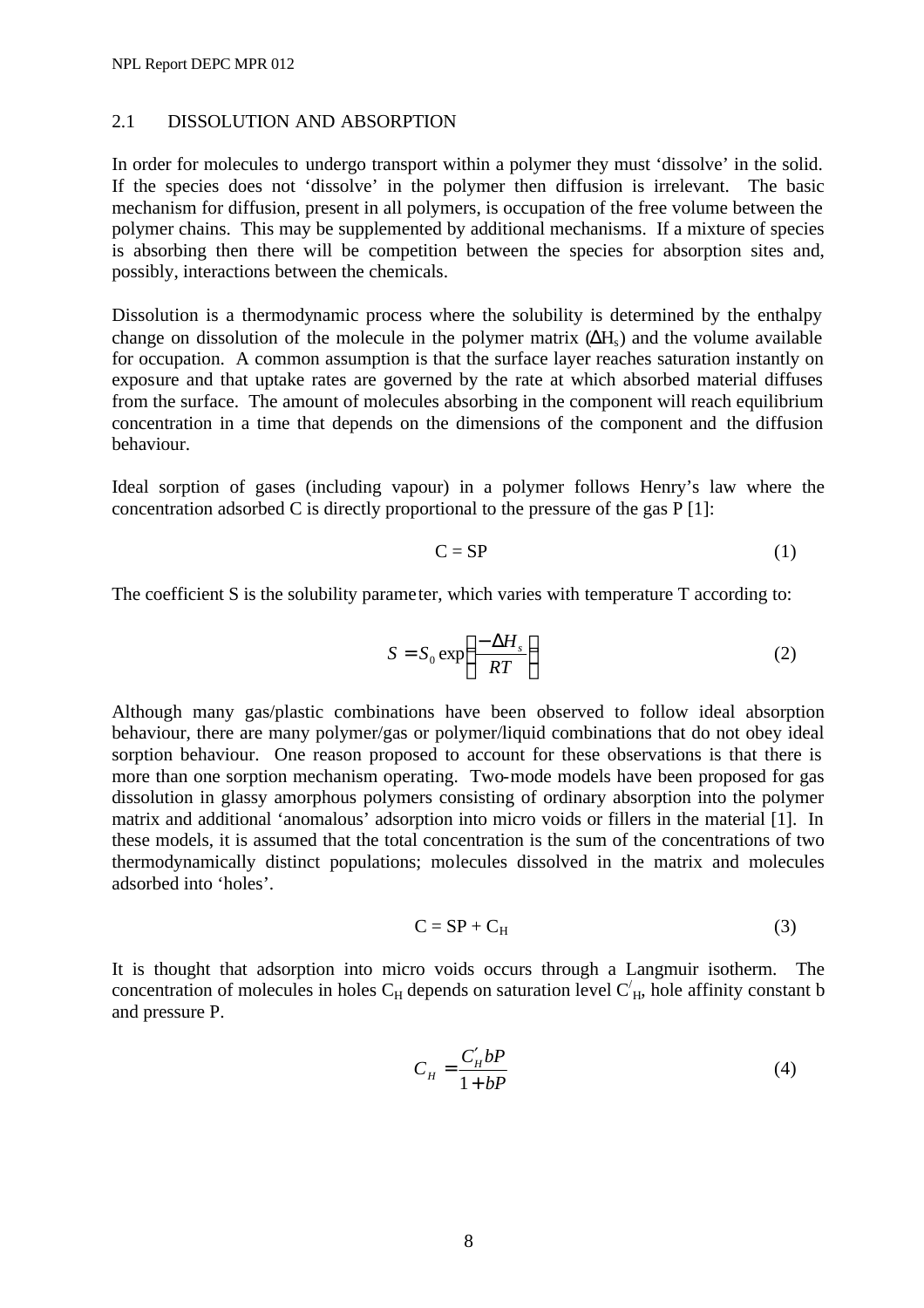Equations (3) and (4) can be combined and rewritten in the form of Henry's law with an effective solubility parameter S' which has pressure dependence:

$$
S' = \frac{C_H'}{P} + S\tag{5}
$$

At high pressures, the matrix solubility parameter S dominates as holes become saturated.

It has been observed [7] that the solubility of water vapour in plastics can increase, over that predicted from Henry's law predictions from low concentration uptake, above a critical relative humidity. This increase was attributed to water 'condensation' into clusters at sites that become available above this critical humidity.

#### 2.2 DIFFUSION

Diffusion is the net transport of matter in a system by means of random molecular motion, which acts to remove chemical potential differences and will eventually produce an equilibrium state of concentration  $(C_{\infty})$ . The motion of a molecule dissolved in a polymer can be thought of as a series of random walks between absorption sites [8]. The diffusing species is sometimes known as the diffusant or permeant. The rate of diffusion is proportional to the concentration gradient of the diffusant. General formulations for diffusion and mass transport are outlined in Appendix I.

Fick's first law of diffusion, expresses the steady state flux of diffusant per unit area (J) through a membrane as a function of the concentration gradient, where  $\phi$  is the concentration of diffusing molecules.

$$
\frac{dJ}{dt} = -D\frac{d\mathbf{f}}{dx} \tag{6}
$$

The proportionality constant D is known as the diffusion coefficient. The diffusion coefficient may depend on the concentration of diffusant. However, for some systems, e.g. gases above their critical temperature (fixed gases), the diffusion coefficient often does not depend on concentration, in which case Fick's second law can be used to determine the time dependence of the concentration, φ, of the diffusant in the sample.

$$
\frac{d\mathbf{f}}{dt} = D \frac{d^2 \mathbf{f}}{dx^2} \tag{7}
$$

Diffusion following the Fick's first and second laws is termed Fickian diffusion. The diffusion coefficient is temperature dependent and for ideal systems follows an Arrhenius relationship, with an energy barrier to diffusion  $E_D$ .

$$
D = D_0 \exp\left(-\frac{E_D}{RT}\right) \tag{8}
$$

For polymers, Arrhenius plots of D against 1/T are often linear but there may be discontinuities in the diffusion coefficient-temperature curves near phase transitions. For example, diffusion rates can increase significantly when the temperature is increased above the glass-to-rubber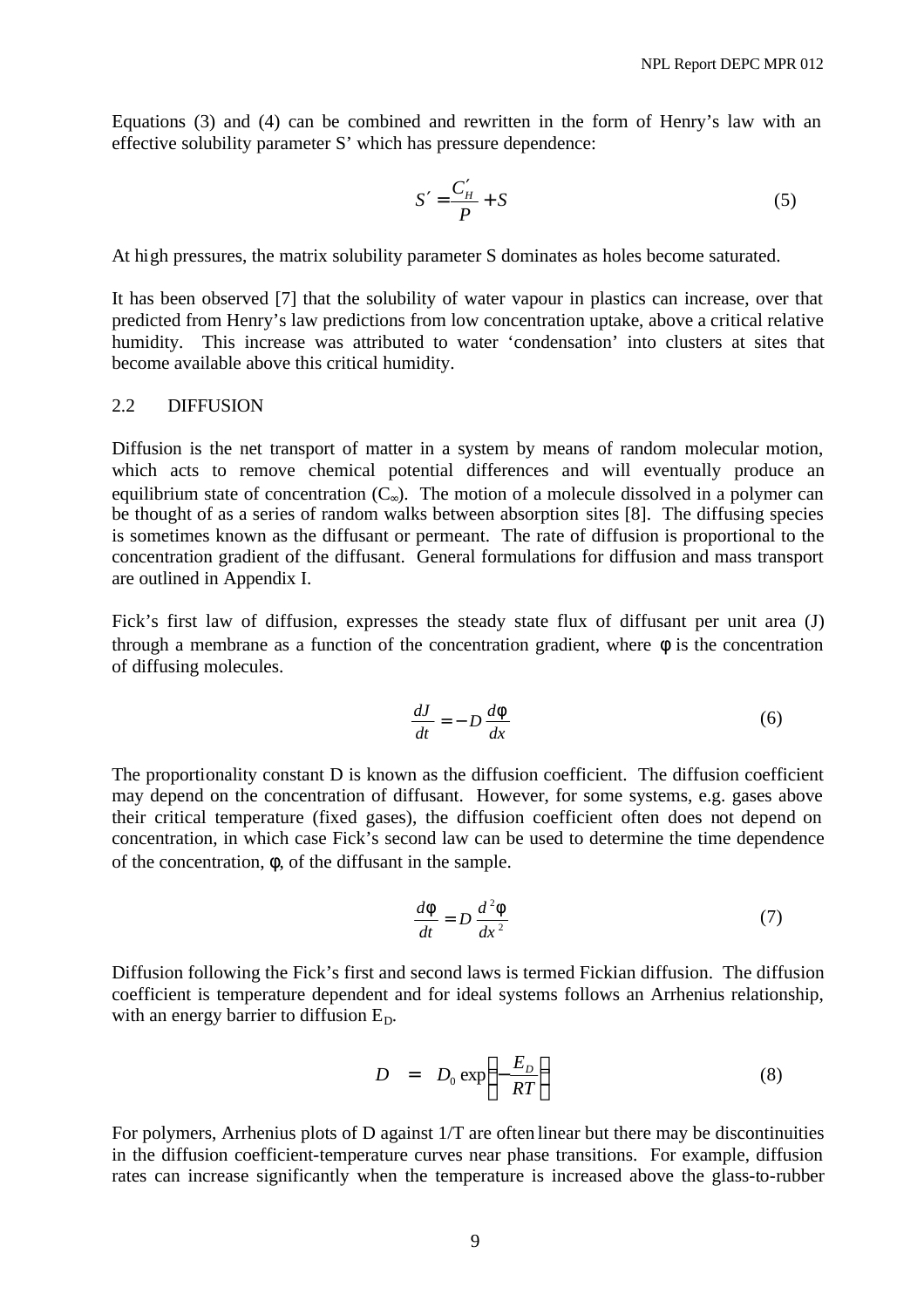transition temperature  $T_{g}$ . Diffusion can also depend on other factors, such as concentration or stress. Some of these factors are described in Section 2.5.

Fick's laws express diffusion only in terms of concentration gradients but there are indications that diffusion may also be driven by, for example, gradients in stress or temperature in the materials. These may be described using more generalised models building in Fickian diffusion. For instance, the finite element modelling package ABAQUS [9] offers a generalised diffusion model containing terms for both stress (pressure) and thermal gradient diffusion. Diffusion is assumed to be driven by the gradient of a general chemical potential, which gives the behaviour:

$$
J = -sD\left[\frac{\partial \boldsymbol{f}}{\partial x} + \boldsymbol{k}_s \frac{\partial}{\partial x} \left(\ln(T - T^z)\right) + \boldsymbol{k}_P \frac{\partial P}{\partial x}\right]
$$
(9)

where **J** is the flux,  $\mathbf{D}(c, T, f)$  is the diffusivity;  $s(T, f)$  is the solubility;  $\kappa_s(c, T, f)$  is the "Soret" effect" factor, providing diffusion because of temperature gradient;  $φ$  is the concentration, T is the temperature;  $T^Z$  is the absolute zero on the temperature scale used;  $\kappa_P(c, T, f)$  is the pressure stress factor, providing diffusion driven by the gradient of the equivalent pressure stress, P =  $-\sigma/3$ ;  $\sigma$  is stress; and f are other predefined field variables. The Soret effect appears to be most relevant to diffusion in liquid systems (e.g. oils, polymer solutions, melts) and little information is available on the application of the effect for diffusion in solids.

#### 2.3 PERMEABILITY

Steady state permeability, the flux per unit pressure gradient across a polymer membrane, occurs when boundary conditions are fixed and the diffusant concentration within the membrane is in equilibrium. Henry's law states that the concentration of the diffusant in the polymer is directly proportional to the pressure on the polymer. For a polymer film of fixed thickness L, at constant temperature and gas concentrations  $\phi_1$  and  $\phi_2$  at the two surfaces ( $\phi_1$  >  $\phi_2$ ) then Equation (6) can be integrated across the thickness to give permeation, Q:

$$
\frac{dQ}{dt} = D \frac{\left(\mathbf{f}_1 - \mathbf{f}_2\right)}{L} \tag{10}
$$

Expressing concentrations in terms of pressure then from Henry's law, Equation (6) can be written in terms of the pressure at each surface  $(P_1$  and  $P_2)$  to express steady state permeability in terms of pressure difference:

$$
\frac{dQ}{dt} = DS \frac{(P_1 - P_2)}{L}
$$
 (11)

The product DS is known as the permeability coefficient.

In laminated systems, the total permeability of a multi-layer system  $(O<sub>I</sub>)$  with n layers can be simply expressed as a sum of the permeabilities  $(O_i)$  and thickness  $(x_i)$  of all of the layers.

$$
\frac{1}{Q_L} = \frac{1}{L} \sum_{i=1}^{i=n} \frac{x_i}{Q_i}
$$
 (12)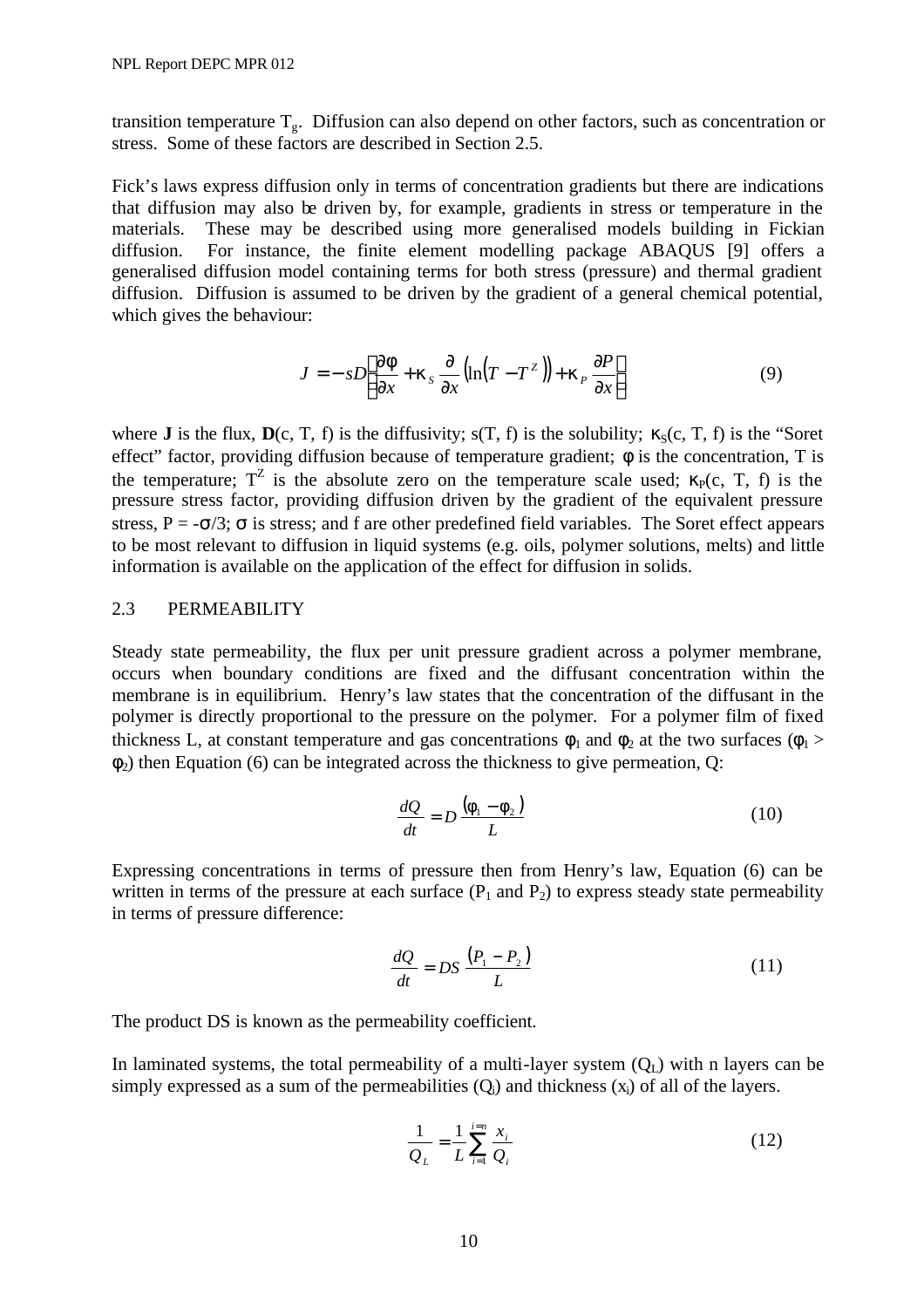This simple summation approach while generally effective ignores any barrier properties that may result from the interfaces between different layers. If the permeability coefficients are independent of pressure then the ordering of the layers is unimportant. However, if the permeability coefficients are pressure sensitive then their order will have a significant effect on the overall permeability coefficient (and conversely on the reliability of individual layer permeabilities calculated from experiments on multi-layers [10]). A finite difference modelling method which, when combined with inverse modelling approaches can be used to analyse the mass transport properties of multi-layers, is outlined in Appendix I.

## 2.4 DESORPTION

Desorption is the opposite of absorption and net desorption occurs if it is thermodynamically favoured. Normally, molecules will desorb where the concentration of the desorbing species in the atmosphere or material in contact is less than the concentration required for maintaining saturation in the polymer. Desorption may also occur across interfacial layers if the two materials in contact have very different affinities for the absorbed species. The greater the difference between the polymer surface concentration and the atmospheric concentration, the higher the desorption rate. Molecular escape rates will depend on the transport of material to the surface and thus out gassing, drying or desorption times will depend on the component dimensions and molecular diffusion behaviour.

It should be noted that desorption will not simply be the reverse of absorption, there may be considerable hysteresis if absorbed molecules are strongly bound in the polymer. Higher energies (in the form of heat) or longer times may be required for the material to return to the unexposed state.

#### 2.5 FACTORS INFLUENCING MASS TRANSPORT

#### 2.5.1 Polymer Chemistry

The chemical composition of the polymer matrix will have a strong influence on the solubility and diffusion properties of small molecules in the polymer matrix. Polymers with polar chemical groups, such as epoxies or nylons, will have a strong affinity for polar molecules, including water. Such materials are known to be hygroscopic. In contrast, the uptake of polar species is much lower in non-polar polymer molecules, e.g. polypropylene [1].

In polar polymer matrices, the diffusion coefficients of polar organic molecules can increase with the absorbed concentration of molecules, due to strong interactions between the molecules and polymer chains that induce structural transformations such as swelling, crazing or partial dissolution of the polymer matrix [1].

#### 2.5.2 Free Volume

Free volume is an intrinsic property of the polymer matrix and arises from the gaps left between entangled polymer chains. Since the gaps are at the molecular scale, it is not possible to directly observe free volume. Free volume can be thought of as extremely small-scale porosity but free volume pores are dynamic and transient in nature since the size (and existence) of any individual free volume 'pore' depends on the vibrations and translations of the surrounding polymer chains. The translation of the polymer chains can open and close 'pores' and open/close channels between pores, providing 'pathways' for diffusion jumps. The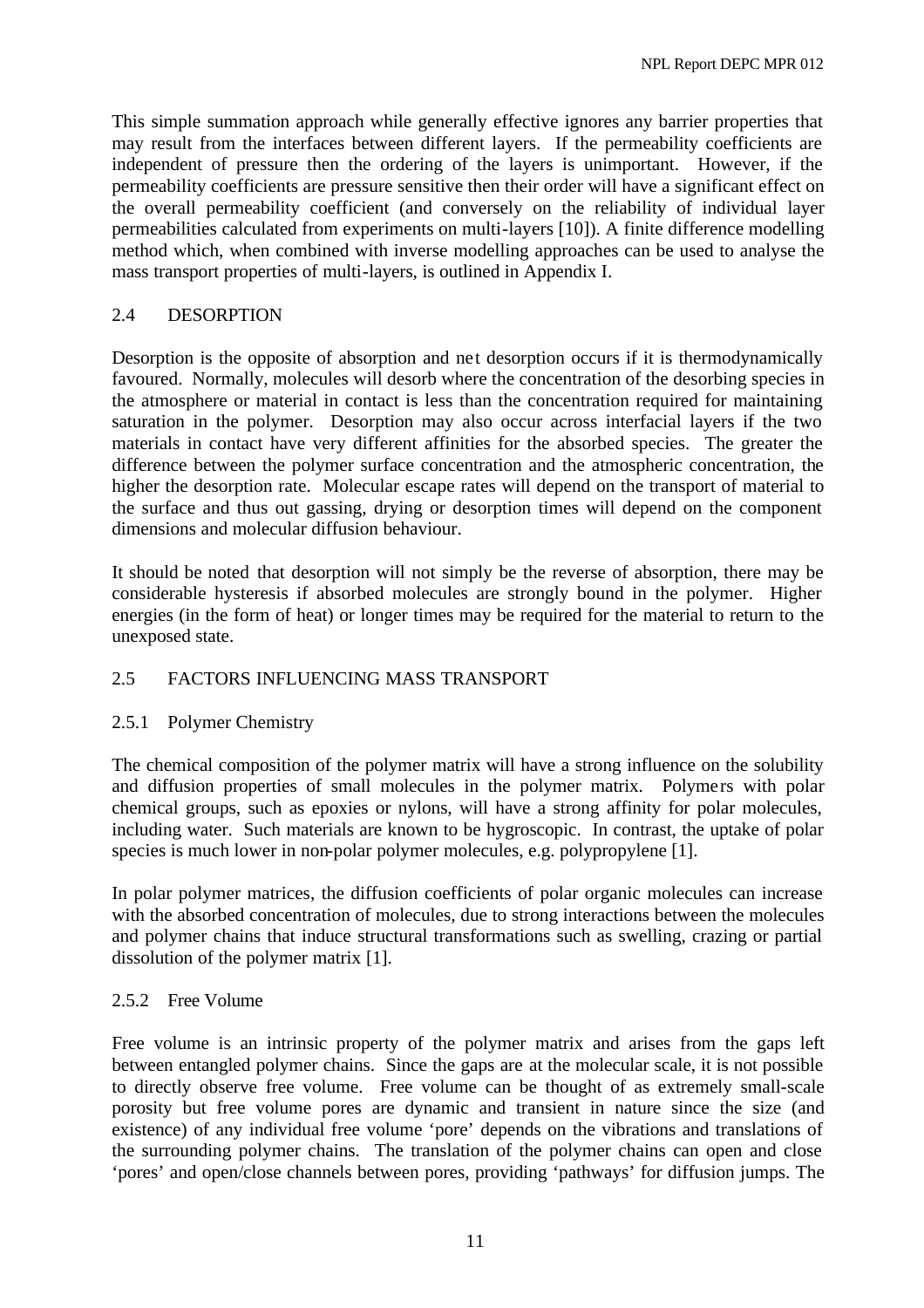absorption and diffusion of molecules in plastics will depend to a considerable extent on the available free volume within the polymer. The greater the free volume is, the higher the capacity for absorption and the higher the mobility of the molecules within matrix. Free volume depends on the density and physical state of the polymer.

*Crystallinity:* Crystalline regions in polymers are more ordered than amorphous regions and free volume will be lower in these regions. It is often assumed that the crystalline region is impermeable and that the sorption depends only on the volume fraction of amorphous phase [11]. For many polymer/gas combinations it has been observed that solubility constants are directly proportional to the volume fraction of amorphous phase [5]. However, there are systems where the solubilities have been found to be higher than those expected from the volume fraction of amorphous phase, this has been attributed to the higher probability of denser regions of amorphous material crystallising preferentially leaving the residual amorphous phase with a lower density and higher concentration of 'holes' available for absorption.

*Physical ageing:* Physical ageing in glassy polymers occurs when a polymer is cooled to temperatures below  $T<sub>g</sub>$ . At the elevated temperature, the polymer is in the rubbery state and the molecular configurations are in equilibrium. When the temperature is cooled through  $T_{\sigma}$ conformal changes needed to maintain an equilibrium structure are restricted by the reduced mobility (increased relaxation times) at the lower temperatures. These non-equilibrium structures have relatively high mobility. However, over time the molecular structure will reconfigure to an equilibrium structure through the physical ageing process. The effect of physical ageing is to reduce chain mobility and free volume of the polymer, which reduces the mobility and solubility of diffusing molecules.

*Molecular orientation:* When a polymer is processed by a method that produces a preferred molecular orientation (e.g. by hot drawing, extrusion, injection moulding) then the free volume will differ from a random orientated polymer. If the polymer is semi-crystalline, orientation can cause enhanced crystallisation and, hence, reduced free volume. In amorphous polymers, orientation can elongate the free volume voids and lead to directional dependence of mobility, i.e. increased mobility in the direction of drawing and reduced transverse mobility.

#### 2.5.3 Porosity and Voids

Pores and voids are on a larger size scale than free volume and are 'permanent' features, independent of polymer chain motion. Pores/voids tend to result from the generation of 'defects', e.g. included air, arising during processing but can also be generated in service (e.g. stress generated crazing or chemical swelling). The volume fraction of voids in a sample will depend on the imposed stress state. Hydrostatic tensile stress will tend to open voids whilst hydrostatic compressive stresses will close voids.

Pores, like free volume, offer sites into which molecules can absorb and are far less of a barrier to transport than solid polymer. Pores may also provide sites into which liquids and vapours can condense and thereby dramatically increase their uptake. A high level of porosity will increase permeability through increasing both the solubility and the effective diffusion coefficient. If pores are linked (open pores), then diffusion rates through these channels will be lead to very much greater permeation than if the pores are isolated (closed pores).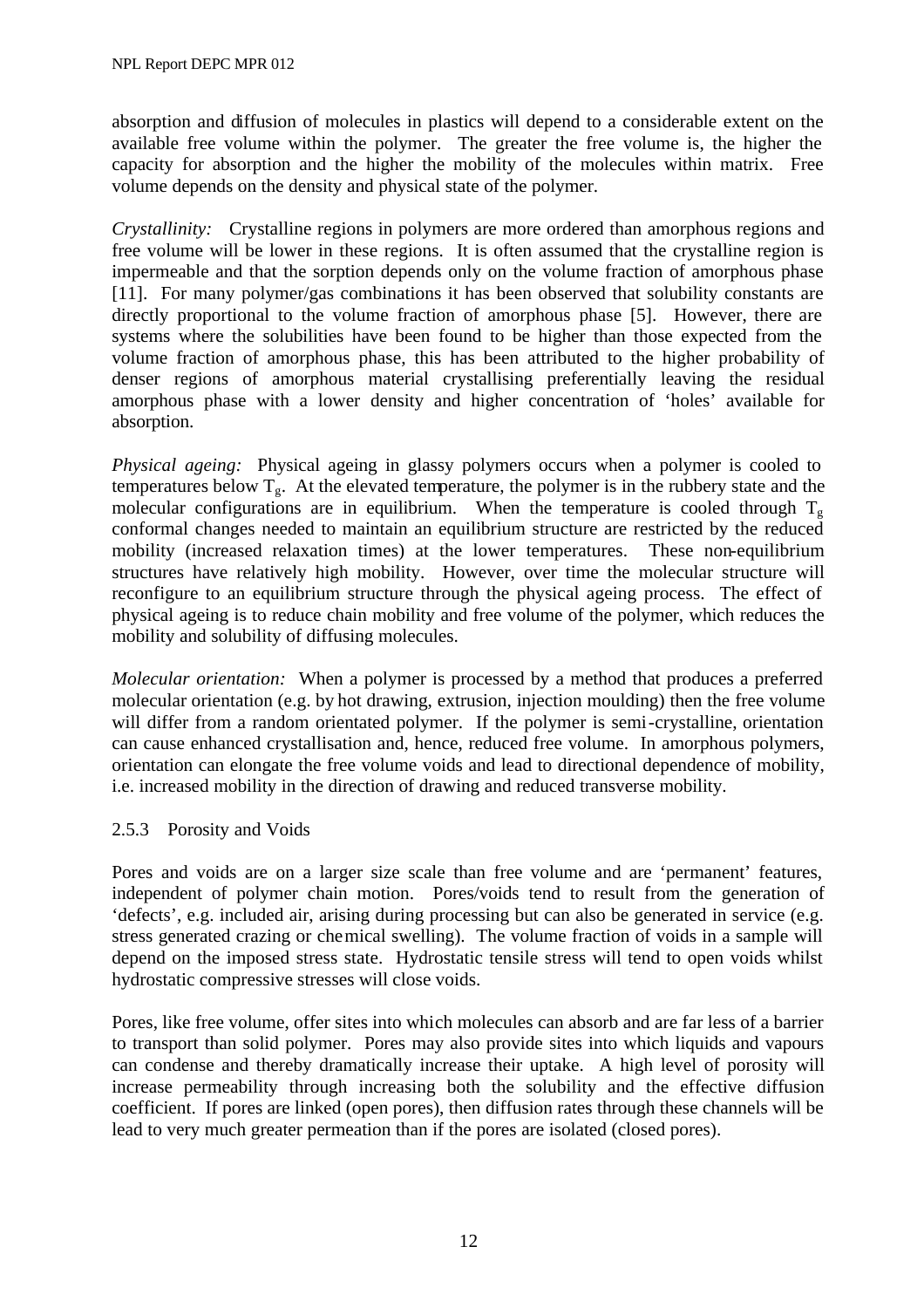## 2.5.4 Filler Particles

Practically every polymeric material used in practical applications will contain filler particles and fibres introduced to modify their physical and processing properties. Fibres are added to polymer matrix composites to provide mechanical reinforcement, inorganic particles are used to control shrinkage, rubber particles are used to increase toughness and nanoparticles, such as exfoliated clays, are postulated to improve a range of properties including barrier performance.

Filler particles can influence the molecular absorption behaviour in two principal ways. Where the solubility of the filler differs from the polymer matrix then the absorption can be either increased or decreased depending on the relative solubility of the molecule in the matrix and filler. Most common inorganic filler particles (e.g. glass or carbon fibres, talc, clays, silica) can usually be considered as impermeable in comparison to polymer matrix. However, organic filler particles (e.g. rubber toughening agents, process agents, natural fibres) may have higher solubilities than the matrix. The overall effect on the component behaviour will depend on the concentration of filler and can be characterised through a 'rule of mixtures' approach provided that the solubility of the diffusant in each phase is known. However, this approach ignores any role that may be played by the interface between the filler and the matrix.

If the diffusing molecules have an affinity for the surfaces of the filler particles then the interface between the filler and the matrix may provide absorption sites for the molecules, increasing the overall solubility. Surface energies of the filler particles and diffusing molecules may be greater than greater than the polymer matrix, encouraging preferential absorption at the surfaces. There can be a large increase in solubility of molecular species that strongly interact with the surfaces of inorganic fillers. For example, inorganic fillers with hydrophilic or polar surface sites would have a strong affinity for water (and other polar molecules) and substantially increase the overall solubility of the polymer system. Nanocomposite materials show substantially higher moisture absorption than the base polymer, and, studies on montmorrillonite clay nano-composites show that the extent of absorption depends strongly on the surface properties of the treated nano-particles [11]. In this situation, the overall effect on absorption is likely to depend strongly on the surface area of the filler phase.

The presence of filler particles can also affect the diffusion behaviour. Diffusing molecules would need to work their way around impermeable particles, increasing path lengths and reducing mass transport rates. Improved barrier properties from nano-sized fillers would be expected from the increased lengths of diffusion paths.

Diffusion in polymer matrix composites (PMCs), particularly of water, has been studied extensively, with comprehensive coverage given by Springer [3, 4]. The mass transport properties will depend on the volume fraction of fibres and the fibre orientation. Transport in the direction of the fibres may be very different to that normal to the fibres. Composite laminates, particularly multi-directional laminates may have a complex structure with permeation behaviour defined by a complex mixture of properties.

Diffusion in orientated fibre composite layers can been treated by a rule of mixtures approach. For a volume fraction of fibres  $V_f$  and a reasonable assumption that molecular diffusion coefficients  $D_f$  in fibres are much less than the molecular diffusion coefficient in the polymer matrix  $D_m$  then the directional diffusion coefficients  $D_{11}$  (longitudinal) and  $D_{22}$  (transverse) can be expressed [3, 4]: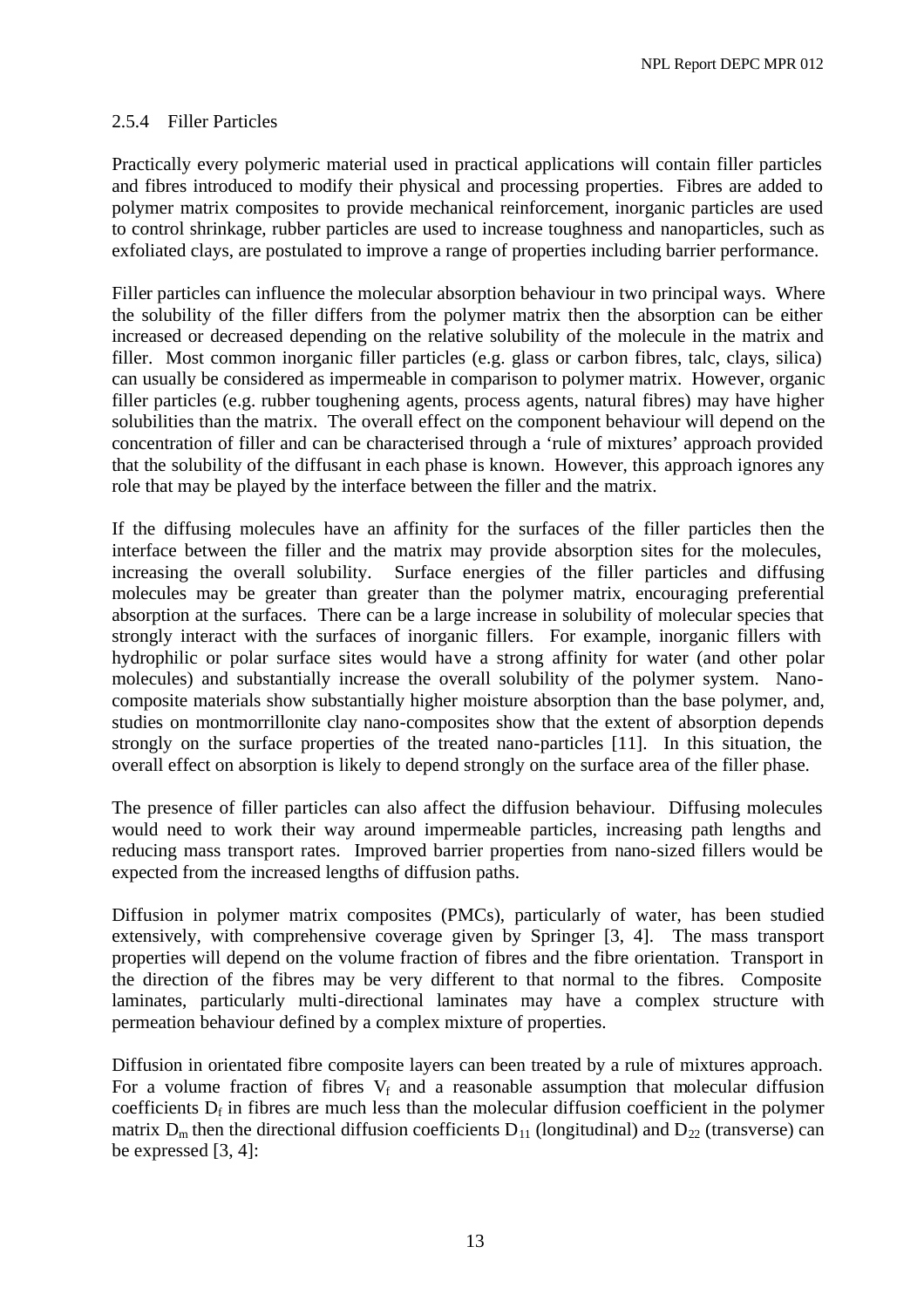$$
D_{11} = (1 - V_f)D_m
$$
  

$$
D_{22} = \left(1 - 2\sqrt{\frac{V_f}{p}}\right)D_m
$$
 (13)

In most assessments of moisture distributions in composites, the fibres are assumed to be impermeable to moisture. Therefore, all of the water must be contained either within the matrix or bound at the fibre-matrix interface [4]. This may be applicable for glass or carbon fibres but is very unlikely to apply to natural fibres or polymer fibre reinforcements (e.g. aramides).

Some materials, in particular composites, can exhibit anisotropic diffusion behaviour. This is normally modelled with a single solubility parameter determined from the saturation concentration and directionally dependent diffusion coefficients. Several researchers [e.g. 3, 4, 12-14] have presented three-dimensional FE methodologies for simulating Fickian diffusion, often with temperature-dependent diffusion coefficients, for predicting moisture diffusion in composite materials.

Particles lead to the presence of internal interfaces within the material that may play a role in the diffusion process. Strong affinities between surfaces and diffusing molecules may provide a driving potential for diffusion in addition to concentration gradients (or supply regions where the local concentration of diffusing molecules far exceeds the solubility limit of the matrix). Strong interactions between surfaces and diffusing molecules may allow for increased rates of diffusion along the interfaces. Conversely, strong interactions between diffusing molecules and particle surfaces may reduce permeation rates. Strongly absorbed molecules will need to overcome an energy barrier to desorb, and thus are likely to be far less mobile than molecules dissolved in the polymer matrix. This mechanism, combined with the increased diffusion path lengths due to the particles, is supported by observation that the addition of nano-fillers (such as clays) can significantly increase the solubility of moisture in plastics but reduce permeability of these materials to water [11].

## 2.5.5 Temperature

Temperature has an effect on the permeability and diffusion properties of small molecules in polymers, e.g. Figure 2 [15]. As the temperature increases, the mobility of the molecular chains increases and thermal expansion leads to a reduced density. Therefore, the free volume in the system will increase, leading to an increased solubility. Absorption and diffusion normally follow Arrhenius behaviour.

The coefficient S is the solubility parameter, which varies with temperature T according to Equation (2). The diffusion coefficient D is temperature dependent and for ideal systems follows an Arrhenius relationship, Equation  $(8)$ , with an energy barrier to diffusion  $E<sub>D</sub>$ .

These functions suggest predictable relationships between solubility, diffusion, permeation and temperature. However, phase changes in polymers can significantly change mass transport properties. For example, a discontinuity is normally observed in the absorption-temperature curve at the glass transition temperature with higher absorption into the rubber phase above  $T_{\sigma}$ . Raising the temperature increases diffusion coefficients as free volume becomes greater and the higher vibrational energies of the polymer chains and permeant molecules increase the energetic potential for translating between absorption sites. Diffusion coefficients normally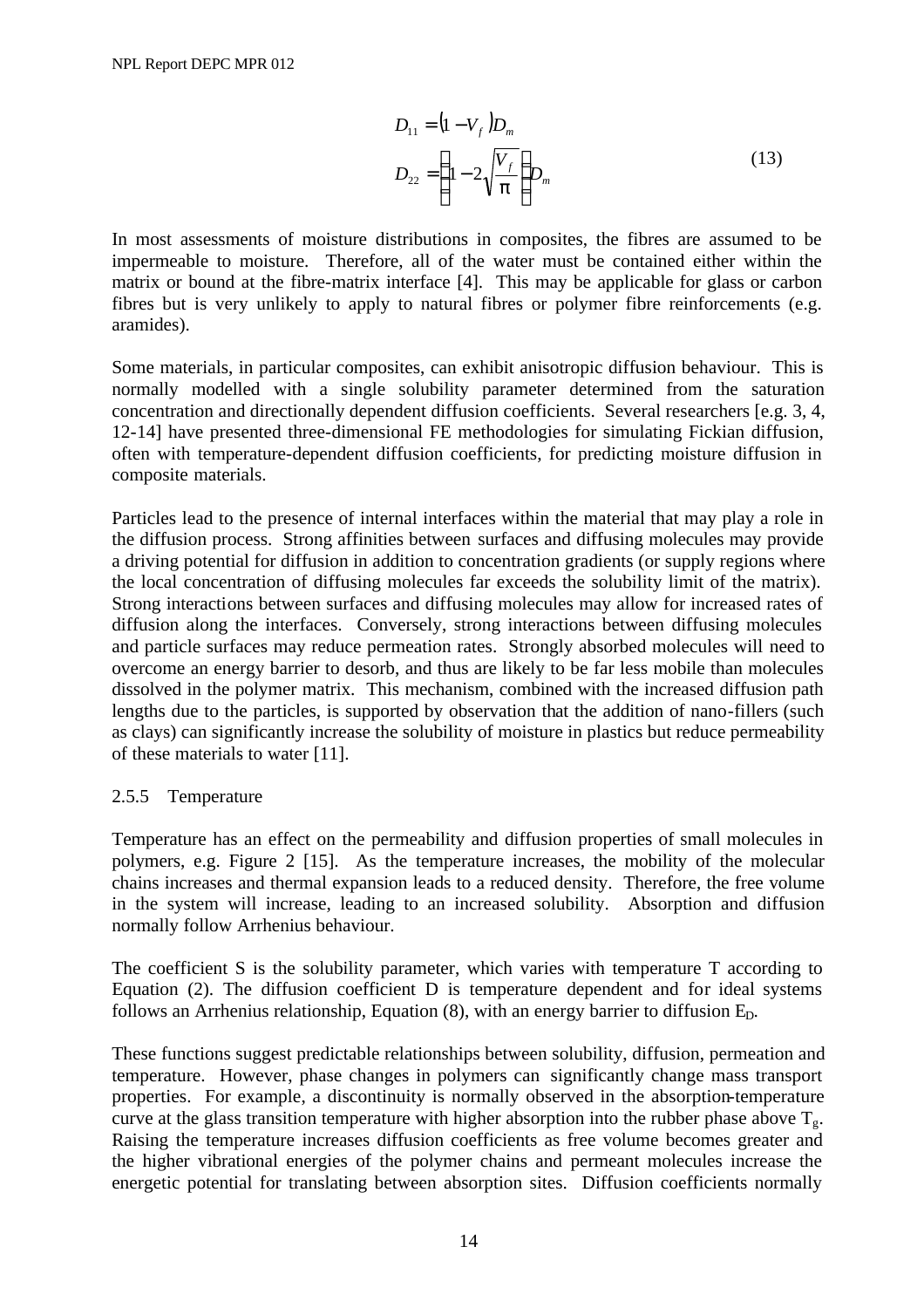follow Arrhenius behaviour but there may be discontinuous behaviour near phase transitions. Figure 3 shows diffusion coefficients and saturation levels for water in an epoxy adhesive [16]. The highest test temperature (90 °C) is slightly greater than  $T_g$  (85 °C), both diffusion coefficient and moisture uptake are substantially greater than they are for temperatures below  $T_{g}$ . There are some circumstances where increasing temperature may reduce solubility, e.g. high temperatures may reduce condensation of liquid molecules within pores reducing the quantity that can be absorbed by this mechanism.



Figure 2: Effect of temperature on oxygen permeation in PET [15]



Figure 3: Effect of temperature on moisture diffusion in an epoxy [16]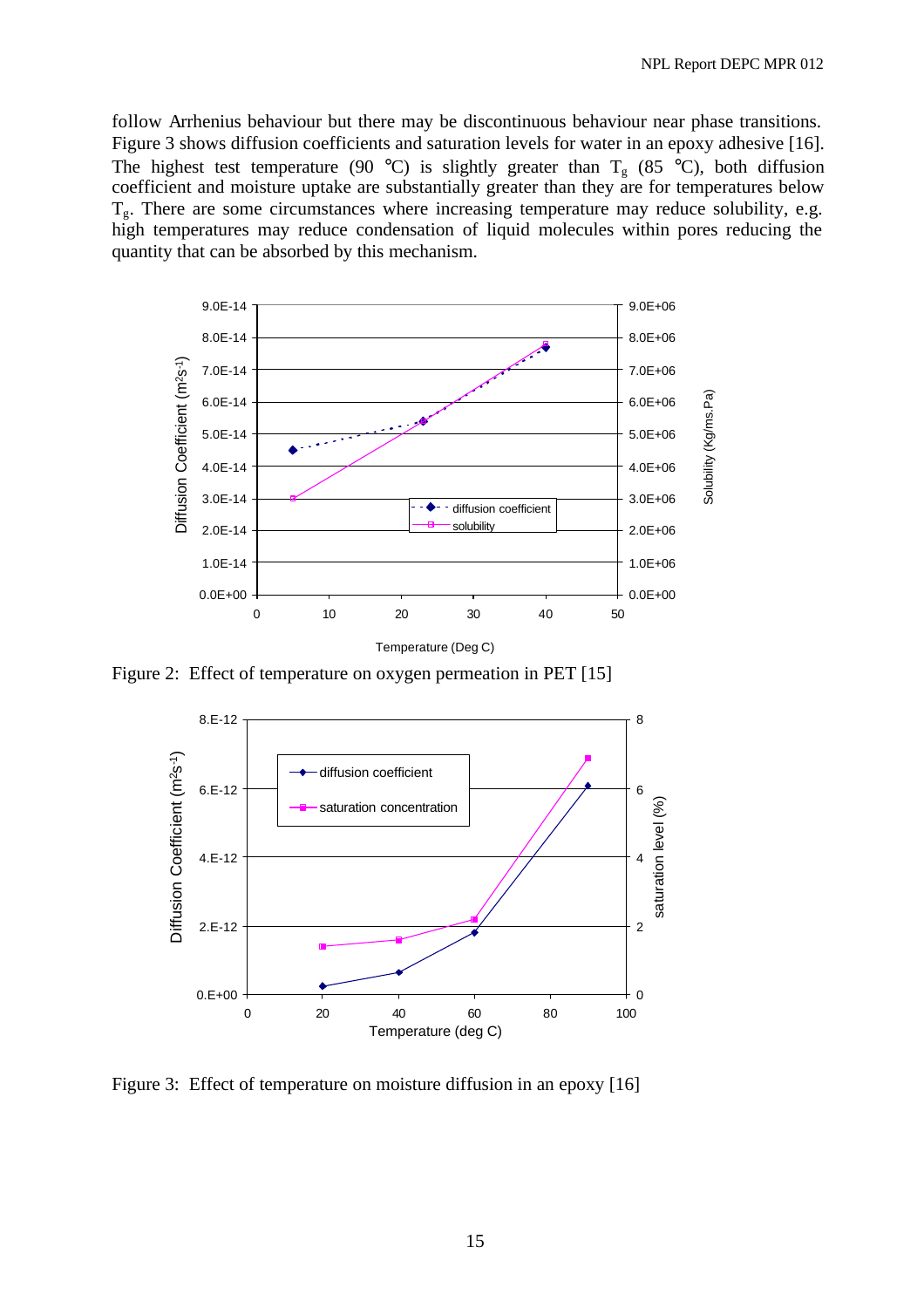#### 2.5.6 Mechanical Stress and Strain

In service, many polymers will experience both stress and chemical exposure. Most permeation or mass uptake experiments are carried out free of external stress, although there may be unquantified internal, residual stresses, arising from processing, present in the materials. The effect on molecular solubility and mobility will depend on the type of stress applied. Hydrostatic tensile stress is expected to increase free volume and open internal voids or crazes, providing additional sites into which molecules can absorb. Conversely, hydrostatic compressive stress will reduce solubility by closing internal sites.

The results from standard permeation tests may not truly represent the properties of materials in service. Results from tests performed with applied tensile stresses have been reported in the literature. Boersma et al [6] studied the effects of tensile stress applied to plastic films on their oxygen permeation properties and reported an increase in permeation rate with stress, (see Figure 4). Michaeli et al [17] tested polymer films with and without plasma deposited barrier coatings at different levels of strain. In both cases, gas permeability increased with strain with much greater effect for the coated material. Unstrained, the coated sample had permeability around 20% of that of the uncoated sample. At 5-8% strain the differences between the two samples was insignificant. The large increases in gas permeability in the coated sample could be correlated with the strains where microscopic cracks begin to form in the brittle barrier film.



Figure 4: Effect of applied stress on oxygen permeability (cm<sup>3</sup>.mm.atm<sup>-1</sup>.day<sup>-1</sup> per m<sup>2</sup> of surface) for various plastic films [6]

Combined stress and chemical exposure is known to lead to enhanced degradation of polymers and polymer structures. Plastics that are stressed in contact with chemicals can experience environmental stress cracking failures in conditions, which individually, would not be a problem [18]. The combination of stress and chemical exposure is known to degrade the mechanical performance of adhesive joints [16, 18-26] far more rapidly than either factor independently. The effect of absorbed chemicals (usually moisture) on stress levels within polymer structures has been modelled using stress-free Fickian diffusion coefficients and concentration dependent mechanical properties [3, 4, 13, 22-26] but studies on the effect of stress on diffusion behaviour are comparatively rare. Crocombe *et al* [26] measured the uptake of moisture in stressed bulk samples of epoxy adhesive using mass uptake experiments. They found a positive correlation between stress and solubility but, unexpectedly, a negative correlation between stress and diffusion coefficients, Figure 5, although there was a comme nt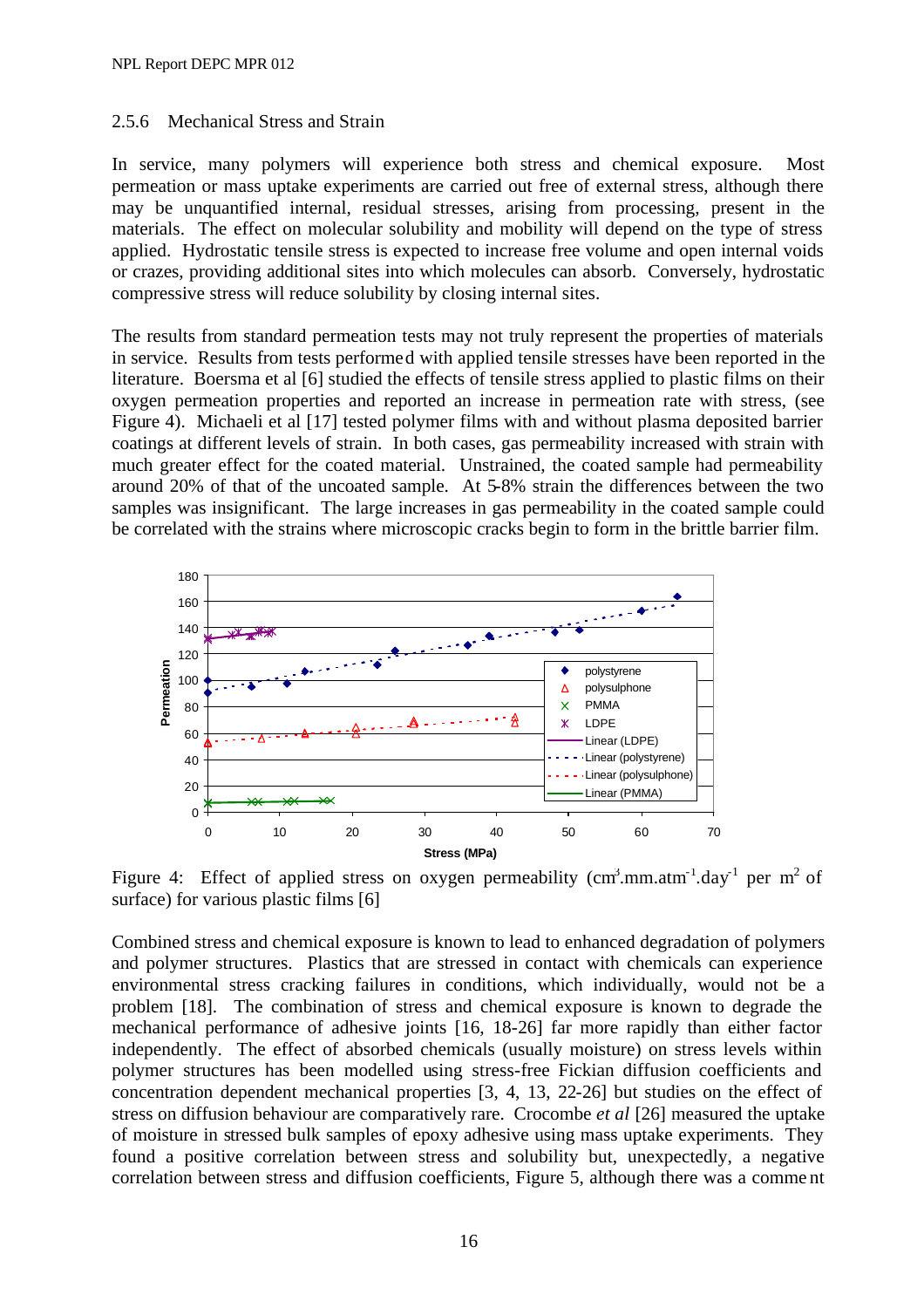

that the large uncertainties in the diffusion coefficient values made it difficult to draw reliable conclusions.

Figure 5: Effect of stress on solubility and diffusion coefficients [26]

#### 2.5.7 Concentration

Henry's law for ideal gas absorption states that solubility is directly proportional to the external gas pressure. It was noted earlier that some systems seem to exhibit two stage absorption processes; a Henry's law type process at low concentrations and a second process occurring once a critical concentration is reached [1]. Although Henry's law does not always apply, the equilibrium concentration of absorbed molecules will increase with external concentration. This is true for exposure to gases and vapours. Liquid ingress may result from contact with fluids or exposure to their vapours. It is generally not possible to relate solubility of vapours to solubility of the liquid – contact with the latter always results in higher saturation concentrations, although diffusion coefficients may be similar. In experiments where samples are exposed to vapour it is important that vapour does not condense on the sample surface since higher absorption will occur via this route.



Figure 6: Effect of relative humidity on moisture diffusion coefficient [27]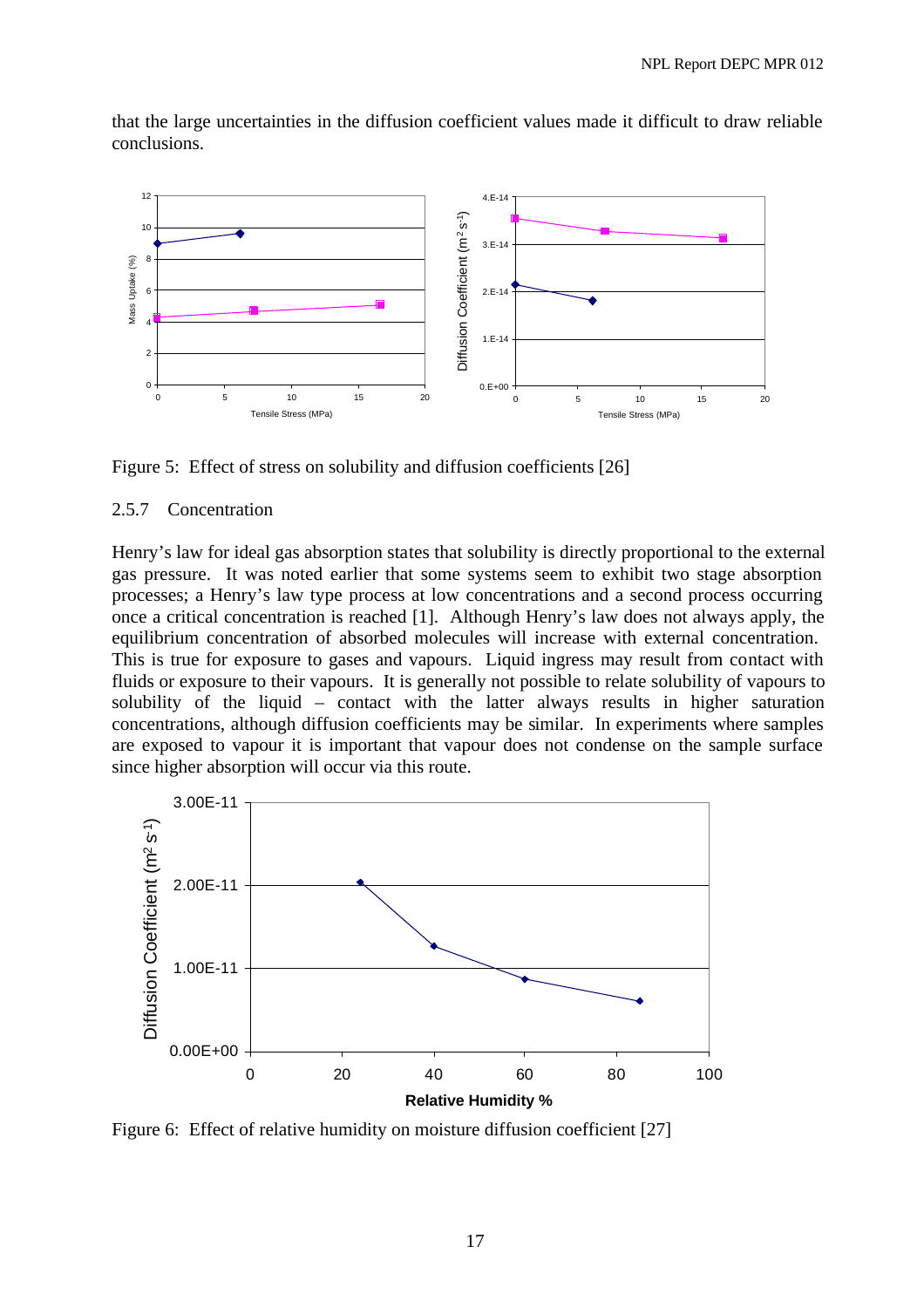The solubility of water or organic vapours is often not directly proportional to the vapour pressure, i.e. Henry's law is not obeyed. Saturation vapour concentration C<sub>∞</sub> can be fitted as a power law of vapour concentration  $\phi$  in many cases [3]:

$$
C_{\infty} = a\mathbf{f}^b \tag{14}
$$

where a and b are found from isothermal absorption experiments in atmospheres with different vapour concentrations. Springer [3] reported that many studies found that the exponent b for moisture absorption fell within the range  $1 - 2$  and for many of the systems investigated the absorption was approximately directly proportional to vapour concentration (analogous to Henry's law). The amount of liquid absorbed during immersion cannot be predicted from the vapour absorption characteristics. The most common liquid encountered by polymer systems is water, ubiquitous in the natural environment, and the subject of numerous studies and standard measurement methods.

Diffusion coefficients can be highly dependent on concentration if there is a significant interaction between the diffusing species and the polymer. The concentration of diffusing molecules within the polymer may influence their diffusion properties. Diffusion is driven by concentration gradients and so, initially, high external concentrations imply high concentration at the surface causing large concentration gradients and, hence, rapid diffusion. As time progresses, the system will reach an equilibrium concentration determined by the solubility and external concentration. Increasing equilibrium concentrations may then have positive or negative effect on permeation rates through the material. For example, if the polymer swells in response to absorption of the diffusing molecules then increasing concentrations may increase the diffusion mobility by causing additional free volume as the polymer swells further. In the absence of such interactions, increasing concentrations in the material may lead to 'crowding' of absorption sites, reducing diffusion. Gravimetric uptake measurements of water into an epoxy [27] shown in Figure 6 illustrate the phenomenon of increasing concentration leading to a reduction in diffusion coefficient.

Studies indicate that some materials/exposure conditions can be modelled as Fickian processes characterised by a saturation concentration and single diffusion constant. However, many have revealed non-Fickian behaviour. Loh et al [22] proposed a dual Fickian process to explain moisture uptake in a rubber toughened epoxy adhesive. Each process was characterised by a diffusion constant and saturation level (the sum of saturation levels equalled the equilibrium moisture content of the samples). The values for the diffusion coefficients and saturation coefficients were obtained by iterative regression fits to the moisture uptake curves under different exposures. A non-Fickian model for glassy polymers derived from visco-elastic behaviour of polymers that expressed diffusion coefficients as a Prony series sum of relaxations has been proposed [28, 29]. Other approaches to define moisture concentration dependent diffusion coefficients [e.g. 27] have also been developed. Non-linear solubility curves have been observed in polymer systems with high levels of inorganic fillers. These curves were non-linear at all relative humidity levels, suggesting that the excess sites (assumed to be at the surfaces of the filler particles) were available at all humidity levels [19].

#### 2.5.8 Exposure to Mixed Diffusants

Permeation and diffusion tests are generally performed with exposure to a single chemical species under defined, normally constant, conditions. However, real service life is unable to be as simple, for instance in food and beverage packaging the plastics will be exposed to mixtures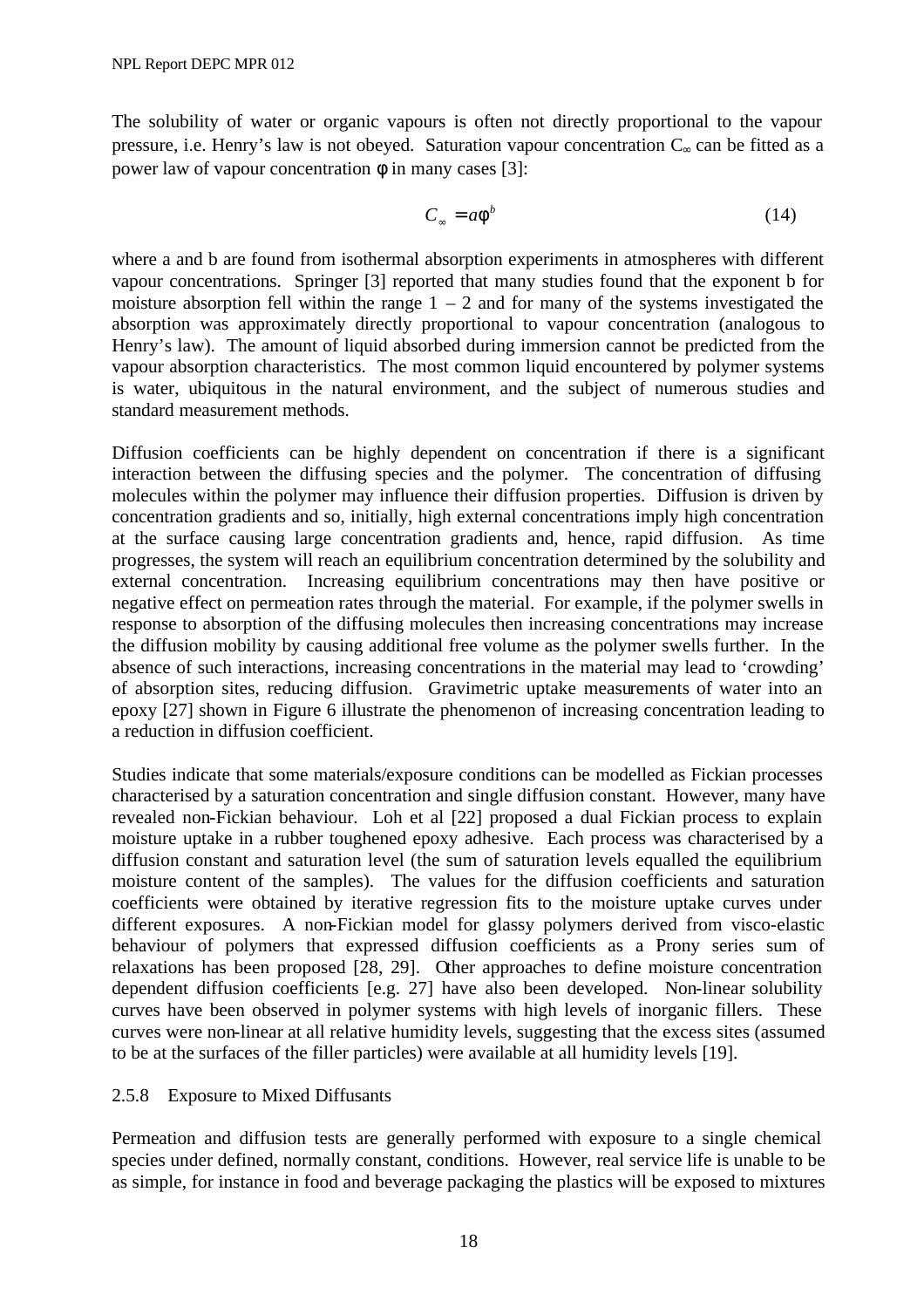of chemicals contained in their contents. Alternatively, pre-exposure to one chemical may lead to a change in mass transport properties of a second chemical. The presence of a pre-absorbed species may block sites where the second molecule may adsorb thereby reducing solubility or alternatively increase solubility through swelling the polymer or disrupting bonds that could block absorption by the second species. For example, exposure of plastics to aqueous solutions with low pH and other ionic concentrations affects permeability of other species [30].

## 2.5.9 Molecule Sizes

Small gas molecules have higher diffusion coefficients than larger molecules as larger molecules require larger holes and hence have higher activation energies for diffusion. Where the penetrant has a molecule size smaller than the monomer unit of the polymer and the interaction between the components is weak then diffusive progression requires only a weak effect, such as limited rotational oscillation of a very few monomer units, in order to create sufficient space for the penetrant to jump from one space to another. Penetrant molecules that are comparable in size to the monomer units require cooperative movements by several monomer units to facilitate translation.

Although not considered in depth in this review, the transport of small particles within polymeric materials is a diffusion problem. There is obvious interest in understanding the movement of species such as cells, enzymes and proteins in biomaterials such as tissue scaffolds or gels. The growing use of nano-particles in plastics may require better measurement and understanding of their diffusive migration, leaching behaviour and absorption through tissue, e.g. skin or lungs, in order to address health issues (real or perceived) that could limit their acceptability.

#### 2.5.10 Role of Interfaces

As discussed earlier, permeation through a polymeric material can be described using functions that represent the solubility and diffusion constants. Many polymers may not exhibit ideal behaviour but non-linear functions can be used to represent non-Fickian behaviour. Similarly, most polymers used in practical applications are filled and can be considered to be multi-phase systems with many internal interfaces at the micro/nano-scale. The permeation properties of such systems would be very difficult to represent from first principles. Accounting for the properties of all the different materials and surfaces would be a very complex task. Fortunately, the properties of the materials system can be measured as an ensemble and these properties, sometimes directionally dependent, can be used for most purposes. Rule of mixtures approaches can be used to estimate the effects of varying volume fractions of dispersed phases.

Materials systems containing macro-scale interfaces cannot usually be treated as a single ensemble material as the size scale and geometry of the different materials will have an effect whether or not the interfaces have diffusion properties. Systems that have macro-scale interfaces include:

- Adhesive joints
- Laminates
- Coatings
- Multi-layer films
- Long-fibre composites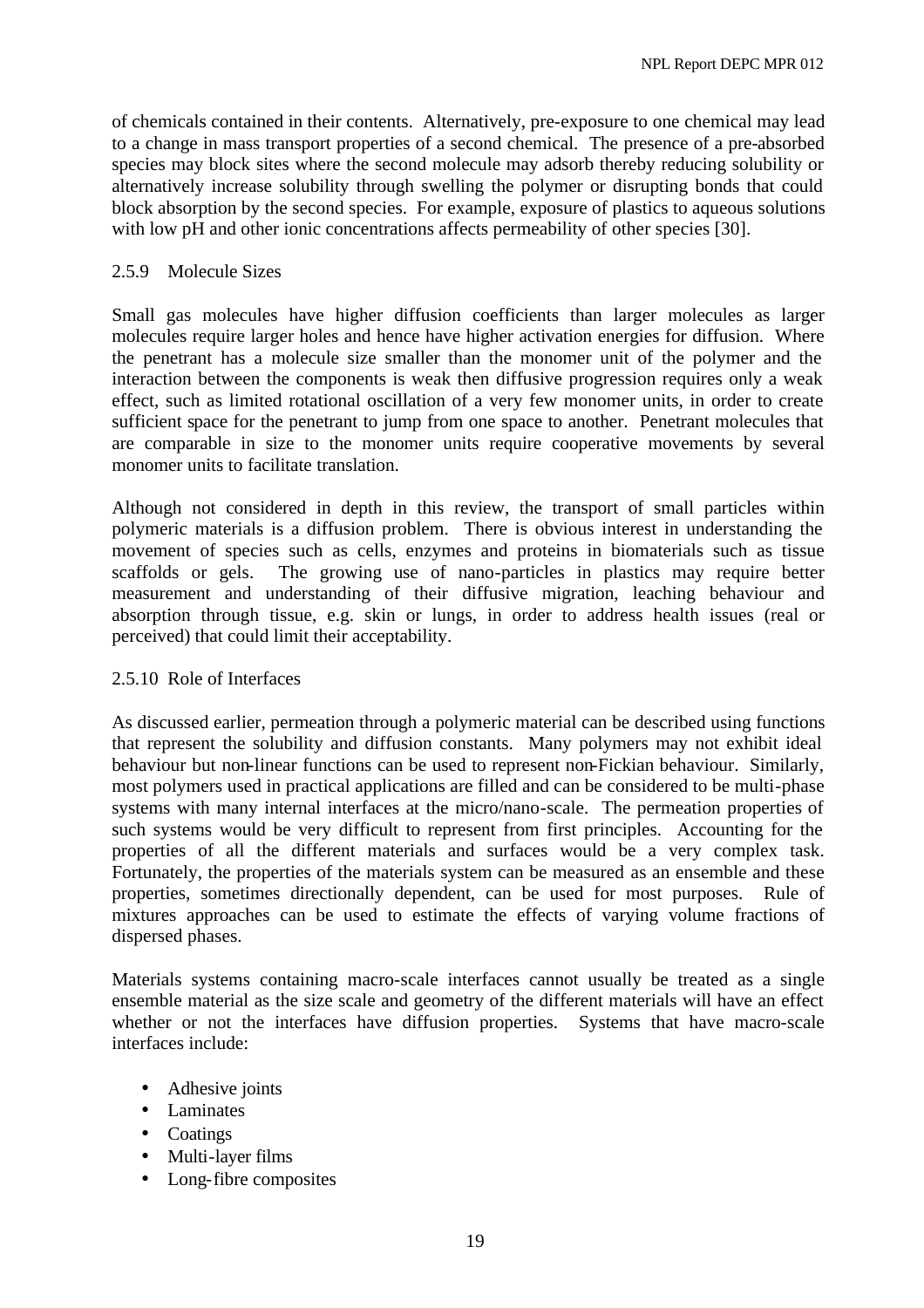• Woven fabric composites

Where macroscopic interfaces occur, the analysis is less straightforward but amenable to analysis if the interfaces play no role in the process. Figure 7 shows schematically the likely differences between diffusion in a multi-layer with interfaces through the thickness, case (i), and parallel to the layers, case (ii).

Case (i) is analogous to a multi-layer film or coating. Diffusion occurs in series and concentration is uniform in the x-direction. Ignoring any 'properties' that the interface may have, the overall diffusion could be modelled simply as a series of 1-dimensional analyses, using the concentration at each interface as the boundary condition for the next layer. Case (ii) is perhaps more representative of an adhesive joint, long-fibre composite or laminate. Diffusion occurs into all three layers in parallel. This situation would need to be considered as a 2-dimensional problem, the permeation rates within each layer would be different and therefore there would be concentration gradients across each interface, leading to diffusion between the layers. This would accelerate uptake in the less permeable materials.

However, these analyses become unreliable should the interfaces affect mass transport processes. There is evidence that impermeable inorganic filler particles in polymers increase the uptake of polar solvents and moisture through strong affinities between the surface and the molecules increasing available sites for absorption. It is not unreasonable to assume that similar mechanisms will occur at macroscopic interfaces between dissimilar materials (e.g. metal-adhesive or metal-coating bonds). In which case, high saturation concentrations at the interfaces would alter diffusion boundary conditions, encouraging increased permeation rates. The effects may not be particularly significant in case (i), particularly if the material layers are thick but in case (ii) a strong absorption at the interface may provide a fast diffusion channel along the interface. Diffusion from this interface would increase concentrations in the interior of the sample at a higher rate than would be expected from bulk material properties.



Figure 7: Diffusion in multi-layer systems with interfaces (i) through thickness diffusion in series: interfaces only have an effect if they provide an additional barrier; (ii) diffusion along layers, in parallel: diffusion possible between layers and along interfaces.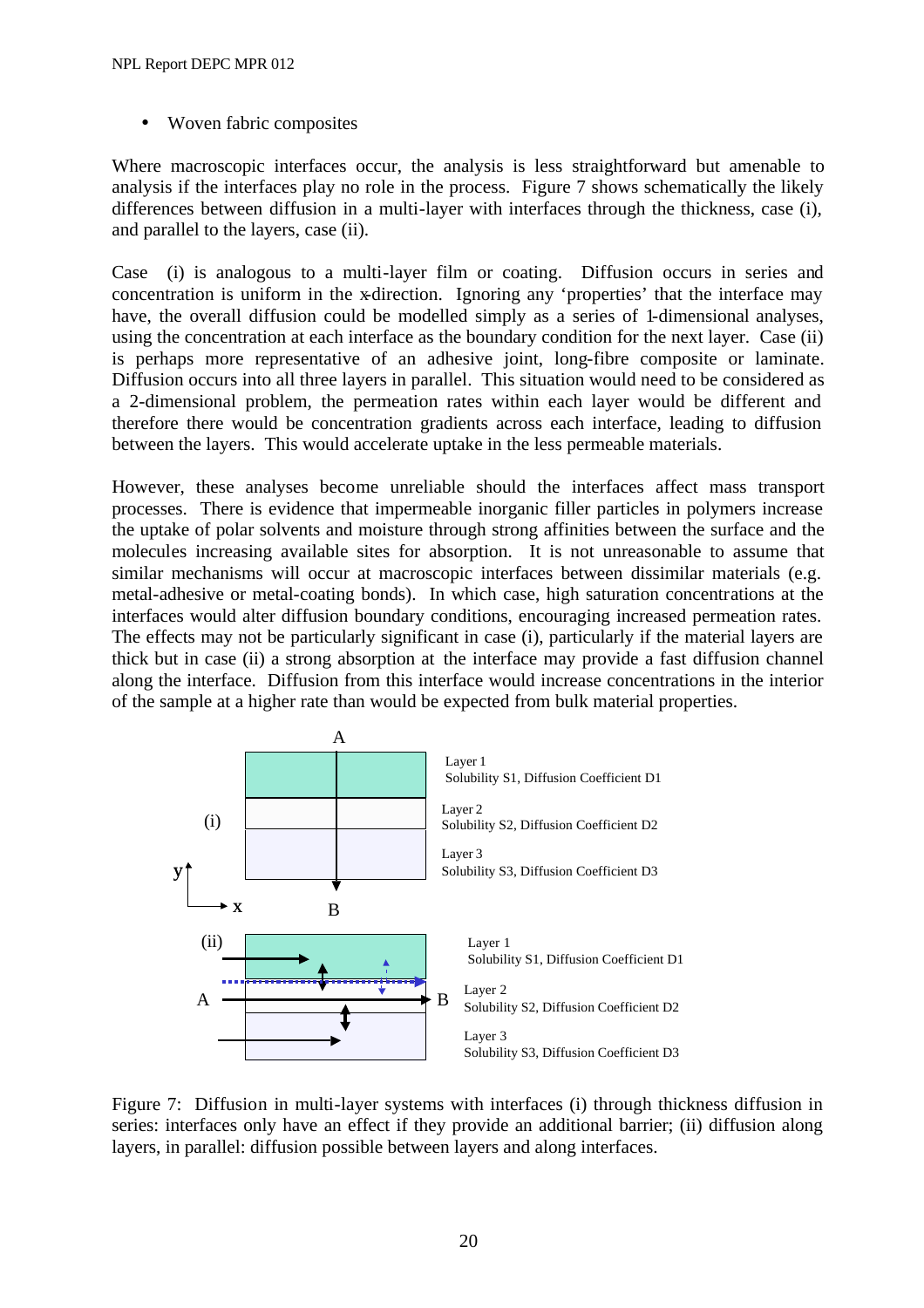It is well established that the properties of materials near the interface, the so-called interphase, differ from those of the bulk material. Therefore, the diffusion properties in the interfacial region are unlikely to be the same as the bulk material. Bond et al [31] determined diffusion coefficients for an epoxy adhesive as being  $6.4 \times 10^{-13}$  m<sup>2</sup>s<sup>-1</sup> when obtained from mass measurements on bulk adhesive specimens and  $6.7 \times 10^{-12}$  m<sup>2</sup>s<sup>-1</sup> when determined from measurements of weight gain in lap joints (1 mm thick grit blasted stainless steel adherends). These results suggest a significant contribution from diffusion along the interface, supported by dielectric constant measurements indicating a significant difference in water concentration across the thickness of the glue line. However, there is little else in the way of quantitative data in the literature on the role that is played by interfaces in the diffusion process, although it is well recognised that diffusion of chemicals to the interface in a bond degrades bond performance [16, 19-26, 32]. High diffusion of chemicals, e.g. moisture, into the interfacial layer is generally undesirable as interfacial bond strength can degrade through many mechanisms [32] including:

- (i) Rupture of interfacial secondary bonds;
- (ii) Rupture of interfacial primary bonds;
- (iii) Hydration and weakening of the oxide layer on metallic substrates;
- (iv) the hydrolytic attack on a boundary layer of adhesive, adjacent to the interface this boundary layer may have a different chemical/physical structure to that of the bulk adhesive due to the presence of the adjacent substrate surface;
- (v) Hydrolysis of the primary bonds of any primer present leading to a cohesive failure through the primer layer;
- (vi) Moisture induced swelling of material close to the interface imposing stress at the interface.

#### 2.5.11 Leaching of Additives

The permeation of additives in a polymeric material may become an issue in some applications, particularly for food contact, pharmaceutical or medical use. Additives that remain as liquids or gases within the polymer are likely to be capable of moving within the polymer matrix or even of being leached from the polymer (this process is known as migration). Chemicals leaching from additives may also diffuse within the matrix as a result of reactions between the additives and the diffusant. Leaching from additives may be 'activated' as a result of environmental conditions (e.g. temperature or chemical concentrations). Additives that are 'solids' are less likely to migrate within the polymer matrix unless they undergo dissolution in the matrix (either in the polymer or through ingress of other chemicals) or if their size is comparable to the sizes of pores or voids in the polymer (this may become an issue with nano-particles).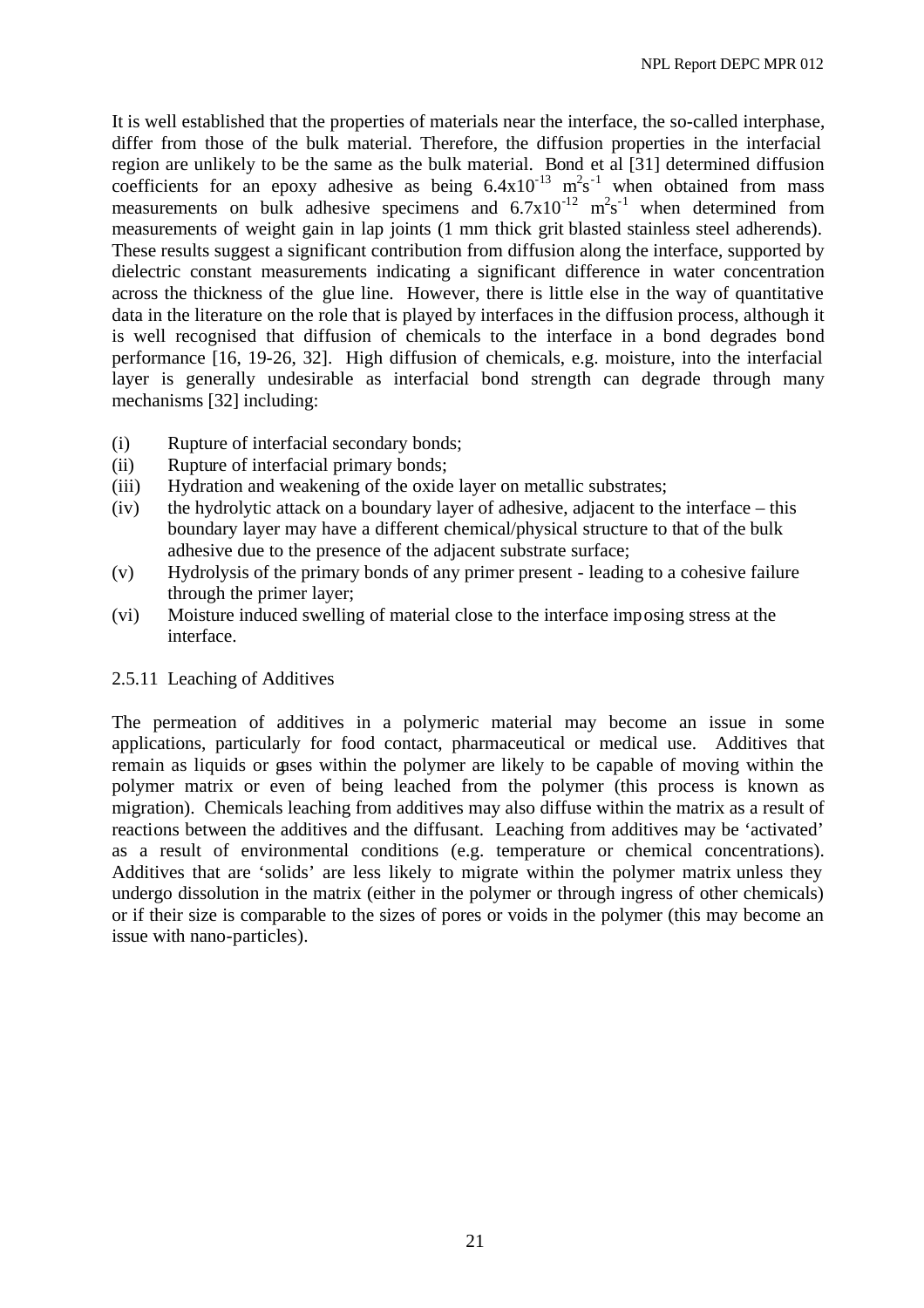## **3. PERMEATION MEASUREMENT METHODS**

## 3.1 OVERVIEW

There are many measurement methods and several standard techniques for determining mass transport in polymers [1, 10]. The most suitable method will depend on the type of sample, the permeating chemical species and the likely rate of permeation. The most appropriate methods will differ according to the type and thickness of the sample, for example different methods are suitable for foams, thin film membranes and solid sheets.

The main measurement methods can be divided into two general classes. Those that determine the mass transport within a material by sensing the time dependent distribution of molecules in the sample material and those that determine the mass transport properties from the rate at which molecules permeate through the material.

**Sensing Within Materials Methods:** The permeating species accumulates within the sample material over a period of time and diffusion behaviour is determined from the spatial and temporal distribution of the permeant concentration. The permeant concentration can be measured directly (e.g. using a quantitative spectroscopic technique) or indirectly (e.g. using gravimetric determinations). Techniques have also been developed that monitor changes in the physical properties of the polymer (e.g. mechanical or optical properties).

**Permeation methods:** Permeation measurements can be split into two basic types. Quasiisostatic methods determine permeation through the sample under varying concentration differences.A permeant current flows through one side of the cell. The permeant accumulates in the other side of the cell and the amount accumulating is quantified by a physical sensor or analytic chemistry technique, Figure 8. The concentrations in the cell will reach equilibrium given sufficient time and the concentration gradient will fall during the test. Isostatic methods test permeation through the sample material under constant concentration gradients. A permeant gas current flows through one side of the cell (the permeant may be a mixture of gases), and through the other side a carrier gas takes the permeant passing through the polymer to the sensor, Figure 9. In some methods the detector side may be under reduced pressure or even a vacuum. The concentration gradient across the sample is constant throughout the test (provided that the flowing sample concentrations are maintained).

All permeation methods use the same basic principle: one side of the sample is exposed to the gas or vapour to be studied (feeding side); this can be done statically or with a continuous stream of permeant gas to maintain a constant pressure/concentration. On the detector side the permeating gas or vapour is swept away with a carrier gas (usually nitrogen) and fed into a sensor. The detector is often specific to the permeating species. In many applications, rather than measuring the absolute quantity of the mixture permeant in the carrier gas, a relative difference between the mixture of the permeant and carrier gas and the pure carrier gas is used. The permeability of the membrane is determined from the amount or rate of permeation and experimental parameters such as time, sample area, sample thickness, pressure difference, concentrations, etc. the permeability of the membrane can be calculated. There are several commercial suppliers of permeability measurement instruments suitable for studying plastics. Appendix II lists some commercial permeability measurement instruments. Inclusion in (or exclusion from) this list does not imply any particular recommendation (or rejection) of instruments but merely reflects information available when this report was being compiled.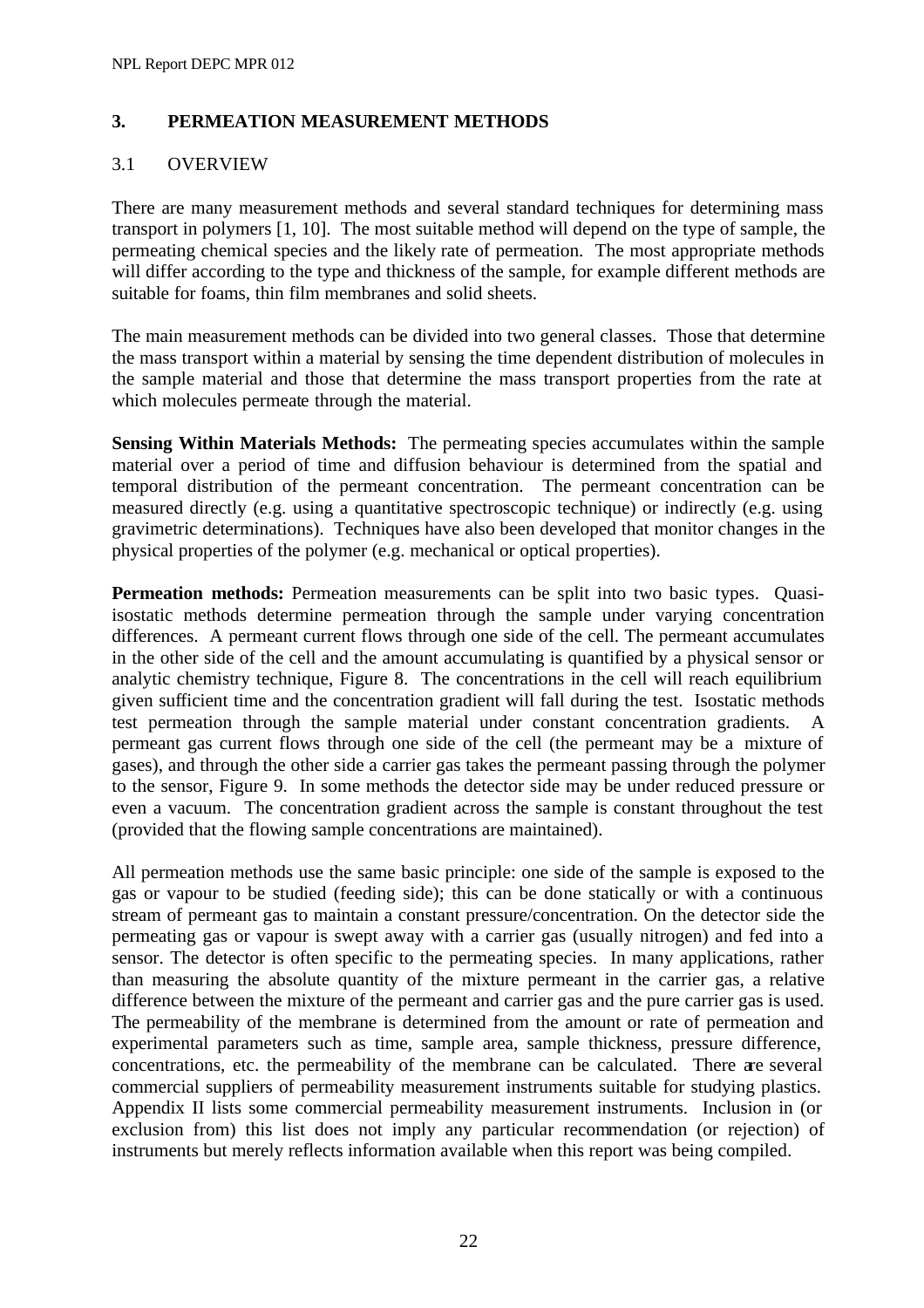

Figure 8: Quasi-isostatic method



Figure 9: Isostatic method

Many methods for measuring the permeability of a membrane or film work by a sensor continuously generating a signal, which is related to the amount or to the rate of transmission rate of the gas or vapour through the membrane. The choice of sensor will depend on the species to be sensed, the level of accuracy required and cost considerations. Various detection methods are outlined in Appendix III.

The amount of permeant detected by the sensor is proportional to the amount of molecules that permeate through the polymer, and it is quantified as transmission rate, permeance, or permeability coefficient. Permeability coefficients can be expressed in a variety of units, for example with normalisation for sample dimensions permeation properties can be expressed in units of:

- Mass of material permeating times sample thickness per time per unit area of surface;
- Volume of gas (at standard temperature and pressure) permeating times sample thickness per time per unit area of surface; or
- Number of moles permeating times sample thickness per time per unit area of surface

These terms are of course interchangeable as conversions between mass, volume and number of moles can be readily derived but this variety of units for permeation makes ready comparison between results reported in the literature somewhat complex (particularly as results are sometimes reported without normalisation for sample dimensions).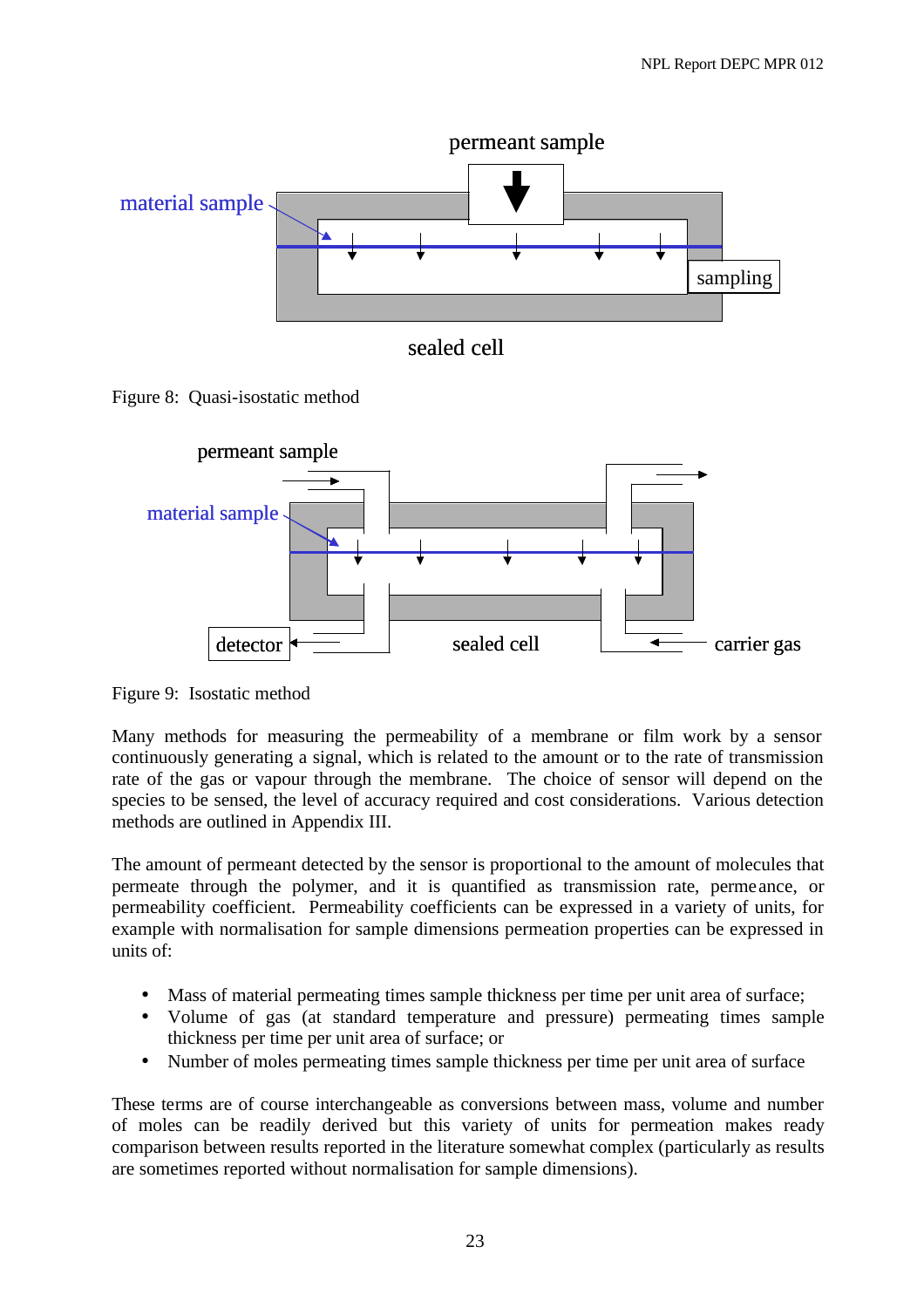## 3.2 SENSING WITHIN MATERIALS

Many methods have been proposed for determining mass transport properties through measuring changes in the properties of the material with exposure time and position. The spatial and temporal distribution of the permeant concentration can be used to determine diffusion properties. The permeant concentration can be measured directly (e.g. using a quantitative spectroscopic technique) or indirectly (e.g. using gravimetric determinations). Techniques have also been developed that use changes in the physical properties of the polymer (e.g. mechanical or optical properties).

Many chemicals will affect the thermo-mechanical properties of the polymer matrix in which they are absorbed [1-5]. Examples of this include swelling, plasticisation (leading to loss of stiffness and strength) and reduction in glass transition temperature in many polymers with the ingress of water. Whilst these changes in properties are usually seen as an undesired consequence of chemical exposure, monitoring these property changes will provide information on chemical concentrations that could be used to investigate diffusion. Mechanical property measurements usually require a reasonable quantity of materials and are, in general, destructive tests, at the very least altering the concentration of the absorbing species. Therefore, many test samples are likely to be needed. In many cases, with a possible exception of adhesive joints or very low solubilities, it is difficult to see any advantage of mechanical measurements over gravimetric measurements for determination of diffusion properties. The methods described in this section are included more to illustrate the effects of chemical uptake than to describe measurement methods. Thermo-mechanical approaches average the response over a volume rather than providing information on concentration distributions.

#### 3.2.1 Mass Uptake Measurements

Absorption of liquids into polymers can be followed through mass uptake (or gravimetric) measurements, since liquid densities are large compared with gas densities. Mass increases of the order of a few percent of the original mass of the polymer are typical in systems with an affinity for the liquid [1, 23, 25]. However, if the material samples (or components of the material) are soluble in the liquid then mass loss due to leaching of material can lead to errors in the absorption measurements [10].

ASTM D 570 [33] and ISO 62 [34] are standards that outline measurement methods for water absorption by immersion. Standard sized samples should be dried to constant mass,  $m_0$  (at 110°C or 50°C depending on the thermal stability of the material) and stored in a desiccator before testing. After immersion for the fixed period (at constant temperature), the sample is removed from the medium and surface liquid wiped off using a dry cloth before immediately weighing (in a weighing bottle for very thin samples). Samples can then be returned to the medium for continuing exposure provided that the time out of the medium is minimised. The balance used should be have a resolution of 0.1 mg or better [34], which can be relaxed to 1 mg if water absorption is greater than 1 %. The increase in mass divided by the initial mass, measured at regular time intervals, is plotted against time in order to define the absorption curve. Saturation mass uptake  $m<sub>s</sub>$  is defined when the weight gain from 3 successive measurements differ by less than 1% of the overall weight gain and saturation moisture content  $C_s$  is simply  $m/s/m_0$ .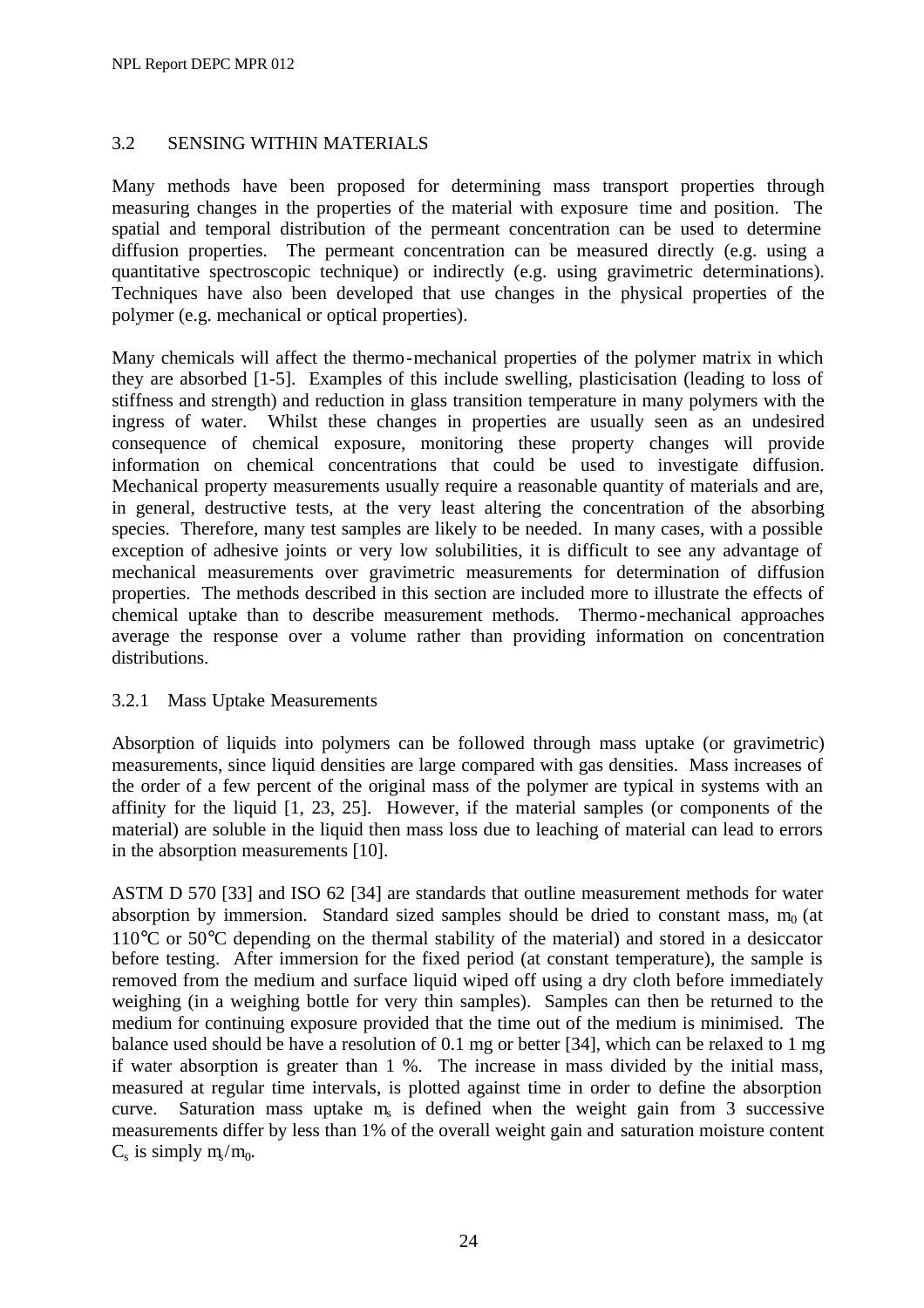Loss of water-soluble matter from test samples may also affect results. This can be checked by reconditioning (drying) the sample back to constant mass  $m_c$  and comparing against the original mass m.

The relative mass uptake at time t is calculated from the mass  $m(t)$ , initial mass  $m_0$  and the reconditioned mass  $m_e$ . If there is no loss of water-soluble matter then  $m_e = m_0$ .

$$
m_r(t) = \frac{m(t) - m_c}{m_0}
$$
 (15)

Diffusion plots are obtained by plotting  $m_t(t)/m_s$  against a function of  $\sqrt{t}$  divided by thickness, d. The initial portion of the curve (normally the portion up to  $m_f(t)/m_s = 0.5$ ) is linear and the diffusion coefficient D is determined from the slope. The time required to reach saturation depends on  $d^2$ . A maximum sample thickness of 1 mm is recommended [34] to ensure that test durations do not exceed one week for typical D values for polymers (ca.  $10^{-12}$  m<sup>2</sup>s<sup>-1</sup>).

ISO 62 [34] provides guidance on verifying Fickian diffusion; a log-log plot of  $m_f(t)/m_s$  against the dimensionless diffusion value,  $D\pi^2 t/d^2$  and compared with the theoretical curve.

Through consideration of the 1-D diffusion case, analytical solutions for the temporal and spatial distribution of moisture concentration c(t) at a distance x from the mid-plane can be derived [22]:

$$
\frac{c(t)}{c_s} = 1 - \frac{4}{p} \sum_{n=0}^{\infty} \frac{(-1)^n}{(2n+1)} \exp\left[\frac{-D(2n+1)^2 p^2 t}{4l^2}\right] \cos\left[\frac{(2n+1)px}{2l}\right] \tag{16}
$$

Here, *l* is the half thickness of the film and D is the Fickian diffusion constant. However, as experimental determination of point moisture concentrations is difficult to measure experimentally, this expression is integrated with respect to x to generate an expression in terms of mass gain as a function of time:

$$
\frac{m_r(t)}{c_s} = 1 - \frac{8}{p^2} \sum_{n=0}^{\infty} \frac{1}{(2n+1)^2} \exp\left[\frac{-D(2n+1)^2 p^2 t}{4l^2}\right]
$$
(17)

which can be approximated for the initial part of the diffusion curve as:

$$
\frac{m_r(t)}{c_s} = \frac{2}{l} \sqrt{\frac{Dt}{p}}
$$
\n(18)

This approach can also be applied to study diffusion of vapours (e.g. water vapour) in polymers; pre-conditioned samples are exposed to a controlled atmosphere (vapour concentration and temperature) and periodically weighed. The same analysis approach can be used to calculate solubility and diffusion coefficients. Direct contact with a liquid rather than its vapour normally leads to greater levels of absorption (higher saturation concentrations) and, therefore, condensation of vapour on the surface will affect results.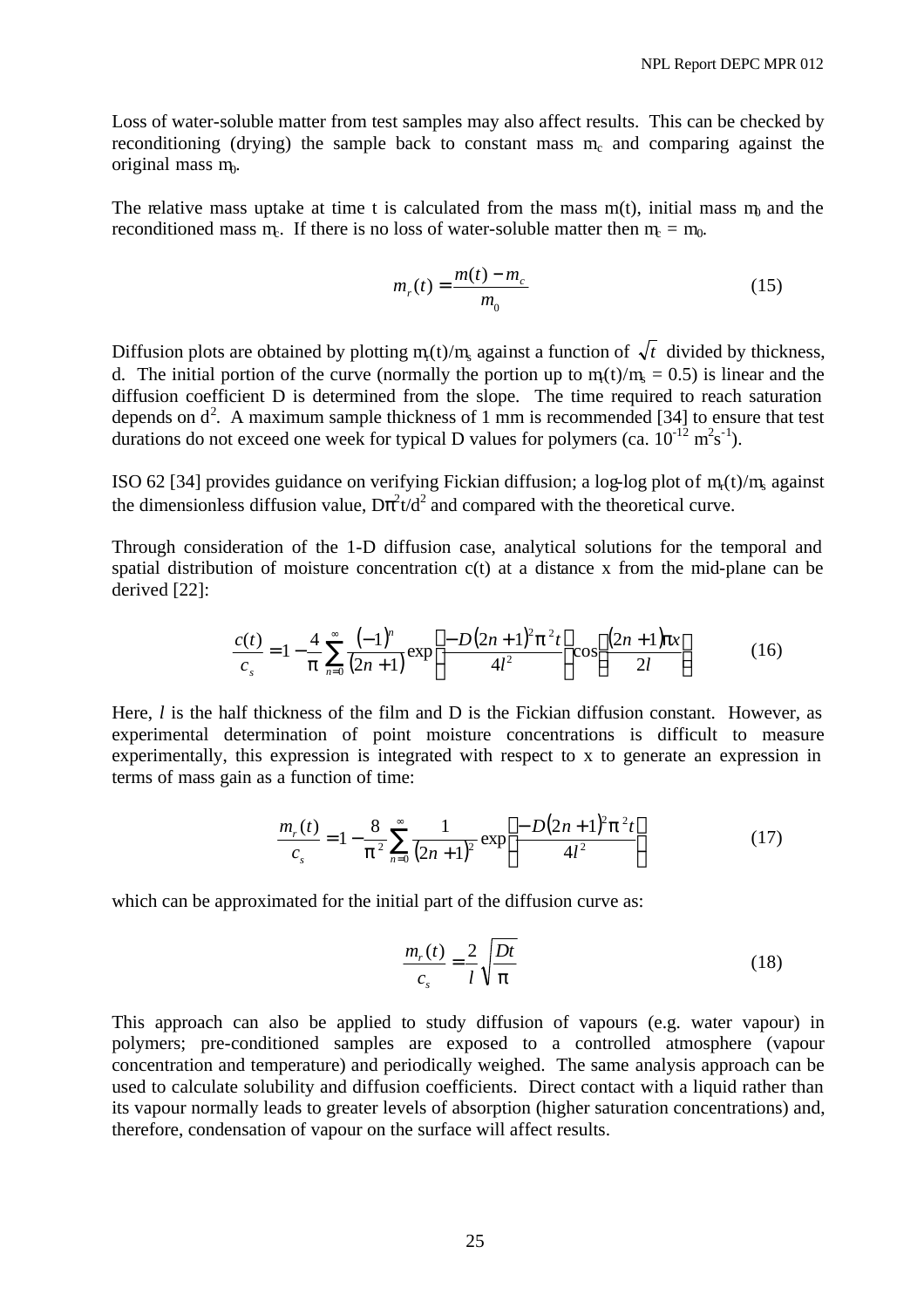In materials with anisotropic diffusion properties (e.g. fibre reinforced plastics) erroneous results may be obtained if absorption through exposed edges is significantly different to absorption through surfaces. For this reason the ratio of edge area to surface area of samples should be minimised. Where edge effects are of concern then edges can be sealed, e.g. by bonding aluminium foil to the edges, but the additional mass of the sealing material needs to be accounted for when analysing results. Any sealing materials used should have insignificant moisture absorbance.

#### 3.2.2 Glass Transition Temperature

The absorption of many chemicals will reduce the glass transition temperature  $T_{g}$  of polymers.  $T_g$  of thermoset polymers such as epoxies are known to vary with moisture content.  $T_g$  can be measured using either Dynamic mechanical thermal analysis (DMTA) or differential scanning calorimetry (DSC) measurements. Figure 9 shows DMTA measurements that were carried out on a hot/wet conditioned glass-fibre reinforced composite [14]. Each specimen had been immersed in deionised water at elevated temperatures (i.e. 25, 40 or 60 °C) for a selected period (either 1, 2, 3 or 6 weeks).

The results, presented in Figure 10, show that moisture reduces  $T_g$  with the shift in temperature being related to moisture content and independent of exposure temperature. The moisture uptake-  $T_g$  shift can be represented by the following linear relationship [14]:

$$
T_{\rm gw} = T_{\rm gd} - gM \tag{19}
$$

where  $T_{gd}$  is the glass transition temperature of the dry material,  $T_{gw}$  is the glass transition temperature of the conditioned (or wet) material, g is the temperature shift (in K) per unit moisture absorbed and M is the amount of moisture absorbed (wt  $\%$ ). The value of g in this case is 13.5 K.



Figure 10: Glass transition temperature of a composite as a function of moisture content [14]

 $T_g$  measurement requires that samples be removed for testing, which makes this measurement a destructive test. DSC measurements require less of material (milligrams) and are therefore less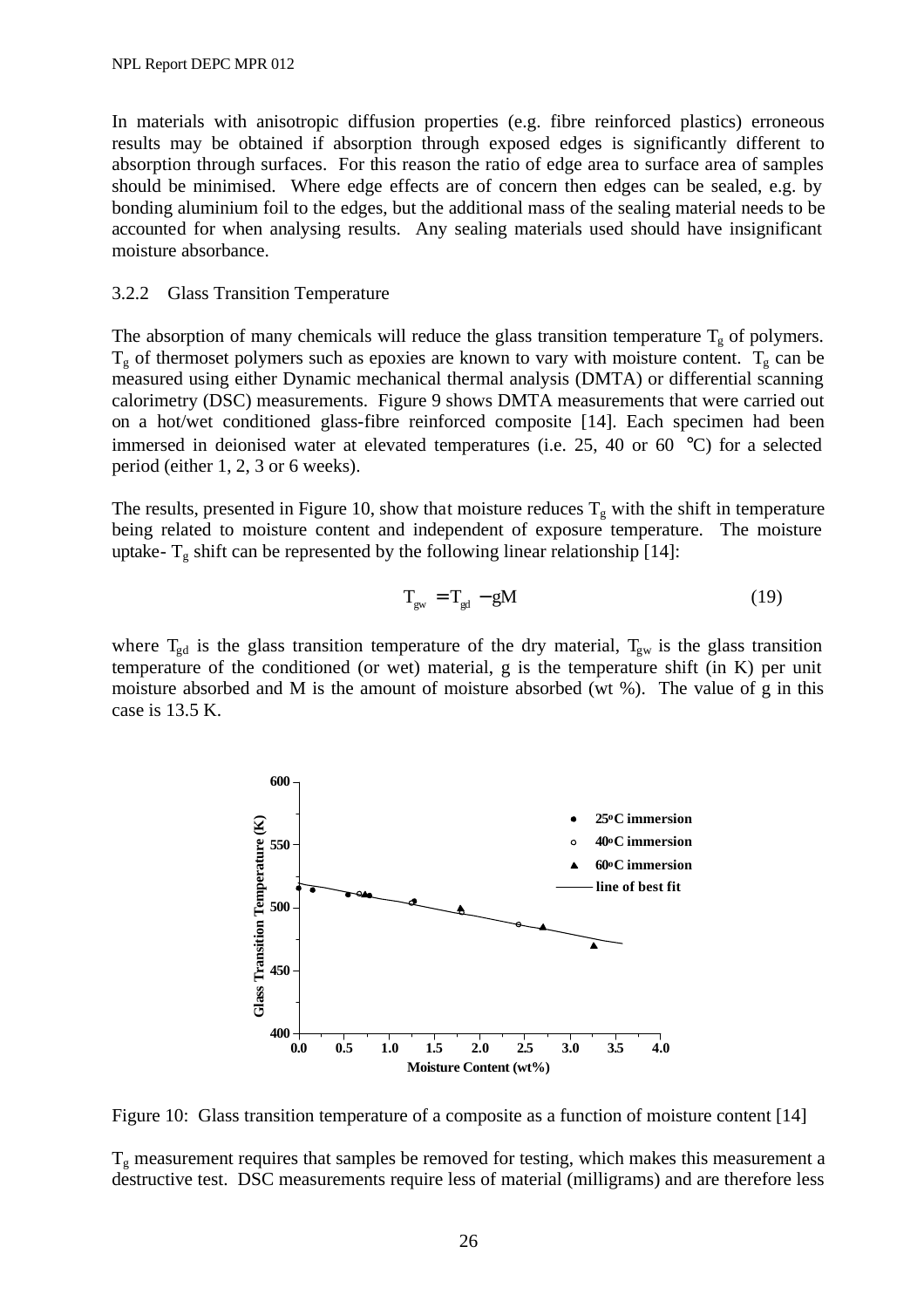invasive than DMTA samples (rectangular bars) but such small samples may not be truly representative of the whole component (e.g. for PMCs). Developments in nano-indentation measurement capabilities offer the possibility of carrying out  $T_g$  measurements in-situ but these techniques will be limited to near surface regions, in common with sampling for DSC or DMTA.

#### 3.2.3 Material Strength

It is possible to relate the rate of degradation of tensile strength with the rate of moisture uptake (i.e. diffusivity D), as shown in Figure 10 [14]. The diffusivity D is a function of absolute temperature T and is given by the Arrhenius relation:

$$
D = D_0 \exp^{-E/RT} \tag{20}
$$

 $D_0$  is a constant, E is the activation energy of diffusion and R is the ideal gas constant. If the natural logarithm of the half-life  $t_{1/2}$ , the time taken for tensile strength to degrade to 50% of the dry strength under environmental exposure, is plotted against the diffusion coefficient at the temperature of exposure then a linear relationship is found [14].

The relationship between tensile strength half-life,  $t_{1/2}$ , and diffusivity, D, can be approximated by the following empirical relationship (see Figure 11):

$$
\ln t_{1/2} = A - BD \tag{21}
$$

Here, constants A and B have values of 9 and 168,662, respectively. Such an approach could be used to assess moisture content but would rely on a great deal of destructive testing.



Figure 11: Tensile strength half-life as a function of diffusivity for E-glass/polyester [14]

#### 3.2.4 Stiffness and Modulus

Uptake of many chemicals, particularly water, reduces the modulus of polymers. This is linked to the reduction in  $T_g$  with uptake. Modulus can be measured in a variety of ways, most obviously using standard tensile test methods, such as ISO 527 [35]. Changes in mechanical modulus have been used to assess fluid uptake in adhesive joints. The changes in joint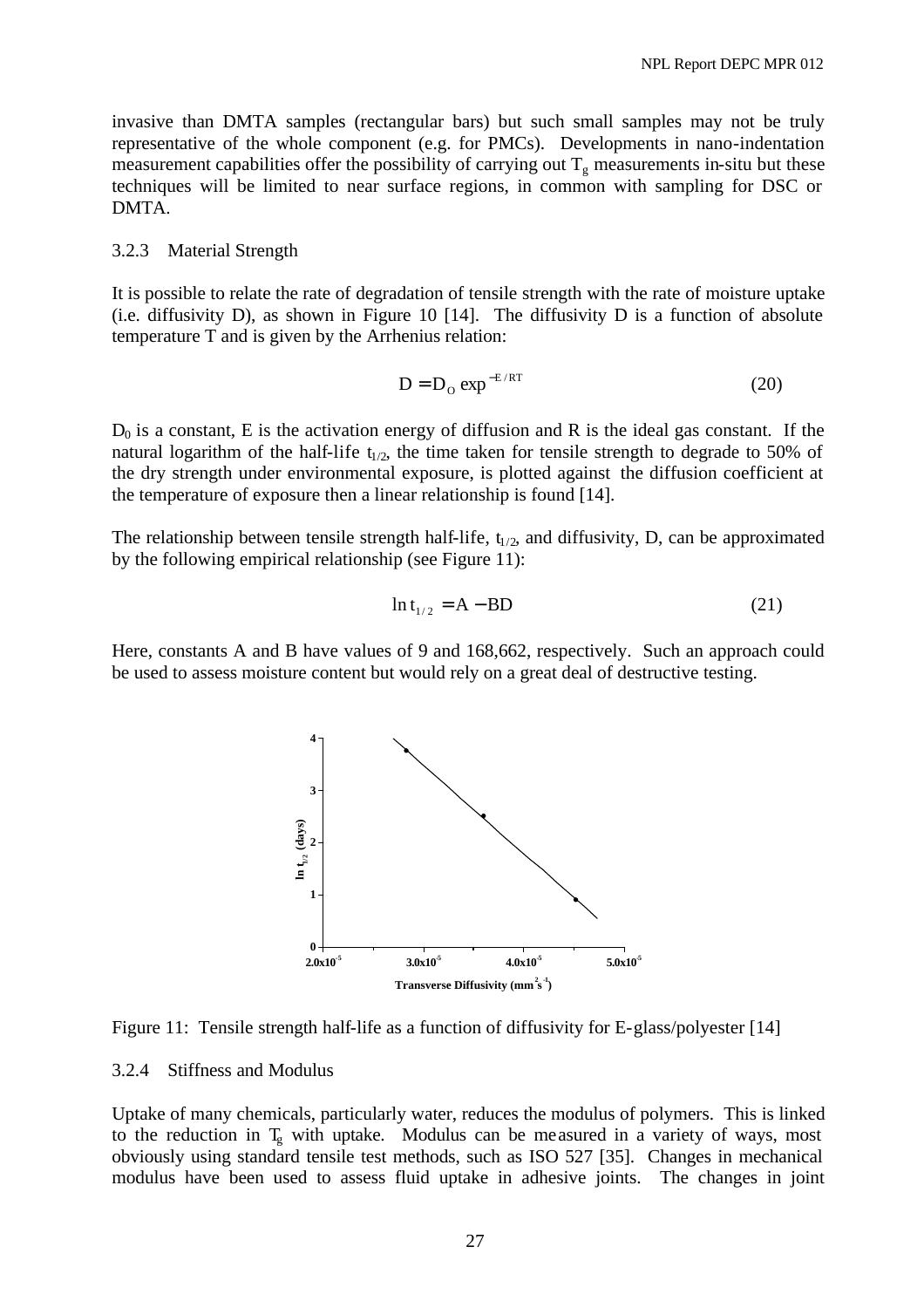stiffness were correlated with the concentration dependant change in modulus of bulk samples [36]. The results for adhesive joints produced diffusion coefficients of similar magnitudes to the bulk material.

Stiffness changes can also be followed through ultrasonic modulus measurements. The speed of sound in a material is dependent on its density and modulus. Time of flight measurements, of pulses generated and detected by ultrasound transducers, can reveal changes in the speed of sound. This is exploited in the use of ultrasound velocity measurements in cure monitoring applications [37] but may also be sufficiently sensitive to monitor changes due to chemical uptake. Measurements of ultrasound transmission at different locations could be used to map spatial distributions of chemical concentration. The resolution would depend on the diameter of the ultrasonic transducer.

## 3.2.5 Sample Swelling

Many chemicals can cause swelling of polymers. This is often a problem for long term performance as a swollen polymer has the effect of:

- Being less dense
	- o Increased permeability to molecular transport;
	- o Reduced mechanical and thermal performance
- Increasing stress, potentially weakening the component
	- o Internal stress in the polymer
	- o Applied stress on parts in contact, e.g. adherends
- Shape distortion
	- o Loss of sealing ability
	- o Change of fit

Swelling may also be used to track uptake, through measurement of dimensional changes of samples, if a relationship between swelling and liquid content is known. Swelling strains of the order of 1-3% have been reported for epoxy adhesives [22].

#### 3.2.6 Optical Properties

The change in optical properties of a polymer with concentration of absorbing molecules may be used to quantify the concentration provided that suitable calibration curves are available. Beers law stating that optical absorption is proportional to concentration of absorbing species (for a fixed path length) may apply if the primary absorption bands of the diffusing species and the polymer are sufficiently separate. Optical transmission properties depend on the plastic being transparent to the optical wavelength selected. This will tend to rule out opaque plastics, which will tend to include most filled materials, limiting applications.

Reflection spectroscopy methods can be used to study the chemical composition of the surface of opaque materials and may be used in combination with sample sectioning to determine through-thickness distributions. However, the value of such measurements is open to question since freshly exposed surfaces are likely to swiftly reach an equilibrium concentration based on the makeup of the atmosphere. This is a limitation with any surface analysis technique.

*Refractive Index:* Absorption of chemicals will alter the refractive index of transparent polymers with the magnitude of the change in refractive index being related to the concentration. Refractive index measurements made on transparent plastics will deliver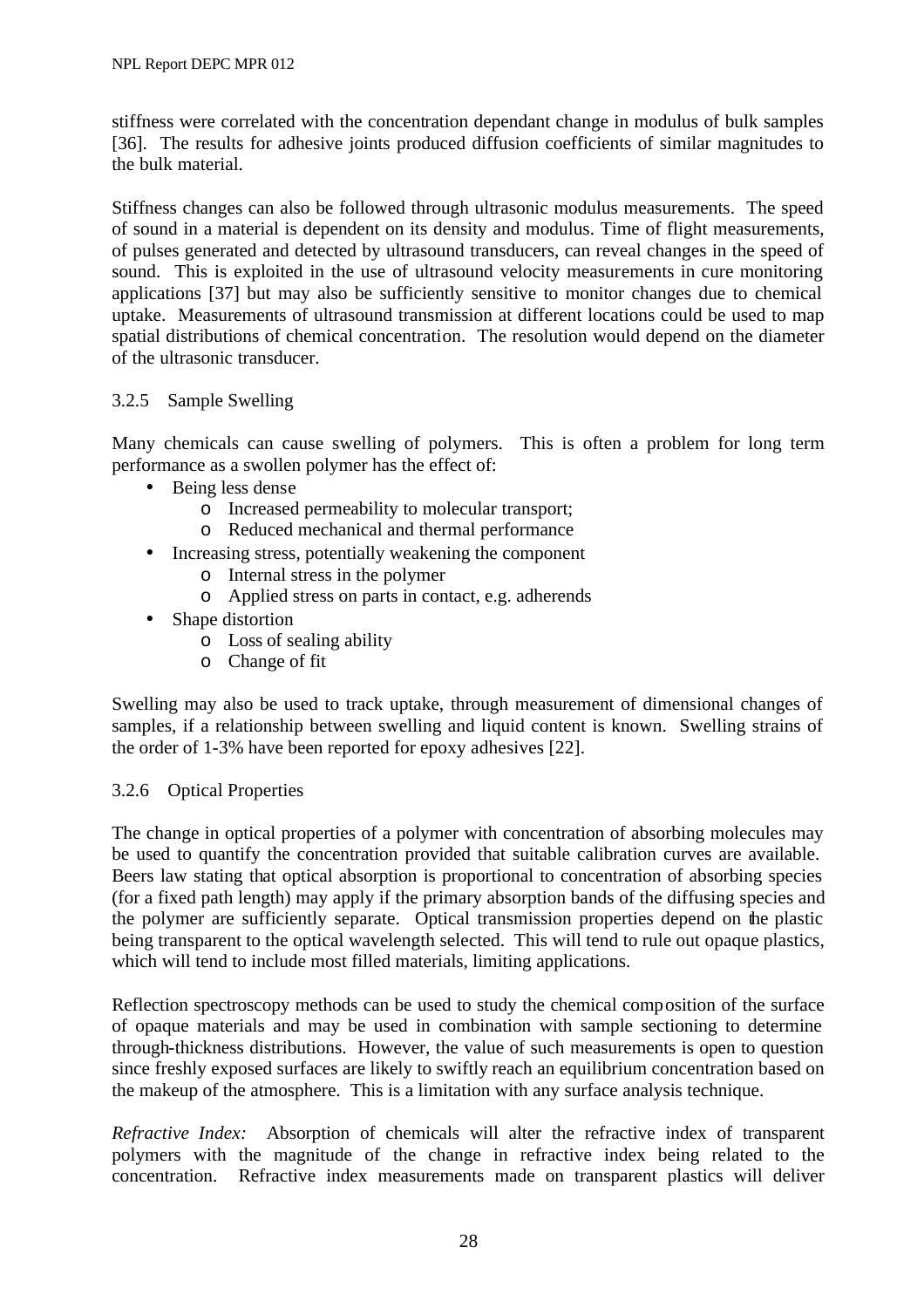quantitative information on concentrations provided that changes in refractive index can be attributed to changes in concentration. These measurements can be used to map concentrations in two dimensions but not through the thickness in the direction of transmission, which may limit applicability in many types of exposure test. The spatial resolution will depend on the diameter of light beam used.

I*nterference Fringe Patterns*: Variations in refractive index will produce changes in interference fringe patterns generated from internal reflections in the film. Swelling in polymers induced by absorbed species will cause density/optical path length changes that will alter fringe patterns. Therefore, changes in interference film patterns could be used to 'map' diffusion in thin films.

*Infra-red Spectroscopy:* Infra-red (IR) spectroscopy provides qualitative and quantitative chemical analysis data, particularly useful polymer chemistry. IR provides a fingerprint of the adhesive or coating composition in any physical state that can be compared with databases of spectra to enable characterisation of molecular state. IR is a commonly available laboratory technique. Water content of polymers and adhesives can be quantified using infra-red spectroscopy [38]. However, the characteristic OH vibrational bands of water are difficult to resolve from OH groups on many polymer chains. The IR bands of deuterated water  $(D_2O)$ can be more easily resolved. Thus D<sub>2</sub>O can be used in place of water to probe diffusion. Gravimetric measurements suggest that the mass uptake of  $D_2O$  is similar to water and there is an assumption from this that the diffusion coefficient of  $D_2O$  is about 10% lower than that of H2O. Many polymers will not be transparent to IR. Therefore, only surfaces (by reflection) or thin layers (by transmission) can be probed without embedding fibre optic sensors, which limits the applicability. The combination of spectroscopy with embedded optical fibres, as a means of probing within materials, is of great interest. Wapner and Grundmeir [39] used FTIR transmission microscopy measurements to determine the diffusion of D<sub>2</sub>O into a thin layer of adhesive sandwiched between two transparent silicon wafers. They were able to map water concentrations in the adhesive layer, measuring the evolution of concentration with distance from the exposed edge to calculate diffusion coefficients. The resolution of measurement was determined by the spatial resolution of the beam diameter (100μm).

*Fibre Optics*: Fibre optic sensors can be embedded within materials to allow structural health, conditioning or cure monitoring. Developments in evanescent wave techniques allow spectroscopic study of the chemical nature of material in contact with the fibre [38, 40]. This can be used to study chemical reactions during cure [40] but could also be used detect and quantify migrating molecules provided that peaks can be resolved from the polymer matrix. Uptake of chemicals can also be monitored through physical interactions between the fibre cladding and the chemical – for example water will swell the cladding leading to a change in refractive index [38]. With suitable calibration, this refractive index change can be related to water content. Care should be taken with fibre optic sensors so that additional paths for diffusion ingression do not arise from the placement of the sensor.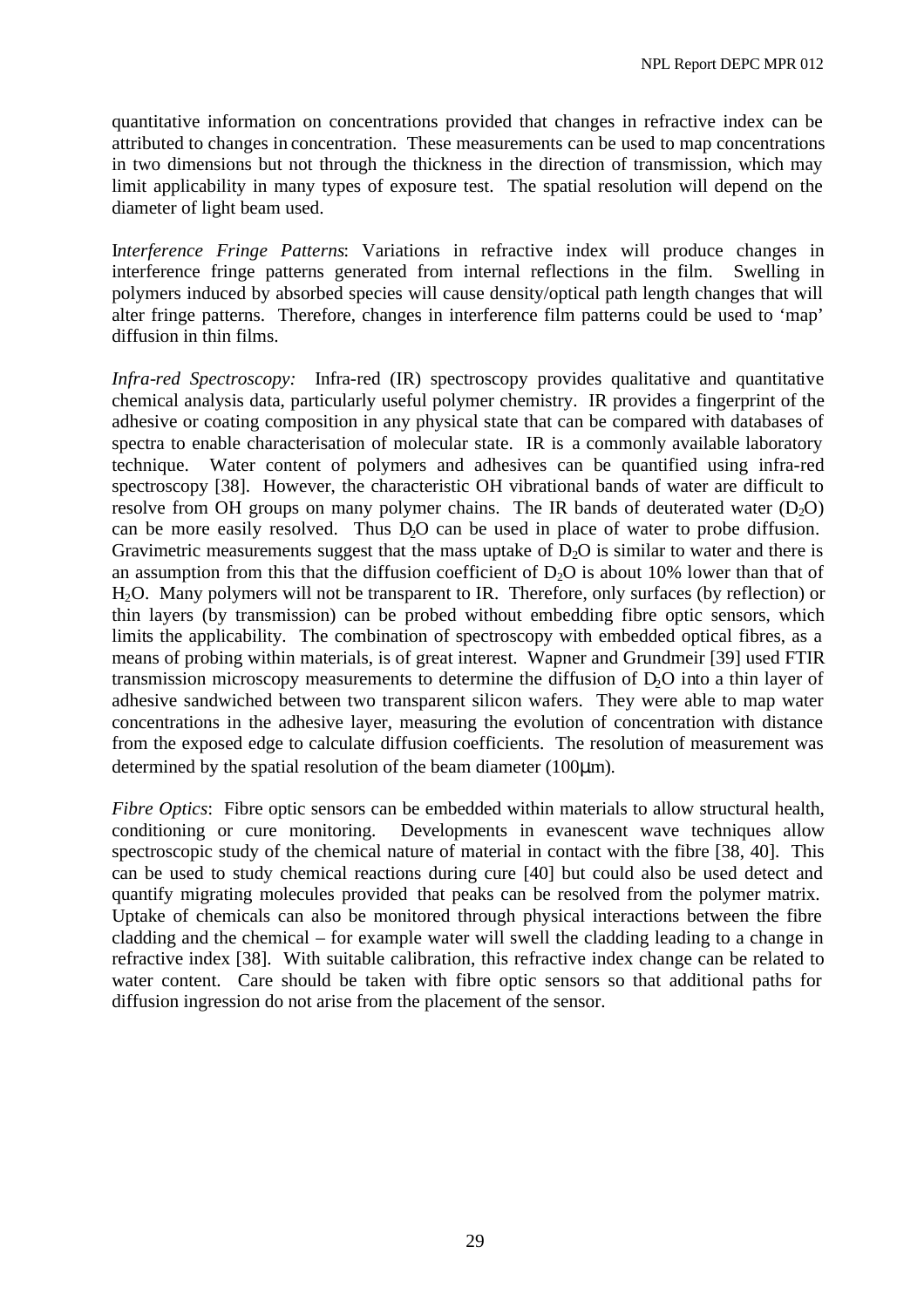

Figure 12: Dielectric sensor types – interdigitated, parallel plate and coaxial

## 3.2.7 Electrical Measurements

Dielectric spectroscopy probes the complex impedance of insulating materials. Molecular relaxation in polymers can be studied through dielectric relaxation spectroscopy, which enables changes in polymer networks to be followed, for example during cure [41]. Dielectric spectroscopy may be able to determine concentration changes through changes in the dielectric relaxation of the polymer chains but far more usefully through the changes in electrical signal due to the diffusing molecules. Water, like other polar molecules, has high dielectric constant in comparison to polymers and so the ingress of water will lead to an increase in electrical permittivity. The dielectric properties of both the polymer and water are frequency dependent, which complicates interpretation, but in many systems it should be possible to select a single frequency where the change in permittivity can be easily correlated with water content. Dielectric water sensing was demonstrated on an earlier DTI project [38]. Dielectric sensors can take various forms, Figure 12:

- parallel plates applied externally to the sample, measuring the full volume;
- interdigitated sensors either embedded in the sample or applied to an exterior surface, measuring local properties; or
- coaxial sensors, embedded in the sample, measuring local properties.

Electrochemical sensors are often used in permeation instruments as sensors for quantifying permeation through plastic films but sensors embedded within samples could be used to monitor changes in chemical concentration. Electrochemical sensors have been used to monitor corrosion in reinforced concrete (due to chloride ion diffusion), demonstrating the principle. However, it is unlikely that the commercial sensors used in the concrete would be suitable for plastics without further development.

## 3.2.8 Other Methods for Detecting Chemical Ingress in Polymers

Many other methods have been proposed in the scientific literature for characterising absorption of chemicals into polymer for example:

*X-ray Diffraction (XRD):* Predecki and Barrett [42] described an X-ray diffraction measurement for assessing moisture distribution in composites. The technique relies on detecting residual strain changes in the filler particles (from lattice spacing). The presence of moisture near the filler particles plasticises the matrix, allowing the relaxation of residual strains in the fibre, which are detected through diffraction peak shifts. This method requires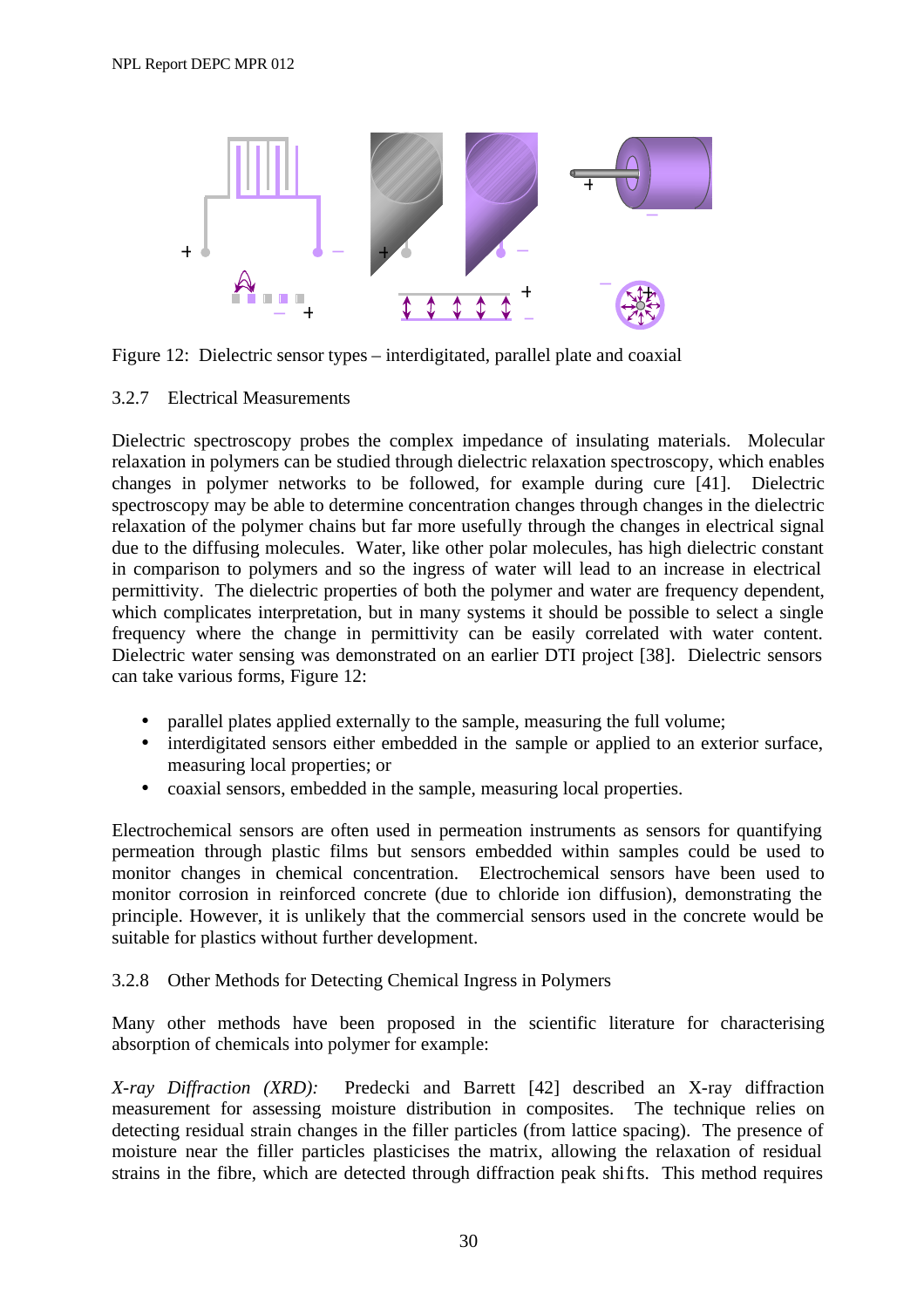extensive knowledge of the properties of the fibre and a model relating relaxation to water content.

*Nuclear Reaction Analysis (NRA):* This moisture profiling technique relies on the detection of high energy protons emitted due to the nuclear reaction between  ${}^{3}$ He ions and absorbed deuterium atoms (originating from the conditioning  $D_2O-H_2O$  mixture). Samples were exposed for a fixed duration and then sectioned under liquid nitrogen to expose the inner surface [43]. These surfaces were scanned using a  ${}^{3}$ He ion beam to determine the concentration of moisture with depth. Measurements were in agreement with Fickian diffusion predictions.

*Nuclear Magnetic Resonance (NMR):* The concentration of deuterium hydrogen nuclei can be determined using magnetic resonance scanners, suggesting that through using deuterated probe chemicals NMR may be a potential method for characterising concentration profiles.

*Surface Analysis:* Various surface analytical methods, such as secondary ion mass spectroscopy (SIMS), Auger spectroscopy or X-ray photo spectroscopy (XPS), can be used to provide quantitative data on molecules absorbed in surface layers. Such techniques may be used to map the distribution of molecules permeating through membranes or films. Samples may be sectioned and examined using surface analysis methods but it should be recognised that sectioning and exposing interior surfaces may affect the behaviour of the system.

*Reactive Films:* Films that react with diffusion chemicals can be applied to the surfaces of samples (either permeation films or 1-dimensional diffusion systems) to determine concentrations at the surfaces. For example, thin reactive layers of potassium, deposited on one side of a polymer film sample, react with molecules of gas (e.g. oxygen, water vapour) diffusing through the film and corrode the reactive layer to various extent at various places, proportionally to the amount of the gas passed. The "permeation map" thus created can be visualized with optical microscopy.

*Radioactivity:* Radioactive isotopes such as tritium can be detected after permeation by using counters to detect the products of radioactive decay [44].

## 3.2.9 Embedded Sensors

Most of the methods available for determining concentrations within materials provide information averaged over the whole sample (e.g. gravimetric or mechanical), averaged through the thickness (e.g. optical transmission) or at the surface only (e.g. surface spectroscopy). Some novel sensing methods, such as fibre optic, electrochemical and dielectric, can be used as embedded sensors within materials to measure local concentrations in the interior of the material. If several sensors are used in different locations in the specimen then measurements of diffusion flux can be made. In order to successfully use embedded sensors, the sensor should be small in comparison to the component. To provide valid results, embedded sensors should not interfere with the diffusion in the component. The sensors should not act as sinks or reservoirs for the diffusant (e.g. by consuming or releasing sensed molecules). When designing tests using embedded sensing it should be remembered that the cabling might act as a diffusion channel.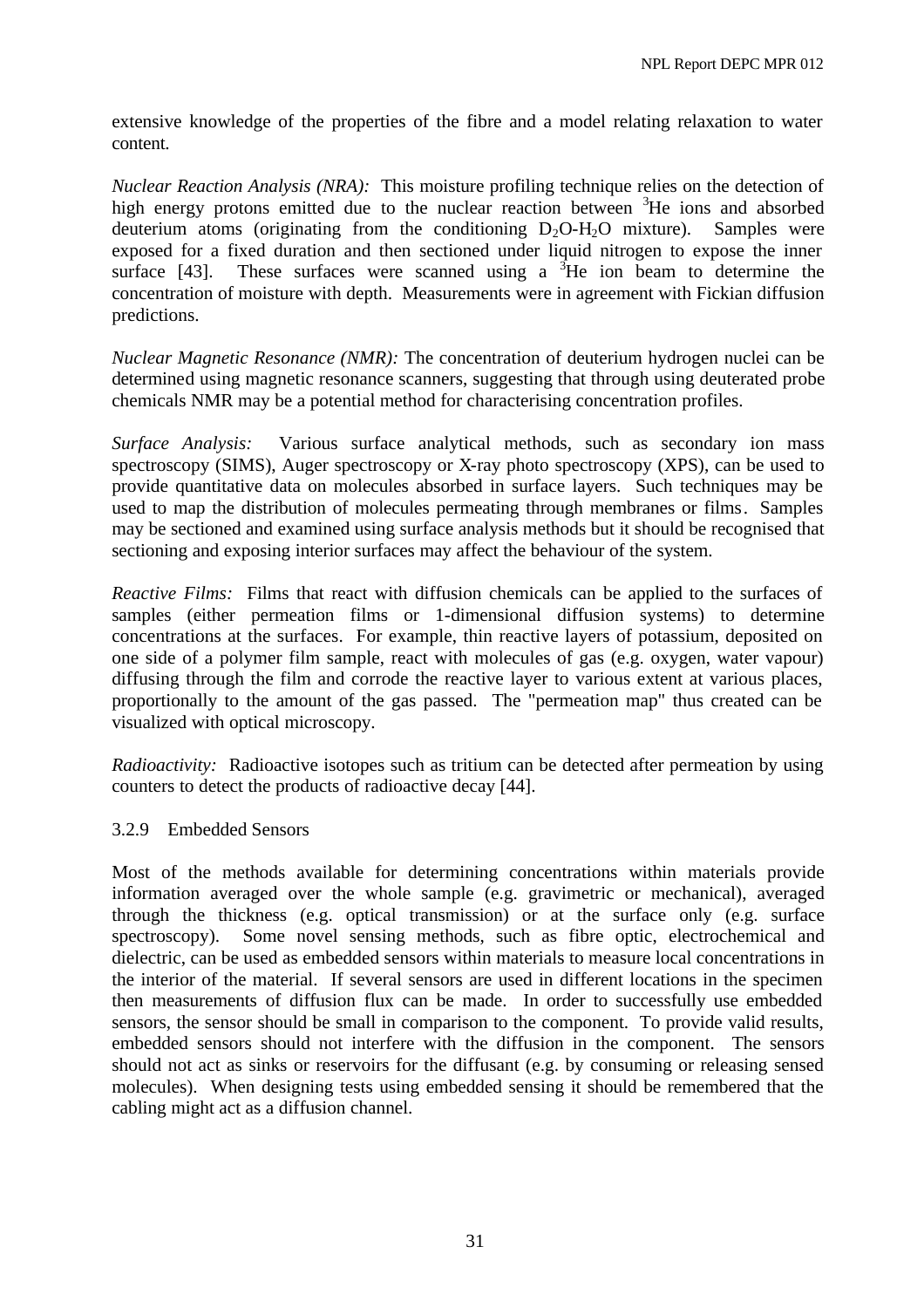#### 3.3. PERMEATION MEASUREMENT METHODS

There are several general types of permeation measurement that are commonly used, many of these specified as standards by bodies such as ISO, BSI or ASTM. The methods are arbitrarily classified here as Water Vapour Transmission Rate (WVTR) and Gas Permeability but it is recognised that WVTR measurements can be regarded as a subset of gas permeability techniques. Permeation tests rely on differences in concentration of the permeating species on either side of the membrane to provide the 'potential difference' that drives the permeating flux. The increase in concentration of permeating species is determined either through a general method such as pressure changes, mass changes or by using a detector specific to the species being studied. Detector types are summarised in Appendix III, inclusion in (or exclusion from) this list does not imply particular recommendation (or rejection) of any technique but merely reflects information available when this report was being compiled.



Figure 13: Illustrative permeation curve

The feed side is exposed (at  $t = t_0$ ) to the permeant and the amount permeating through the sample is measured through an increase in concentration at the detector side. Figure 13 illustrates a typical permeation detection curve, characterising permeation through pressure change. There is a short delay in detecting an increase in concentration, characterised by the "time-lag"  $t_{\text{lac}}$ , while the first molecules diffuse through the membrane. The concentration and rate of change in concentration continues to increase as further molecules permeate through the sample. The rate of increase in pressure levels off when the concentration in the sample reaches equilibrium and the concentration time plot becomes linear. The linear portion of the curve is called steady state permeation. Permeation will remain at this rate in an isostatic test. As shown, the rate of permeation may level off as concentration reaches equilibrium, decreasing the concentration gradient across the sample, in quasi-isostatic tests.

The time-lag  $t_{\text{lag}}$  is a measure for the diffusion coefficient and can be determined by extrapolating the linear portion of the pressure curve to  $P = 0$ . The slope of the linear part of the P(t) curve can be used to calculate the permeation coefficient. The solubility and diffusion coefficients can be calculated from these results.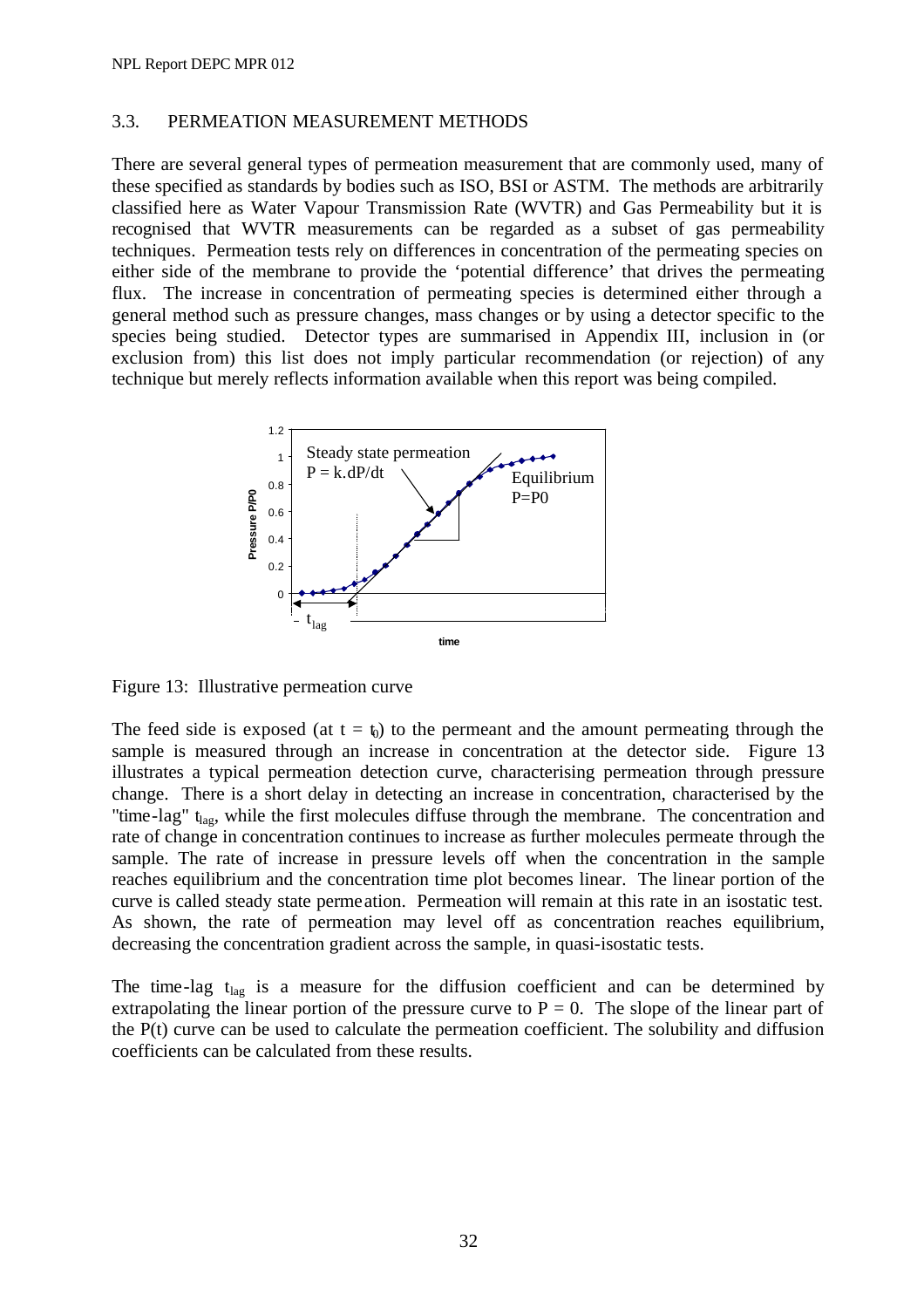## 3.4 WATER VAPOUR TRANSMISSION RATE (WVTR)

There are several standard methods available for the determination of water vapour transmission through thin samples [45-54] or for exposing samples to standard conditioning atmospheres [55-58]. All WVTR methods follow the basic principle of exposing one side of the sample to an elevated level of water vapour and measuring the quantity permeating through the sample – different methods are employed for measuring the amount of moisture transmitted. In experiments where absolute concentrations are maintained (isostatic methods) there will be a transient, increasing rate of transmission as the moisture saturates the sample before a steady state transmission rate is obtained. In accumulation (quasi-static) experiments where the concentration of vapour is allowed to build up on the detector side the transmission rate will decrease as the water vapour concentration approaches equilibrium with the input or feed side. Between the start and end transients, there will be an approximately linear region in the transmission curve where the transmission rate is close to steady state permeation.

In all methods the sample cell should be tightly sealed from the external environment in order to prevent extraneous transfer of material to or from the detector side. The materials used in the construction of the cell should not react with either water vapour or any carrier gas. The materials should not absorb water or carrier gases. Stainless steel is a suitable material for the cell and plumbing. An inert material such as Viton rubber is recommended for seals. Wax is sometimes used for sealing samples, particularly where it is not possible to use pressure to seal, but can take a skilled technician to manufacture a good quality seal. The efficiency of seals or the inertness of measurement cells can be established by running tests with an impermeable material (e.g. glass or metal sheet) replacing the test sample.

ASTM standards adopt the following definitions:

- Water vapour transfer rate (WVTR): is the mass transfer rate of water vapour per unit area and is normally expressed in  $gm<sup>-2</sup>$  per day.
- Permeance: the ratio of WVTR to the difference in vapour pressure between the two sides of the sample, normally expressed in  $gm<sup>2</sup>$  per day per mm Hg.
- Permeability: is the product of permeance and test samples thickness. This assumes that permeance is inversely proportional to thickness. Permeability is normally expressed in g cm m<sup>2</sup> per day per mm Hg (or in SI units  $\mu$ g m N<sup>-1</sup> h<sup>-1</sup>).

#### 3.4.1 ASTM Standard E 398 Accumulation Method

Although ASTM E 398 has been withdrawn as an ASTM standard there are many commercial instruments in use (and still being manufactured) that use this method. The accumulation method of WVTR measurement is a proven approach for medium/high barriers. The test method, shown in Figure 13, involves a chamber containing a source of water that is separated from an accumulation chamber by the sample under test. The introduction of a dry purge gas, such as nitrogen, is used to control the relative humidity (RH) within the accumulation chamber, which fluctuates between a low set point and a high set point in response to purge.

When the test begins, the valves open to allow a stream of dry purge gas to flow through the upper chamber, reducing the RH in the chamber until the low RH is reached. The valves are closed and the humidity level within the chamber increases gradually in response to permeation through the film, Figure 14. When the high RH set point is reached, the valves are opened once again and the cycle repeats. The WVTR is based on the number of seconds or minutes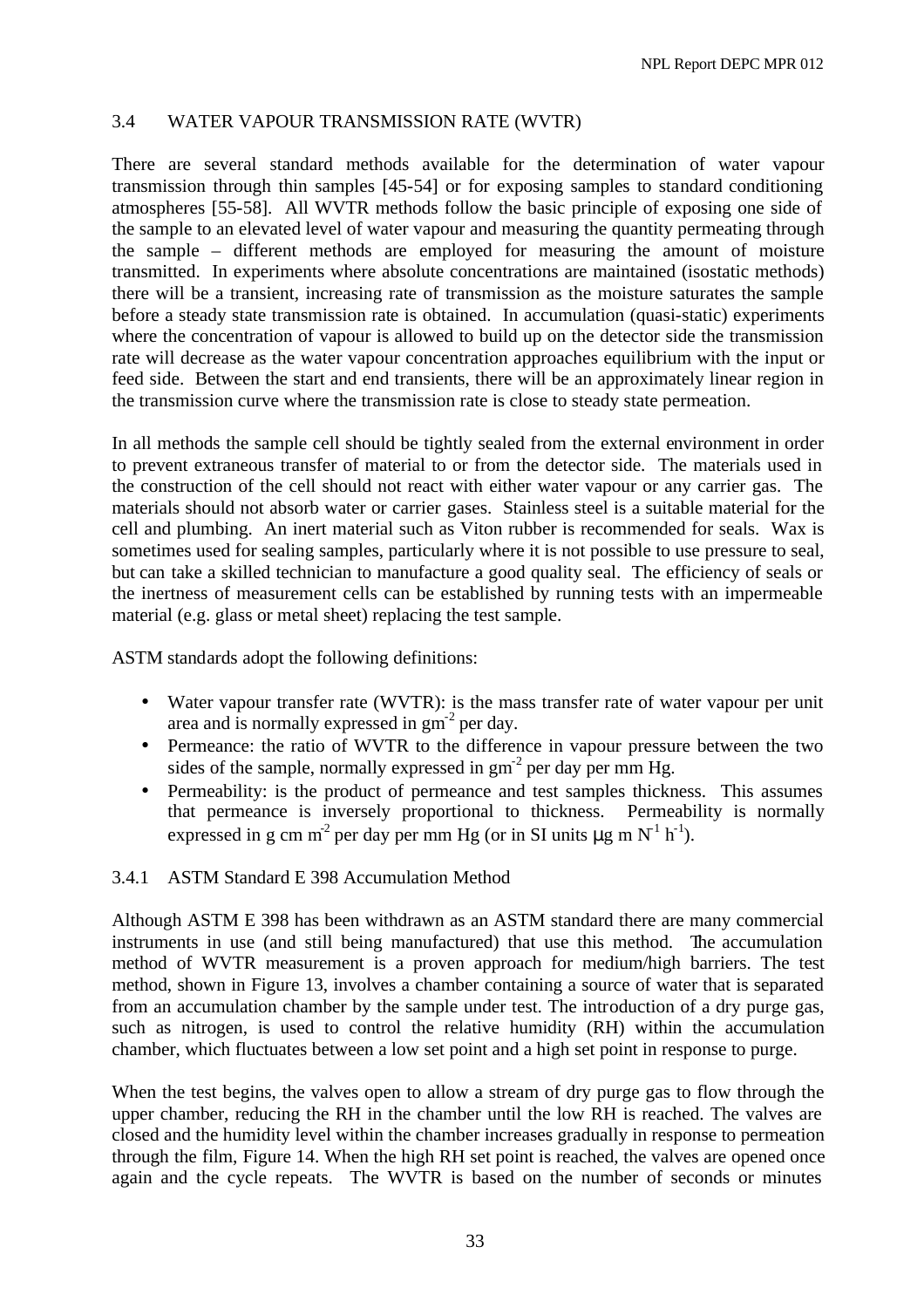required for the RH within the chamber to reach the high set point. When the WVTR is stable over repeated cycles, the ?lm is at equilibrium.



Figure 14: ASTM 398 Method

3.4.2 Water Vapour Transmission Rate Through Plastic Film and Sheeting Using a Modulated Infrared Sensor

In ASTM F 1249-01 [47] and ISO 15106-2 [51], water or aqueous solution, is placed in 'wet' side of the cell, producing a humid atmosphere, and dry carrier gas is blown at a constant, controlled flow rate through the 'dry' side of the cell to sweep the diffusing water molecules to the detector (Figure 15). These are isostatic permeation methods provided that the sample in the 'wet' cell does not become exhausted during the test. The methods require an IR detector (where IR absorption at the fixed wavelength is proportional to vapour concentration) to determine the water vapour concentration in the gas. This detector signal, E<sub>s</sub>, will be constant when steady state permeation is occurring. The initial instrument reading  $E_0$  is determined with no water in the 'wet' cell. The instrument is calibrated for known flow rates against the signal  $E_R$  determined for a reference film of known WVTR (whose permeation has been determined using a gravimetric dish method) to produce a calibration factor, C. The calculation of WVTR then becomes simply:

$$
WVTR = \frac{S(E_s - E_0)}{(E_R - E_0)} \frac{A_R}{A_S}
$$
 (22)

where  $A_R$  and  $A_S$  are, respectively, the transmission areas of the reference and sample films. If these areas, and the dry cell and reference sample signals are constants then the analysis reduces can be carried out using a single calibration constant C:

$$
WVTR = C(Es-E0)
$$
 (23)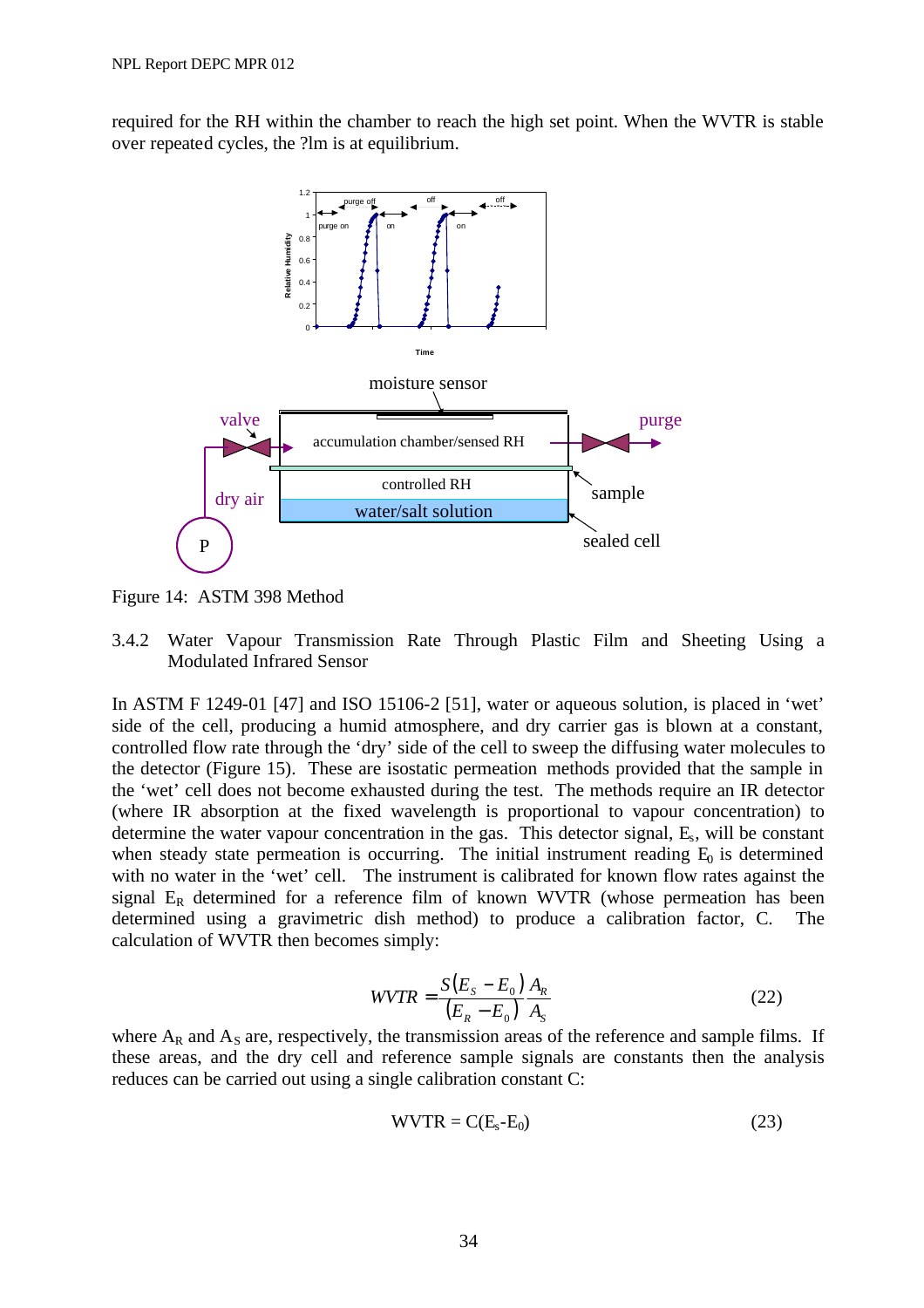The relative humidity can be controlled on the 'wet' side of the cell through the use of appropriate salt solutions (distilled water gives 100% RH). The cell is maintained at a constant temperature during tests. Permeance is determined from the WVTR divided by the water vapour partial pressure gradient across the film and the permeability coefficient, for homogeneous samples, is calculated from the permeance multiplied by the film thickness.



Figure 15: WVTR technique using an IR detector

3.4.3 Water Vapour Transmission Rate of Flexible Barrier Materials Using an Infrared Detection Technique

ASTM F 372 [48] specifies a test method for rapid determination of the WVTR of films (this ASTM method appears to have been written specifically for a commercial (Mocon) instrument, giving operating procedures in an appendix). A schematic of the test arrangement is shown in Figure 16. Two humid chambers are separated from the test chamber by the sample material being tested. The concentration of moisture in the test chamber is monitored by IR absorbance. Before running a test, the sample chamber is purged with dry gas. At time  $t = 0$  the purge is switched off and the test chamber sealed. The increase in moisture concentration in the chamber is monitored. The time for a given increase in the water vapour concentration is determined. Following this the chamber is purged again and the cycle repeated until a constant time (to within  $\pm$  5%) is obtained for the given concentration gain, following a similar procedure to ASTM E 398. The instrument is calibrated using standard films (whose permeation properties are determined from gravimetric measurements) and analysis methods similar to those outlined in section 3.4.2 are used to calculate WVTR.

3.4.4 Evaluation of Solubility, Diffusivity and Permeability of Flexible Barrier Materials to Water Vapour

ASTM F 1770 [49] outlines procedures for determining the mass transfer properties of vapour in films. The method assumes Fickian behaviour in the determination of solubility, diffusivity and permeation constants. One side of the sample is exposed to a specific water vapour pressure in a constant temperature cell using a constant flow of humid gas. Molecules diffuse through the sample and are swept by a (dry) carrier gas to the detector (unspecified in the standard). The detector is calibrated using reference samples and atmospheres with known moisture content. The WVTR rate is determined from the linear region of the flux-time plot, which has similar features to Figure 13. Fickian models are used to calculate diffusion coefficients and from these solubility coefficients. The standard outlines how the test can be performed at different temperatures in order to calculate activation energies from Arrhenius fits.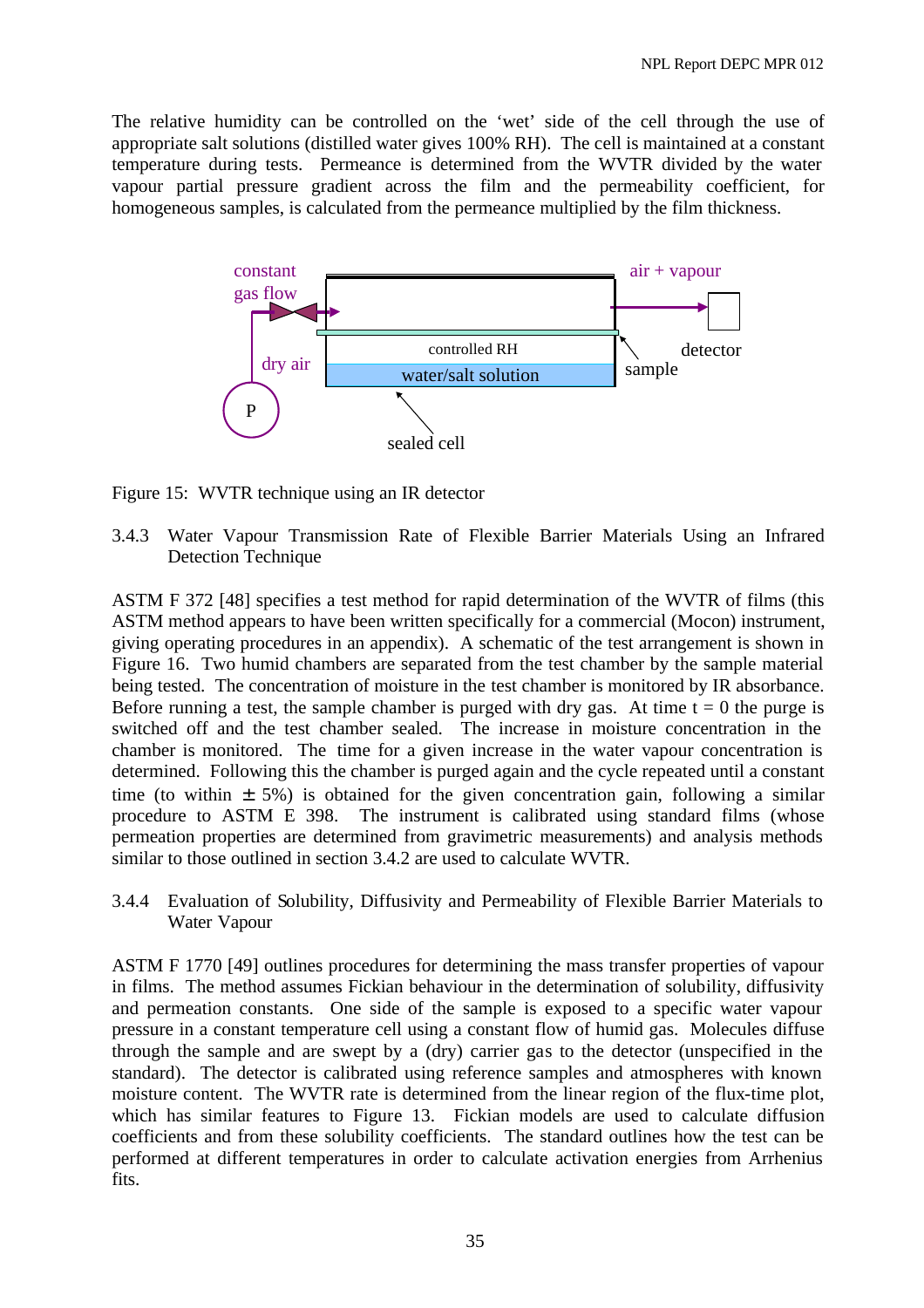

Figure 16: ASTM F372 method

## 3.4.5 Water Vapour Transmission of Materials (Gravimetric Techniques)

ASTM D 1653 [45], ASTM E 96 [46], EN ISO 7783-1 [53] and ISO 2528 [54], specify gravimetric methods for the determination of WVTR. In each case the sample is used to 'seal' an impermeable cell (Figure 17). Changes of mass are related to water vapour transport through the sample. The mass can be measured either continuously by placing the cell on a dedicated balance or periodically by removing from the controlled atmosphere for a brief period of time to weigh. Removing the sample from the environment introduces an element of uncertainty into the measurement as the steady state permeation conditions are interrupted. Mass transfer rates will change or even reverse during the weighing period. The accuracy of results will become worse the longer (or more variable) the 'out period' for weighing. In-situ weighing is intrinsically more accurate, although more expensive, providing the balance is stable. Gravimetric methods are used to determine the WVTR properties of reference films required for many if the other standard methods.

The desiccant or dry cup method maintains a 'dry' atmosphere in the cell by placing desiccant (e.g. anhydrous calcium chloride) in the cell. Moisture diffusing through the sample from the more humid external environment absorbs in the desiccant, thus increasing the mass of the cell. Provided the desiccant does not become saturated then under steady stare permeation the rate of mass increase will be linear with time.

The water or wet cup method uses a controlled 'wet' atmosphere in the cell by filling the base with distilled water or a standard salt solution. Water diffusing from the cell into the dryer external environment leads to a net loss in mass. Under steady stare permeation the rate of mass loss will be linear with time. The wet cell method can allow finer control of water vapour gradients across the sample than the dry cell.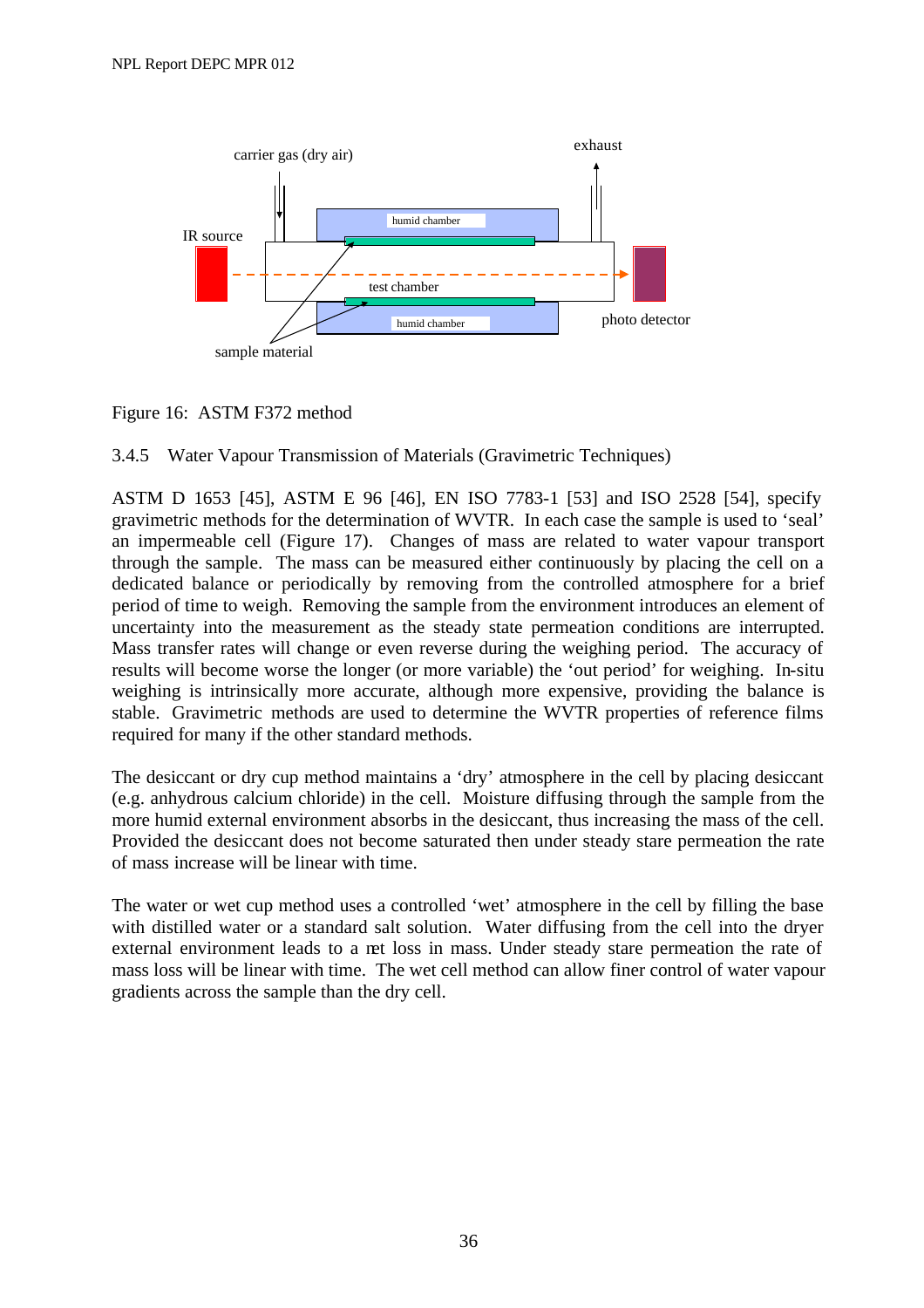## 3.4.6 Volatile Liquids

Gravimetric methods can be used to measure permeation of volatile liquid vapours (e.g. organic solvents) through plastic films. Sensor techniques for permeation measurement can also be used but no standards exist for these measurements. Methods for measurement and control of solvent concentrations on either side of the film are not as well established as the techniques for water.



Figure 17: Dry and wet cup methods for gravimetric WVTR measurement

## 3.5 GAS PERMEATION TESTS

#### 3.5.1 Atmospheric Pressure – Manometric Methods

EN ISO 2556 [59] and ASTM D 1434 [60] specify methods for determining gas permeation rates using pressure changes that are monitored using a manometer. In this method the test gas is contained within the feed chamber at atmospheric pressure. The chamber on the opposite side of the sample is evaluated and hermetically sealed. As gas diffuses through the film, the pressure, as determined by the height of the manometer mercury column, at the low-pressure side increases. After an initial delay, the pressure-time curve will become linear and the permeability can be calculated from the rate of pressure increase. This method measures the total flow of gas through the sample and does now determine permeation of individual components of mixtures.

#### 3.5.2 Constant Volume Methods

ISO method ISO 15105-1 [61] is similar to the manometric method except that a differential pressure transducer is used in place of the manometer. The permeant side of the cell is effectively at constant volume throughout the test (except for negligible changes due to the deflection of the transducer diaphragm).

#### 3.5.3 Constant Pressure Methods

ASTM D 1434 [60] provides for a constant pressure measurement of permeation. The basic system design is the same as the manometric method. The permeant side is maintained at atmospheric pressure whilst an increased gas pressure is applied to the feed side, typically 2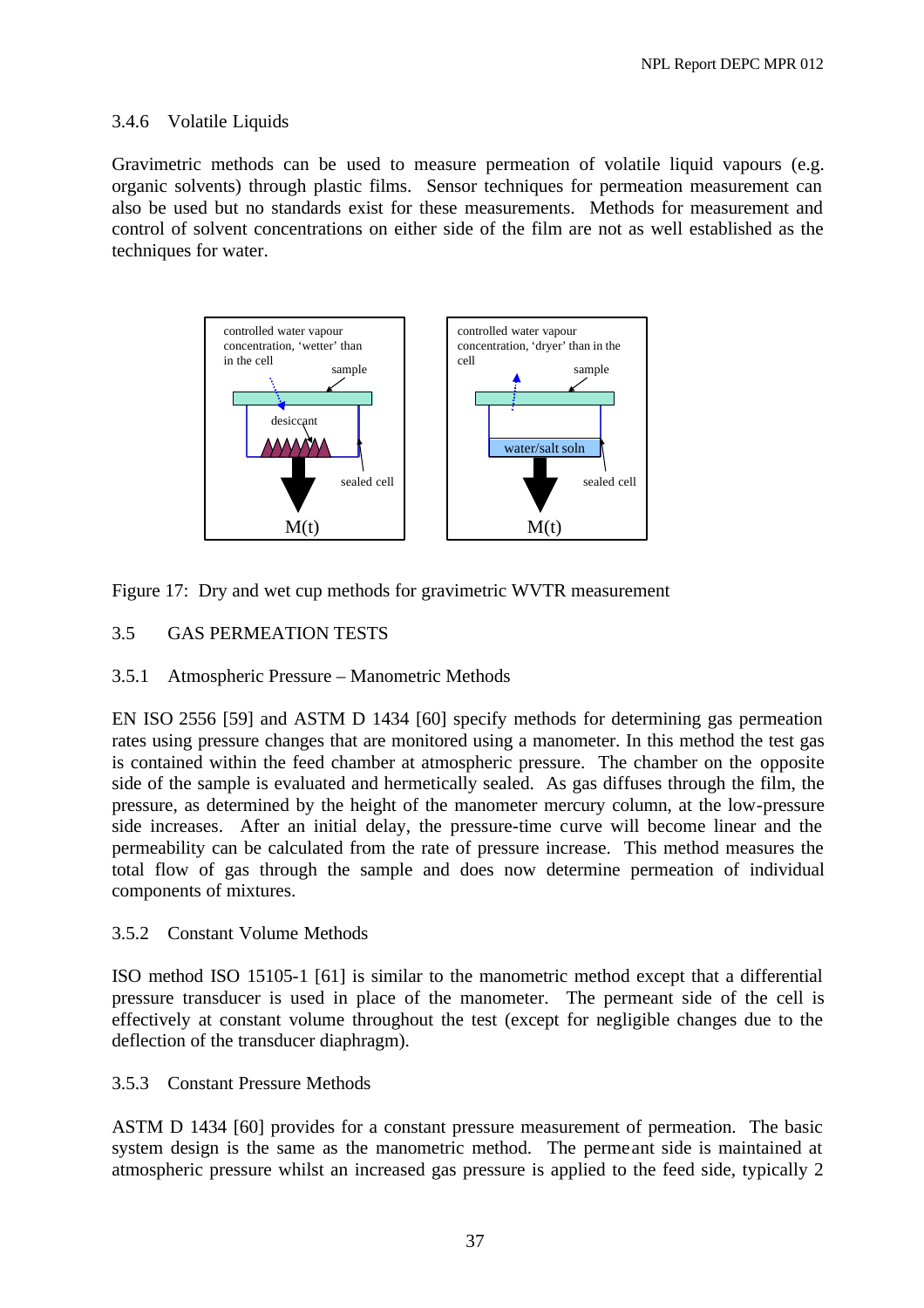bar or greater. The diffusion of gas through the sample leads to increase in volume (at constant pressure) on the low-pressure side, which is measured by displacement of the manometer fluid. The volume-time plot is used to calculate gas transmission rates and permeability coefficients.

## 3.5.4 Carrier Gas Methods

Carrier gas methods (e.g. ISO 15105-1 [61]) often referred to as 'dynamic' methods, permit gas to flow across either side of the sample at equal pressures. The test gas flows in the feeder side of the permeation cell whilst a carrier gas flows through the diffusant side at a constant flow rate. The carrier gas sweeps the permeating test gas to a detector, which is normally specific to the test gas (see Appendix III). Thermal conductivity or thermistor sensors can be used as general sensors for most gases.

## 3.5.5 Mass Spectrometry Methods

Mass spectrometers can be used as the sensor system in permeation experiments, combining high sensitivity with simultaneous measurements of different species [62]. In one mass spectrometer method the sample gas is introduced into a closed gas cell, which is then sealed. The opposite side of the sample is evacuated, drawing gas molecules through the sample. The partial pressures of the gases permeating from the gas cell are measured as a function of time using a mass spectrometer. Since the cell is sealed, the gas pressure within the cell will decay with time and, hence, the flux of gas permeating will decay with time. The decay of the partial pressure of each component can be used determine the permeability coefficient of that component. Since the determination of different species is simultaneous, this method can be used to study the diffusion of mixtures. This method has high sensitivity to all materials provided that mass/charge ratios of species or fragments are not the same (e.g.  $N_2$  and CO have an atomic mass of 28 and cannot be distinguished). Mass spectrometry offers very high sensitivity with accurate quantified detection possible to gas pressures below  $10^{-10}$  Pa.

#### 3.5.6 Oxygen Transmission Using a Coulometric Sensor

ASTM D 3895 [63] and ISO 15105-2 [64] are isostatic test methods. Pure oxygen flow in the feed side of the permeation cell, diffuses through the sample and is swept by the pure nitrogen carrier gas to the solid state sensor, where the oxygen concentration is determined through current generated by electrochemical reactions.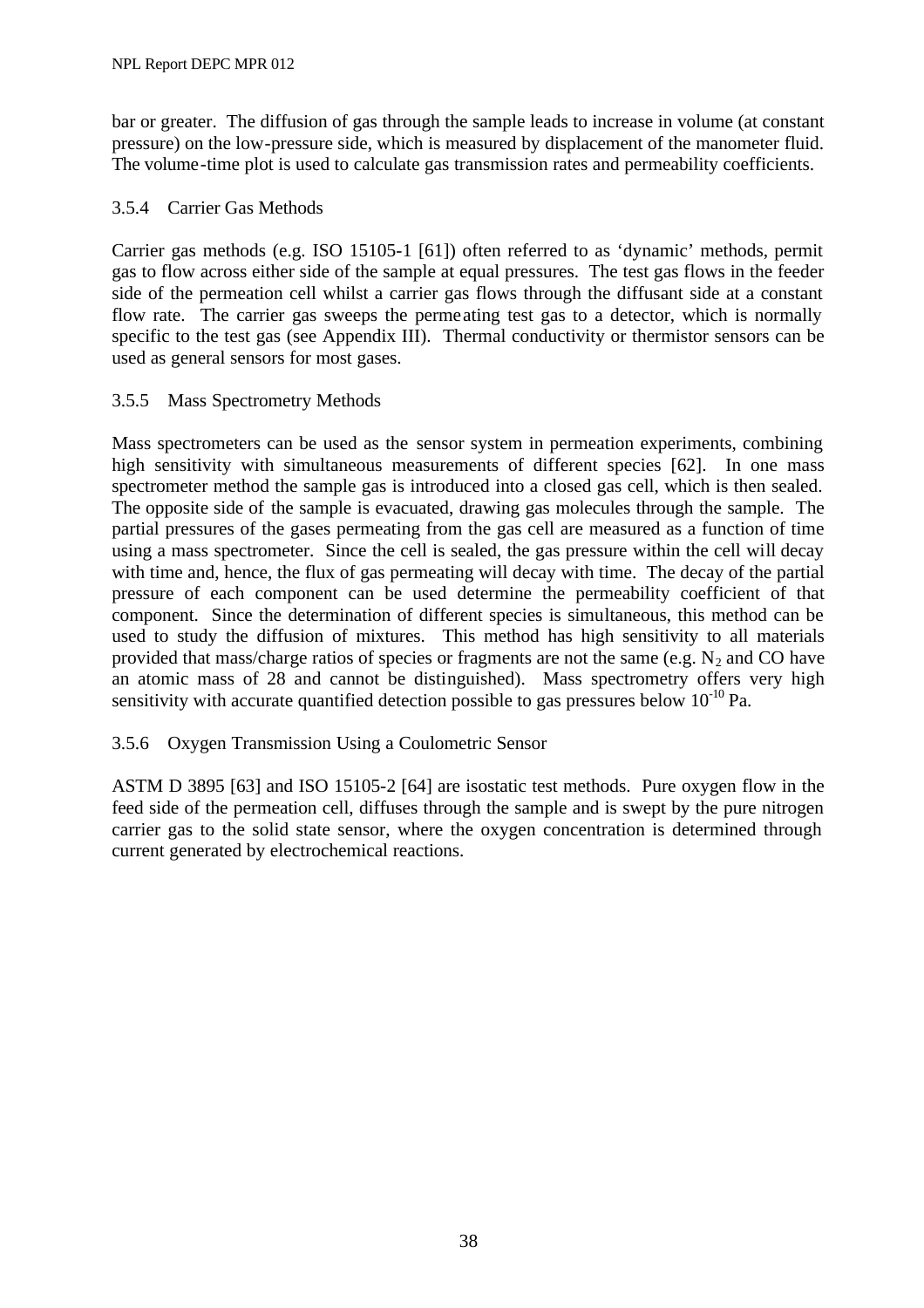## 3.6 FACTORS INFLUENCING ACCURACY

## 3.6.1 Sealing of the Permeation Cell

It goes without saying that any ingress of species from the external environment or egress of species to the external environment can lead to significant errors in the measurement of permeation. The permeation cell and all associated pipe work, valves, joints, detectors, etc. should be impermeable to the species under test within the time frame of the permeation experiment. One method of checking the sealing is to perform tests using 'impermeable' sample materials such as metals or glass.

## 3.6.2 Calibration of Detectors/Instruments

All sensors in the permeation equipment, e.g. temperature, pressure, flow and chemical sensors, should be calibrated to obtain accurate and traceable measurements. Gas detectors can be calibrated against reference gas samples, supplied by national measurement institutes such as NIST, NPL or PTB.

Commercial WVTR or permeation apparatus procedures often specify calibration of the instrument using a reference film of known permeability to calibrate the detector, carrier gas flow and permeability cell as a single system. Reference films for WVTR can be calibrated using gravimetric methods. Reference films should have permeation properties similar to the samples being tested. The reference film materials should be stable over time. Storage and handling procedures should avoid any conditions that may lead to changes in the reference film.

## 3.6.3 Condition of the Test Sample

Permeation depends on the thickness of the sample, variability in the thickness of the sample, either from undulations in thickness of a single sample or sample-to-sample variations, can lead to uncertainty in the results. Therefore, it is important to measure the thickness of the sample to high accuracy. For 'thick' films of approximately 1 mm or greater then micrometers capable of measuring to within 1 μm are suitable for thickness determination. However for very 'thin' films (< 100 μm), micrometers do not have the required level of accuracy.

Preparation of the test sample can affect the permeability. Chemically similar polymer samples may have very different permeation properties as production processes can affect free volume, mobility and molecular orientation. Test samples should be prepared identically to production material.

The physical condition of the film is also important. Any damage to the surface or pinholes through the sample will lead to increased permeation. Samples need to be handled carefully before testing and when being mounted in the permeation cell. Thin samples may need to be supported to prevent bowing or stretching if pressure differentials or high gas flow rates are used. Any support used should not interfere with the permeation mechanism, e.g. by providing an additional barrier. Filter paper is sometimes recommended as a support material.

Samples, particularly composites and multi-layer or coated films, may have directionally dependent solubility and permeability. These should always be tested in the orientation of intended use (i.e. the correct surface in contact with the test gas).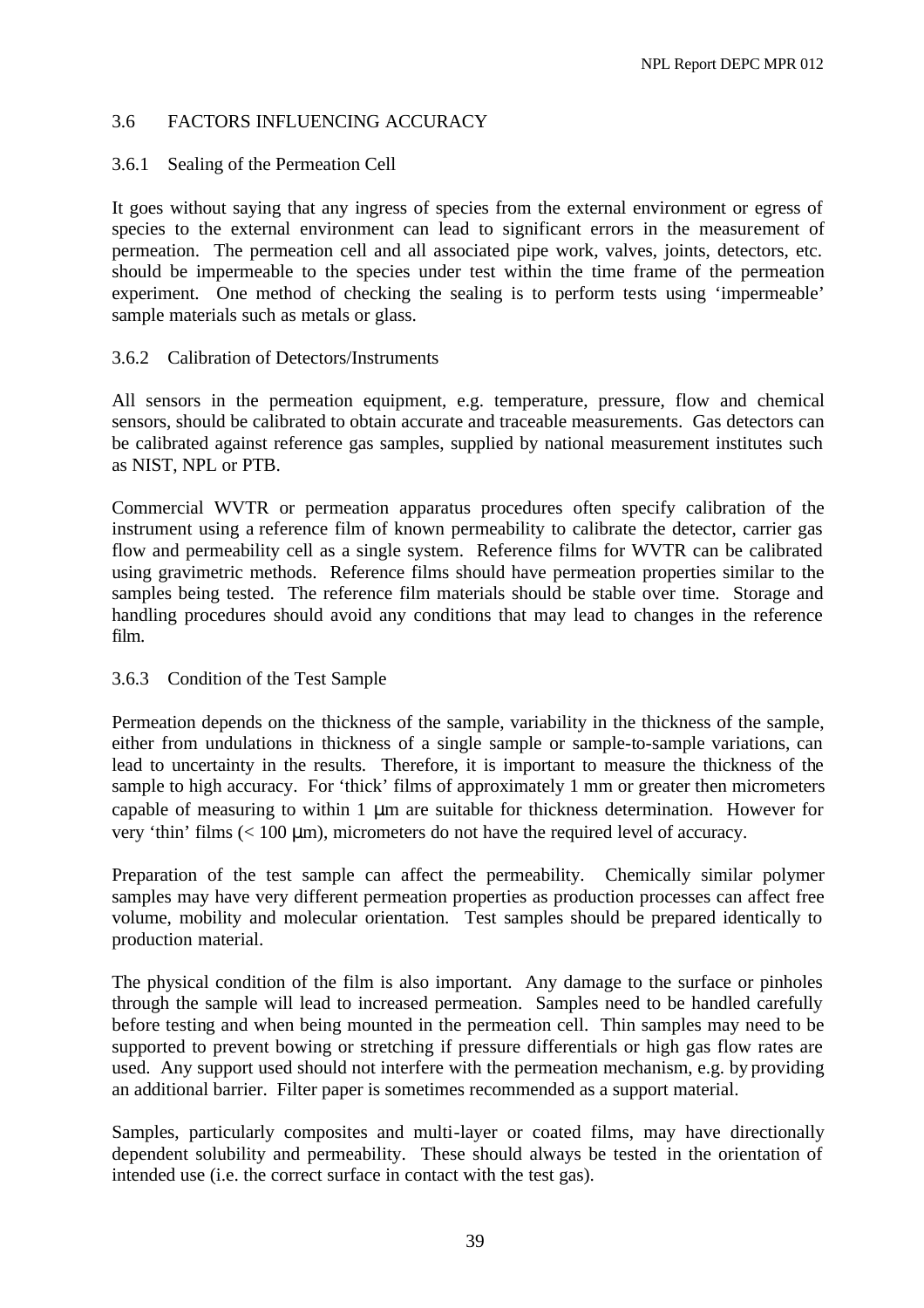Preconditioning of test samples should be carefully controlled. Samples exposed to uncontrolled, ambient conditions will absorb moisture from the atmosphere. It is known that the presence of absorbed moisture can significantly increase gas permeation rates in hydrophilic polymers such as nylon or PET [1, 15]. Therefore, samples need to be conditioned in order to achieve stable and known moisture content before tests begin. This may be accomplished by drying to constant mass or conditioning in a fixed temperature/humidity atmosphere until equilibrium is reached. Strain and thermal history may also be a source of measurement uncertainty. Molecular mobility, and thus permeability is influenced by the physical age of the polymer. The application of strain, in particular irrecoverable plastic strains, may change the properties of the plastic.

## 3.6.4 Carrier Gases

Carrier gases should not influence the results or interact with the sample. Care should be taken to ensure that the concentration of test species in the carrier gas is extremely low, preferably zero. There should be no constituents of the carrier gas that will be 'detected' by the detector used and therefore inflate the measurement. Similarly, the carrier gas should not contain any species that would poison the detector, thereby reducing detection efficiency.

Water vapour, even if not the test species, is often undesirable as it may interact with the detector or the sample (e.g. through swelling) and it is good practice to dry the carrier gas before it is passed into the permeation cell. This can be done by passing the gas through a desiccant filled filter.

Background level checks can be performed using an impermeable material as a sample. The detector signals obtained using the impermeable sample can be subtracted from test results to 'zero' the instrument. This practice assumes that the background level is low in comparison to the concentration of permeating sample. However, if the correction for background levels is significant in comparison to the measured values then there will be considerable uncertainty in the determined permeation rate.

#### 3.6.5 Low Permeation Levels

Materials with extremely good barrier performance present significant measurement challenges. The sample may take an extremely long period of time to reach equilibrium saturation and, hence, steady state permeation. Such tests require that expensive instruments be dedicated for considerable periods of time and can be extremely costly. Tests that run for long periods of time also increase the risk of permeation of the external environment.

Even when steady state permeation is achieved, the flux may be extremely low and detectors may have insufficient sensitivity or stability to provide accurate quantitative concentration measurements. Calibration of the sensor may not be possible for low concentrations. The flux level is proportional to area and so can be increased by increasing the sample size, although the extent to which this can be done is limited by the size of the permeation cell. Permeation rates depend inversely on thickness, using reduced thickness samples can increase the flux but it may not be economic or possible to make the same material at different thickness. Increased pressure differentials, for example by evacuating the detector side or pressurising the feed side, will also increase the flux but there is a risk that the film may deform/stretch, affecting the permeation performance.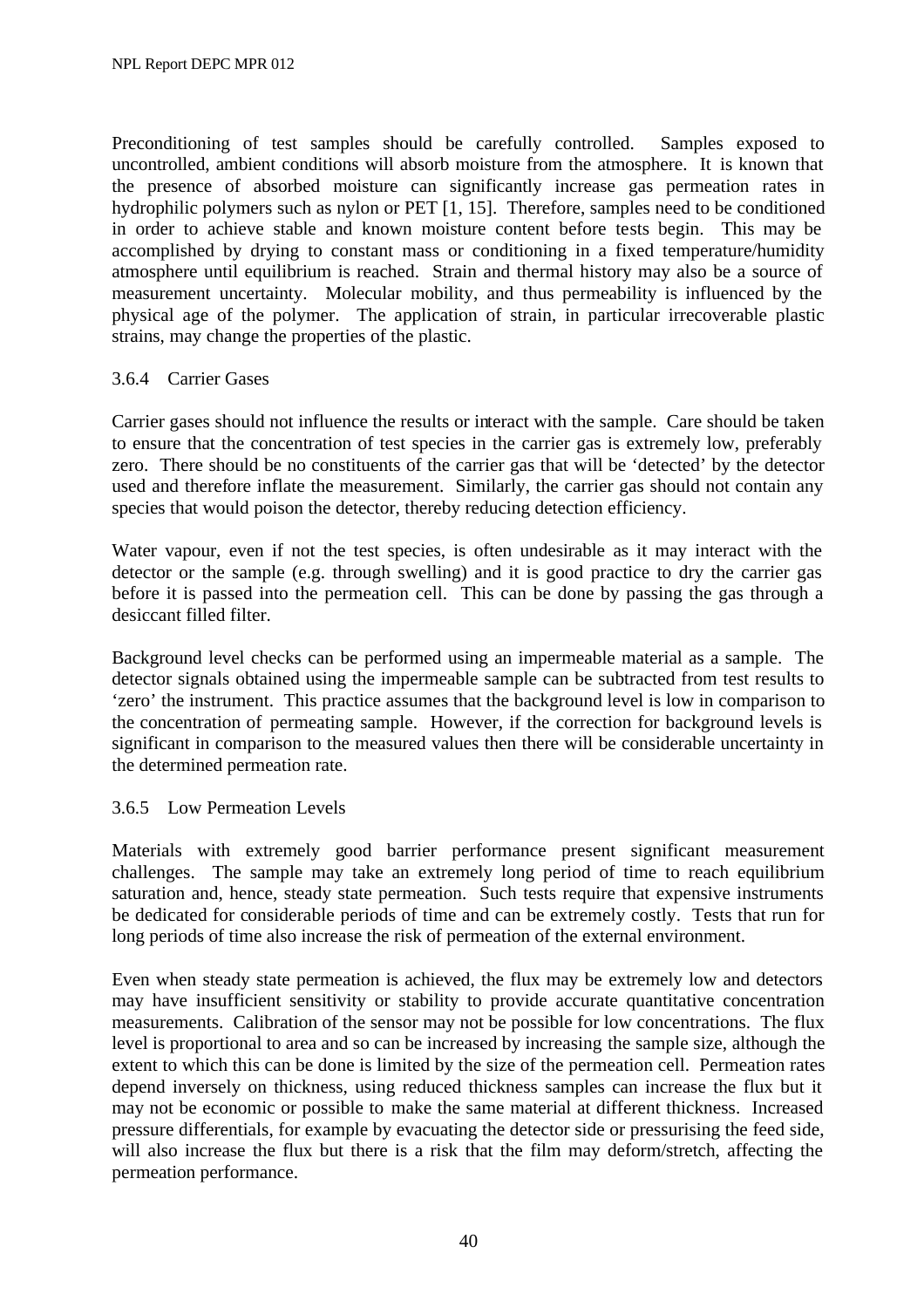## 3.6.6 Materials Used in the Apparatus

The materials used in constructing the permeation apparatus must not influence the measurement. There should be no chemical reactions or absorption involving the test molecule and the materials used in the apparatus that could deplete the flux of material permeating or being detected. Also, under the test conditions, there should be no release or evolution of molecular species that could be 'detected' as permeating. In practice, when measuring permeation of water vapour, oxygen or carbon dioxide, metals used to construct the cell should be corrosion resistant (e.g. stainless steel) and any plastics/seals should not have significant uptake of the permeating species.

## 3.6.7 Edge Effects

There should be no flow of permeant (or other molecules) around or through the edges of the sample from the feed side of the cell to the detection side of the cell or the external environment (or vice versa). In practice, this means that either the edges of the sample should be sealed or that the cell is designed so that only a small window of sample is available for permeation, leaving a diffusion length through the edge that is many times that through the thickness so that permeation from the edges is negligible.

## 3.6.8 Temperature

Equilibrium (saturation) concentrations and diffusion coefficients depend on temperature, as free volume and molecular mobility are temperature dependent. For a typical diffusion activation energy of 35 kJ/mol an increase of 15°C can lead to a doubling of permeation [62]. There also may be discontinuities in the absorption-temperature or diffusion-temperature curves at the glass transition temperature with higher sorption occurring above  $T_{\alpha}$ . Temperature gradients within a material can also provide a driving force for permeation. Permeation experiments should therefore be performed under stable, thermostatically controlled conditions (covering the sample, sample chamber, carrier/feed gases) in order to optimise accuracy. The temperature dependence of permeation properties can be determined from experiments performed at different controlled temperatures.

#### 3.6.9 Stress

The effect on solubility and molecular mobility will depend on the type of stress applied. Hydrostatic tensile stress is expected to increase free volume and open internal voids or crazes, providing additional sites into which molecules can absorb. Conversely, hydrostatic compressive stress will reduce solubility by closing internal sites. Tensile stresses tend to open internal voids or crazes, providing additional sites into which molecules can absorb. Moisture and gas permeation rates for plastic films have been observed to increase with the application of strain [11, 17]. Very significant increases in permeability can occur with brittle polymer films if the strains are sufficient to cause micro cracking in addition to free volume increase [17]. Significant strain effects may also occur if applied gas pressures (or gas pressure differentials) lead to significant deformation of plastic film samples [11]. Samples can be supported with porous supports to prevent excessive deformation.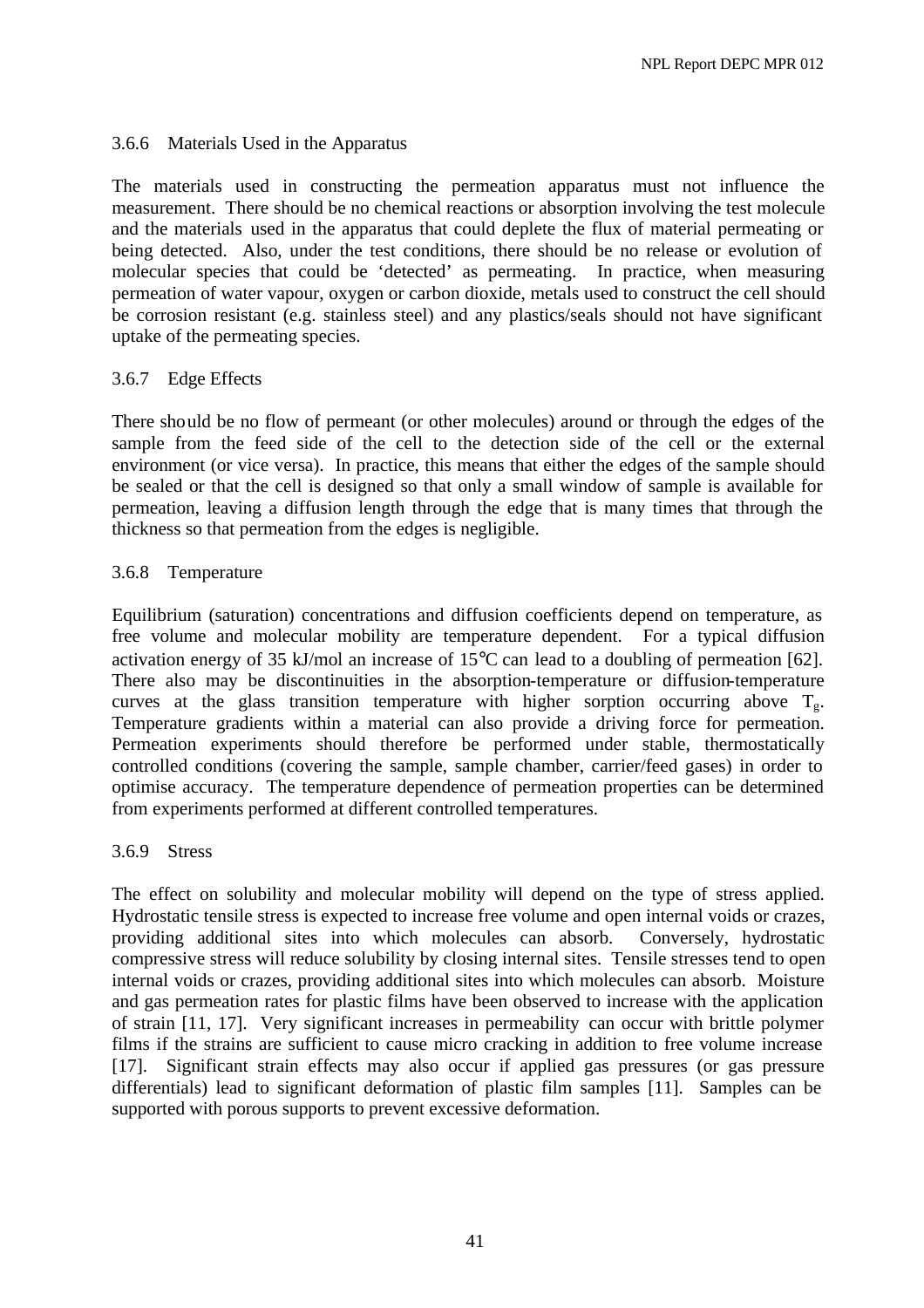A modified permeation cell for testing plastic films under different imposed tensile stress levels is shown in Figure 18 [6, 17]. Tests on gas permeation performed using such apparatus showed that permeation rates increase with applied stress.



Figure 18: Schematic of a permeation cell for testing films at different stress levels

Crocombe et al [26] performed mass uptake experiments on bulk epoxy adhesive specimens immersed in distilled water under different levels of tensile stress imposed by a self-stressing fixture. The results, for 2 different adhesives (Figure 5), showed an increase in maximum water content with stress and what appeared to be a reduction in diffusion coefficient with increasing stress (although it was stated that there were high levels of uncertainty in the determination of diffusivity D and that it would be reasonable to assume a constant diffusion constant). Figure 19 shows a self-stressing fixture suitable for use in assessing durability of materials and components under combined load and environmental exposure.



Figure 19: Self stressed tube for combined environment/stress testing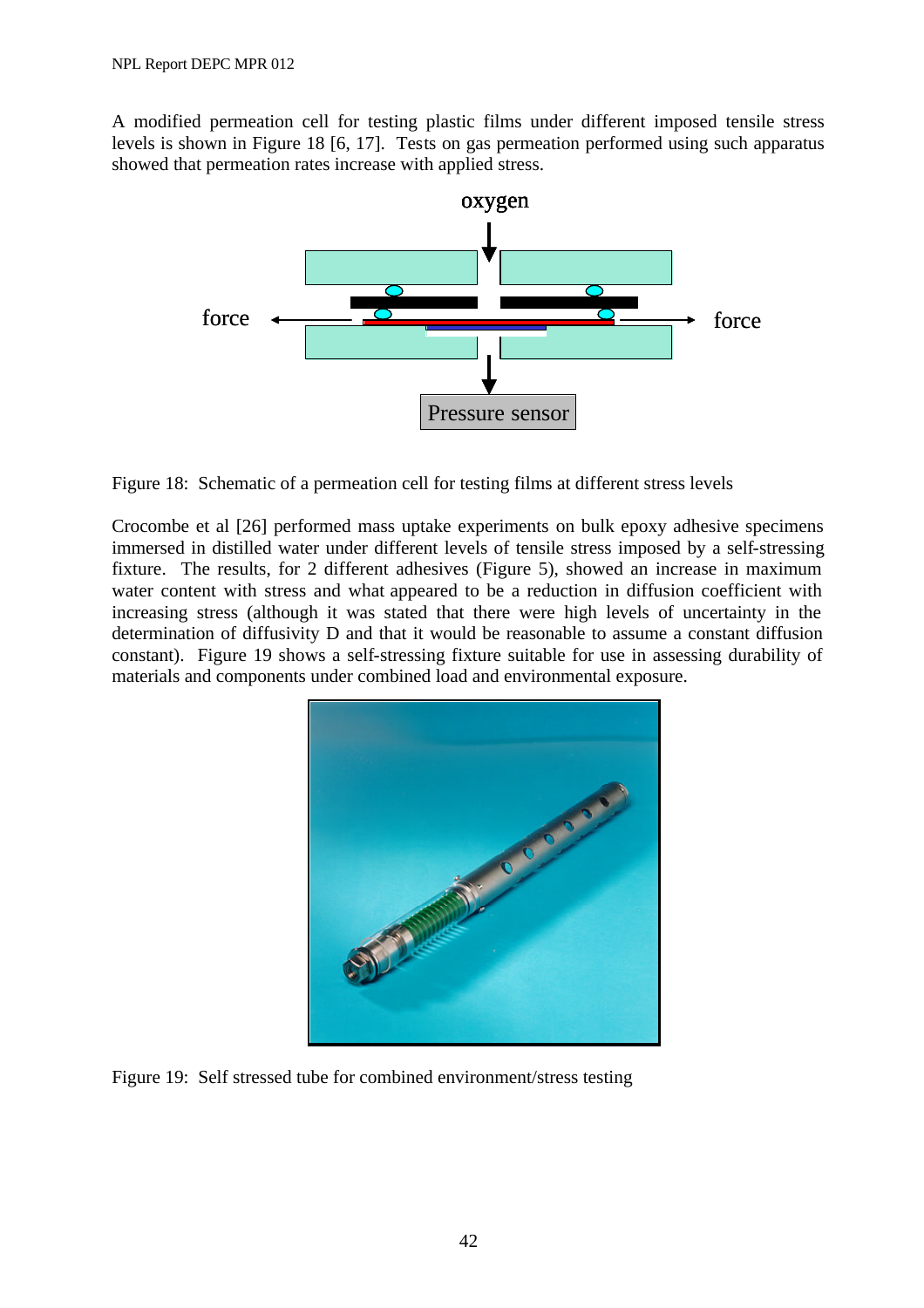## **4. MODELLING DIFFUSION**

Modelling of permeation and diffusion is of interest in many applications. Diffusion is included in Finite Element (FE) models of components and structures to predict service life performance. Modelling helps interpret experimental results, particularly for complex test samples (such as multi-layer systems). Mass diffusion in materials can be considered mathematically analogous to thermal diffusion in solids. An NPL developed software model for heat transfer TherMOL has been used for modelling heat transfer in multi-layer systems. Through comparison with experimental data and inverse modelling techniques this package can be used to extract information on heat transfer coefficients between different layers that are not easily amenable to direct measurement. This model is being adapted for use to solve mass diffusion problems and the mathematical theory and implementation of boundary conditions are described in Appendix I. Molecular modelling is being used in academic research to better understand diffusion mechanisms and there has been some success in predicting solubilities and diffusion coefficients in model systems [8, 65].

## 4.1 MODELLING MOISTURE UPTAKE

Modelling the uptake of moisture by composites and adhesive joints, being of particular interest to the aerospace industry, has been, in conjunction with moisture dependant properties, the focus of studies to predict long-term effects on strength and stiffness [e.g. 3, 4, 13, 22, 25, 28, 29]. Degradation of mechanical properties dues to moisture concentration and moisture induced swelling can be incorporated in these analyses to provide more realistic stress states under load. Studies have considered exposure under constant environments (constant concentration and temperatures) and varying environments. These allow detailed analyses that are not generally possible to duplicate through experimental means. In large components, the required time to reach concentrations of interest may be many years and certainly beyond the likely time available for testing. Detailed analysis of moisture distribution in complex shapes is very difficult to do experimentally and modelling may be the only practical route.

Springer [66] analysed moisture distributions in composite components simulating a 20-year service life of an aircraft exposed to changing humidity and temperature. Models of moisture ingress into composite skinned panels showed that:

- under transient conditions the centre will eventually reach a quasi-steady state concentration about which the moisture content fluctuates, in was predicted to take 10 years to reach this state;
- the moisture distribution never attains a steady state and after long period of times most of the fluctuations occur in the surfaces;
- constant temperature / constant humidity exposure could not produce the moisture distribution achieved in steady state tests;
- the steady state moisture distribution and moisture content in the centre of the samples produced by transient conditions can be approximated by constant ambient conditions but the required relative humidity cannot be determined *a priori* beforehand.

Materials are normally modelled as continuous phases with averaged diffusion properties, generally ignoring fillers or other phases. Interfaces between materials are not assigned diffusion properties. Some materials, in particular composites, can exhibit anisotropic diffusion behaviour. This is normally modelled with a single solubility parameter determined from the saturation concentration and directionally dependent diffusion coefficients. Several researchers [12, 13, 66] have presented three-dimensional FE methodologies for simulating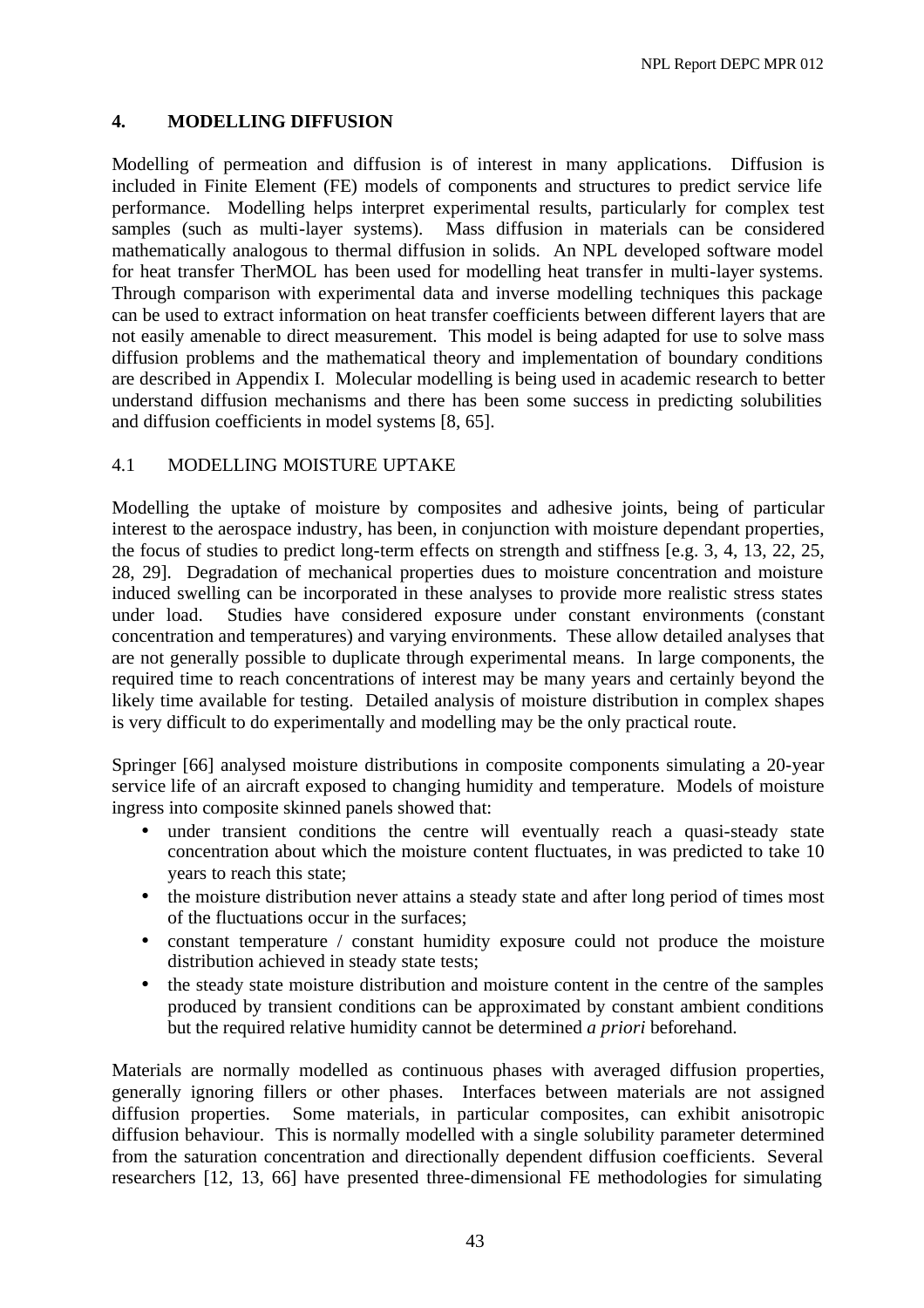Fickian diffusion, often with temperature-dependent diffusion coefficients, for predicting moisture diffusion in composite materials.

Several methodologies have been proposed to account for non-Fickian diffusion [22-24, 27- 29]. The different approaches to diffusion calculations may be divided into two general groups, those building upon Fick's Law and those developed with non-Fickian principals.

Loh *et al* [22] presented a model incorporating Fickian diffusion in two stages to simulate moisture uptake in a rubber toughened epoxy adhesive whose mass uptake profile did not fit the standard Fickian model. The proposed mechanism for the first stage was absorption in the polymer matrix and the second stage involved volumetric swelling that occurs at higher moisture levels. Each process was modelled using a separate diffusion constant and saturation level. These constants could be determined using least squares fitting routines. Gravimetric test results showed that deviations from Fickian behaviour appeared to diminish with sample thickness and final saturation levels were higher in the thicker samples. These behaviours were attributed to possible differences in chemical and physical structure of thin film and bulk specimens, voids are more likely in thick samples and cure states may be differ. The dual stage uptake process was modelled using two separate standard Fickian diffusion FE analyses [22]. Moisture dependent mechanical properties were incorporated and used to predict the swelling and bending of a bi-material (metal-adhesive) beam exposed to moisture with good success.

Hambly *et al* [23] described experimentally observed diffusion with a modified Fickian model that operated with a variable diffusion coefficient that is a function of concentration of diffusant with in the adhesive. Thin plaques of two epoxy adhesives were immersed in distilled water at 22 °C and 55 °C and weighed periodically. Mass uptake was found to lag behind the Fickian prediction using a single diffusion coefficient. Regression fits to the data were used to determine concentration dependent diffusion coefficients. A single 'dry' diffusion coefficient was used to model uptake until water content reached 2/3 of saturation and a variable (decreasing) diffusion coefficient used above this. In one case, for one of the adhesives at the higher immersion temperature, mass losses were observed in long-term uptake experiments and attributed to leaching of soluble components from the adhesive. An estimate of mass loss due to this leaching was made through extrapolating the mass loss curve at the end of the test to zero time but this condition was excluded from subsequent analysis. Diffusion coefficients (single fit and 'dry' values) increased significantly in each adhesive system when the temperature increased from 22  $\mathrm{^{\circ}C}$  to 55  $\mathrm{^{\circ}C}$ .

Roy *et al* [28, 29] proposed a methodology for characterisation of non-Fickian diffusion coefficients from moisture weight gain data for a polymer below its  $T_g$ . This was based on irreversible thermodynamics and visco-elasticity theory to derive governing equations for history-dependent diffusion in visco-elastic polymers. Subsequently, these diffusion coefficients were used for predicting moisture concentration profiles through the thickness of a polymer. The model used this to predict two stage uptake observed in graphite/epoxy composites.

The absorption of moisture or organic solvents into polymeric materials is known to lead to swelling, causing internal stress in the material that could contribute to failure. Internal stress due to swelling is likely to be a problem in adhesive joints where expansion is constrained by rigid adherends. This phenomenon can be included in FE models by empirical relationships derived from experimental measurements of swelling strain as a function of uptake [22, 24].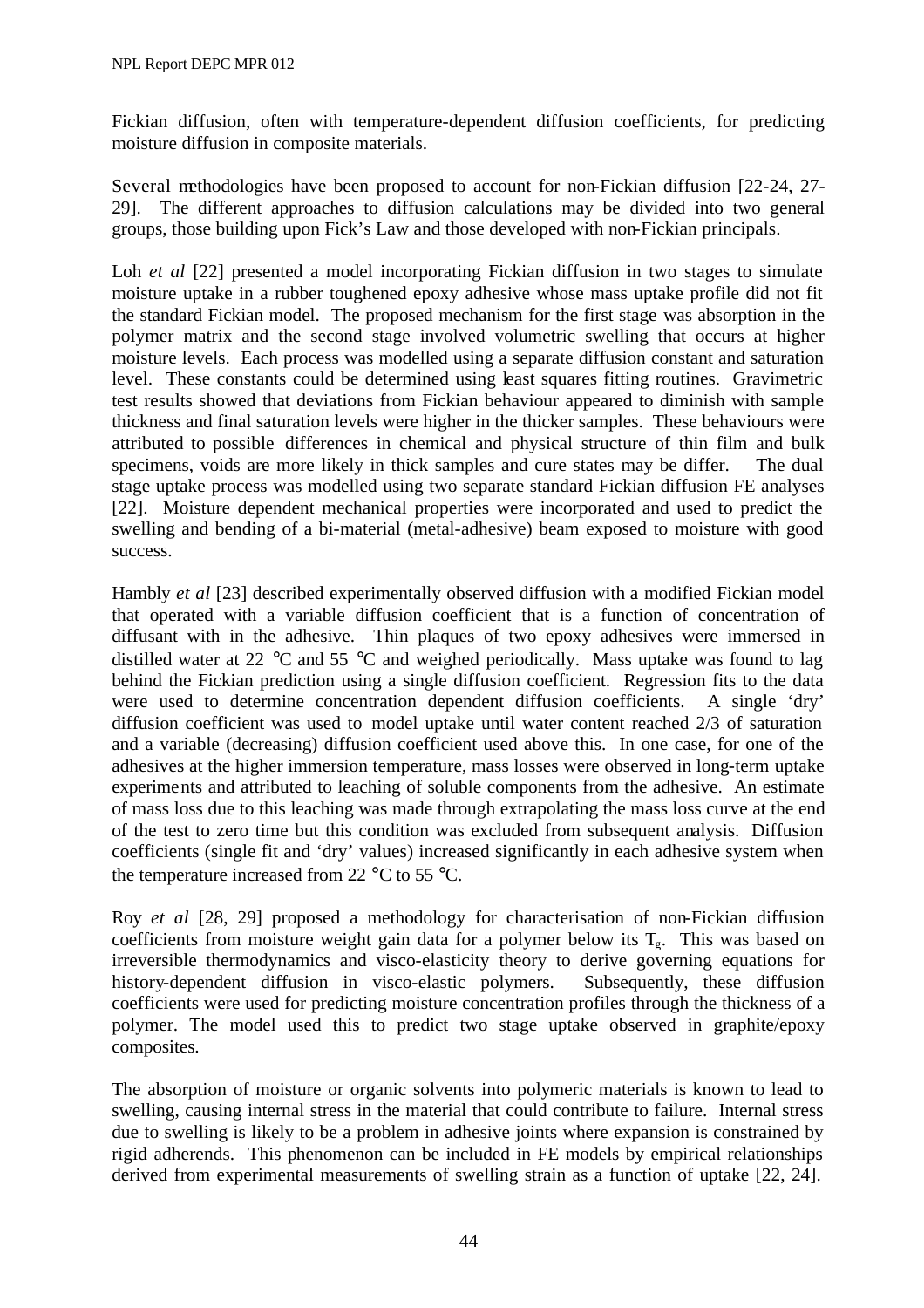Stress will influence diffusion rates in materials. In adhesive joints, studies have shown that the combination of stress and chemical exposure can have synergistic effects in accelerating the degradation of interfaces [20, 32]. Gledhill *et al* [20] proposed that a critical concentration of water in interfacial regions must be attained for bonds to fail. The implication of this is that diffusion is the rate-determining step in the degradation process and that diffusion modelling can be used to predict lifetimes. Lam *et al* [24] proposed a model for stress-assisted hydration of adhesive bonds. Failure depended on the saturation water content, concentration gradients, stress gradients and on the peak stress. After comparing with crack growth results it was concluded that the bond degradation is governed by time-dependent stress-assisted hydration rather than water concentration alone. The effect of moisture concentration on fracture toughness [67] and the threshold energy for crack growth can be modified to include a diffusion term.

Materials and structures may fail cohesively owing to exposure to the environment. Chemical or moisture absorption can degrade the mechanical performance of materials, plasticisation due to swelling or disruption of networks leads to (reduced) modulus, yield stress and failure stress values, which depend on the concentration of the absorbed species [14, 25]. Thus, mechanical properties can vary within a material or component with time and position. The time and spatial distribution of the absorbent can be calculated from the diffusion properties using FE and, together with concentration dependent mechanical behaviour, used to predict the effects of exposure on the stress state of a loaded structure [25]. The effort required to obtain data over a sufficient range of concentrations can be significant, a shortcut can be to determine the mechanical performance of fully saturated material to model the 'worst case' scenario [68].

## 4.2 FINITE ELEMENT METHODS

Finite element modelling packages often include the capability for modelling mass transport in components through diffusion models. Finite element modeling has been used in many studies to predict the rate of ingress of chemicals (generally moisture) into components and structures, such as adhesive joints. Predictions of concentration distributions at different time steps are obtained and, together with measured relationships between absorbed concentration and mechanical properties, used to predict the degradation of mechanical performance. During early stages of exposure the plasticisation of near surface material can allow load shedding from stress concentrations leading to improved mechanical strength, this phenomenon has been observed in experimental studies and the mechanisms confirmed by FE modeling [25].

There are many FE software packages that can be used for modelling diffusion behaviour. For brevity, this section describes only the use of the general FE package ABAQUS [9]. This system has been used in many studies reported in the literature [e.g. 22, 23]. In a mass diffusion analysis:

- transient or steady-state diffusion of one material through another is modelled; and
- temperature and/or pressure-driven mass diffusion can be included.

The governing equations for mass diffusion are based on extensions of Fick's equations and allow for nonuniform solubility of the diffusing substance in the base material and for mass diffusion driven by gradients of temperature and pressure. The basic solution variable (used as the degree of freedom at the nodes of the mesh) is the "normalized concentration" (often also referred to as the "activity" of the diffusing material):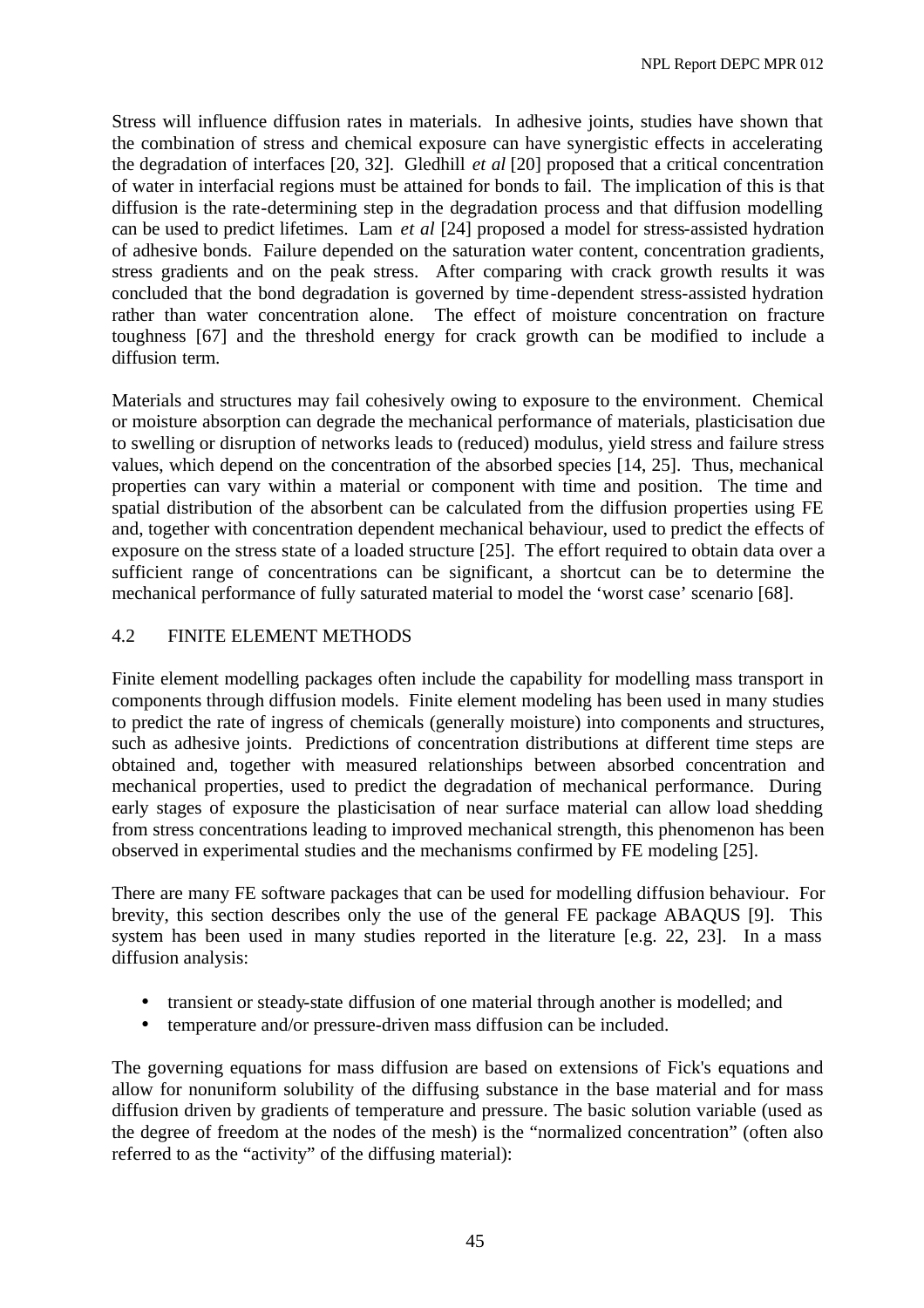$$
f = \frac{c}{s} \tag{24}
$$

where c is the mass concentration of the diffusing material and s is its solubility in the matrix material. When the mesh includes dissimilar materials that share nodes, the normalized concentration is continuous across the interface between the different materials.

The diffusion problem is defined from the requirement of mass conservation for the diffusing phase:

$$
\int_{V} \frac{dc}{dt} \, dV + \int_{S} n \cdot J ds = 0 \tag{25}
$$

where V is any volume whose surface, S is the outward normal to n, J is the flux of concentration of the diffusing phase, and n.J is the concentration flux leaving S.

Diffusion is assumed to be driven by the gradient of a general chemical potential, which gives the behaviour

$$
J = -sD\left[\frac{\partial \boldsymbol{f}}{\partial x} + \boldsymbol{k}_s \frac{\partial}{\partial x} \left(\ln(T - T^z)\right) + \boldsymbol{k}_P \frac{\partial P}{\partial x}\right]
$$
(26)

where D(c, T, f) is the diffusivity;  $s(T, f)$  is the solubility;  $\kappa_s(c, T, f)$  is the "Soret effect" factor, providing diffusion because of temperature gradient; T is the temperature;  $T^2$  is the absolute zero on the temperature scale used;  $\kappa_P(c, T, f)$  is the pressure stress factor, providing diffusion driven by the gradient of the equivalent pressure stress,  $P = -\sigma/3$ ;  $\sigma$  is stress; and f are any other predefined field variables that the modeller may require.

Whenever **D**,  $\kappa_S$ , or  $\kappa_P$  depends on concentration, the problem becomes non-linear and the system of equations becomes non-symmetric. A non-symmetric matrix storage and solution scheme is invoked automatically when a mass diffusion analysis is performed.

An extended form of Fick's law can be used as an alternative to the general chemical potential:

$$
J = -D\left(\frac{\partial c}{\partial x} + s\mathbf{k}_P \frac{\partial P}{\partial x}\right) \tag{27}
$$

Further details of implementing mass diffusion within an ABAQUS analysis are given in Appendix IV.

#### 4.2 MOLECULAR DYNAMICS

Molecular dynamics is a technique that may be capable of predicting dissolution and diffusion properties of small molecules in polymer systems. This is a new field with growing possibilities for accurate predictive capabilities provided that computing power, reliable models and fundamental properties become available. In most work reported to date, simulations model interactions with very few polymer units and so applicability to real materials may be limited.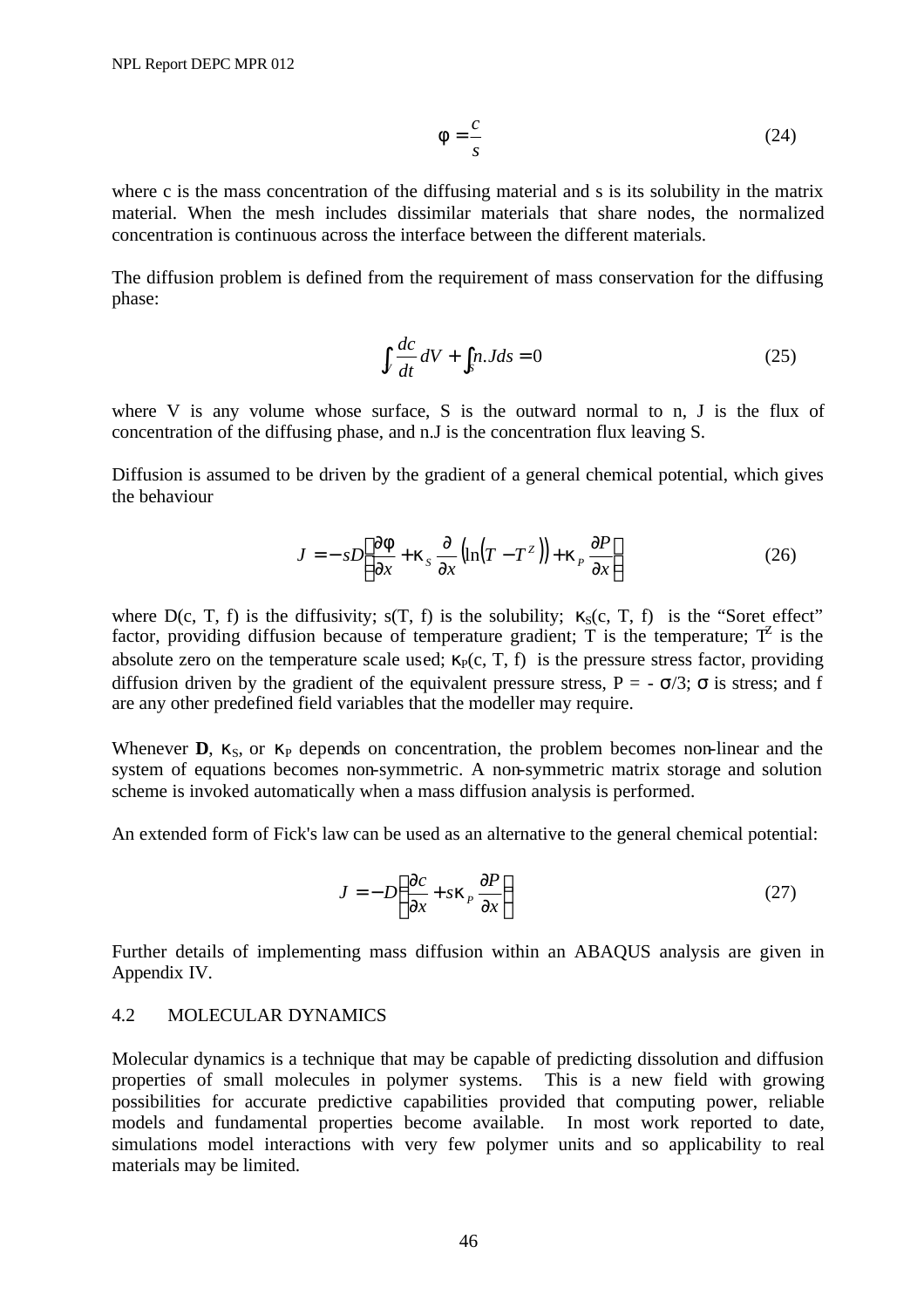Molecular dynamic simulations have been used to study the mechanisms involved in permeation. In molecular dynamics [8], diffusion can be represented by random walk phenomena characterised by self diffusion coefficients, which in fluids are commonly calculated from the Einstein relation by plotting mean squared displacement  $\langle r^2 \rangle$  against time t:

$$
D = \lim_{t \to \infty} \frac{\langle \Delta r^2 \rangle}{6t}
$$
 (28)

Molecular dynamic simulations suggest that diffusion occurs through a 'rattle and jump' mechanism. Plots of position of a single permeant molecule as a function of time show that the behaviour is characterised by periods of oscillation about a fixed position ('rattle') interspersed with longer 'jumps' to a new position. As the temperature is increased, the amplitude of oscillation increases and jumps become more frequent. Simulations suggest that jump events are associated with the opening of channels between sites, suggesting that polymer chain mobility is involved in the process of diffusion. Solubility of a gas in a polymer is determined from the chemical potential or free energy, which depends on the interaction energy of a virtual permeant molecule inserted at random in the sample:

Alentiev *et al* [65] reported molecular dynamics simulations for solubility and diffusion coefficients of various small chain alkanes in pure polydimethylsilmethylene (PDMSM) and found very good agreement with experimental measurements.

## **5. CONCLUDING REMARKS**

Diffusion and permeation in polymeric materials is of fundamental importance in many applications and is the subject of much study in the scientific literature. Measurement methods for determining permeation through polymer sheets and within polymeric materials have been reviewed. An overview of the generic mechanisms involved reveals dependence of these properties on a wide range of factors, some relating to the materials others to the exposure environments. There can often be an interrelationship between factors, for example the combination of stress and chemical exposure is often a critical degradation mechanism in the service performance of structures containing polymers. Dispersed phases and interfaces play important roles in the mass transport process but the mechanisms are not well understood, limiting predictive capabilities. The effect of multiple, interacting diffusion species is limited but required for many practical applications. Modelling is used to supplement experimental measurements, improving understanding and enabling extrapolation of behaviour over timescales and in large components that are not experimentally convenient. However, the accuracy of these models requires that the dissolution and diffusion mechanisms are well understood for real materials and that accurate date are available.

There are many scientifically interesting areas of permeability and diffusion that could be studied further. However, with limited resources available it is proposed to concentrate on:

- Developing methods for determining the effects of stress on uptake and diffusion in engineering polymers used in load or pressure bearing applications.
- Understanding of the role of interfaces in the diffusion process and develop methods for characterising interfacial processes.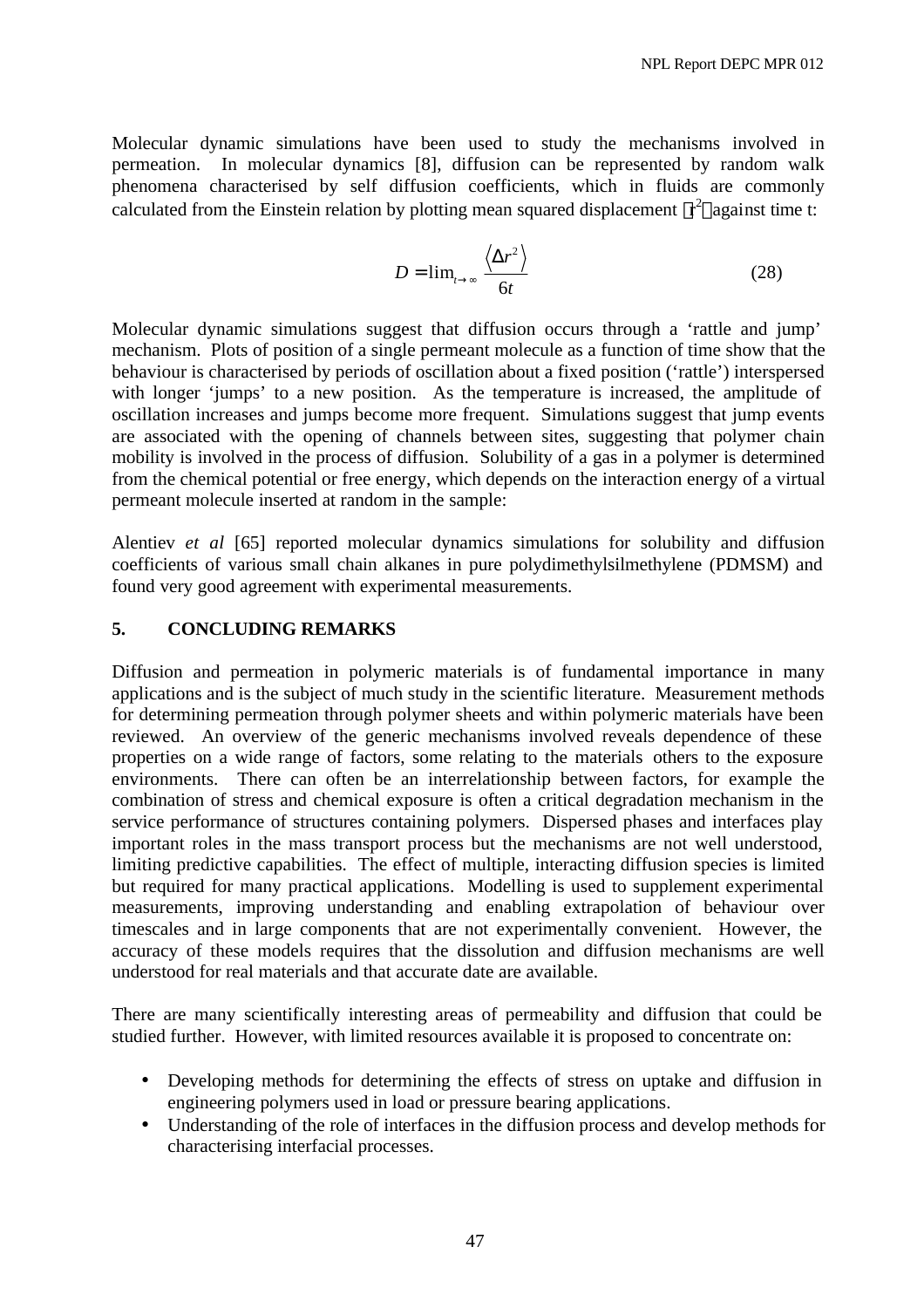• Investigating methods for 'accelerating' uptake and diffusion in order to provide methods for characterising low permeability materials or thick sections.

## **6. ACKNOWLEDGEMENTS**

This work was funded by the DTI National Measurements Systems Directorate under Project F07 of the Measurements for Materials Performance programme.

## **7. REFERENCES**

- 1. Diffusion in Polymers, edited by J Crank and G S Park, Academic Press, London, 1968
- 2. J Crank, The Mathematics of Diffusion, Clarendon Press, Second Edition 1975.
- 3. G S Springer, Environmental effects on composite materials, Technomic Publishing Company, Westport CT, 1981.
- 4. G S Springer, Environmental effects on composite materials, Volume 2, Technomic Publishing Company, Lancaster Pa, 1984.
- 5. H B Hopfenberg and V Stannett, The diffusion and sorption of gases and vapours in glassy polymers, The Physics of Glassy Polymers, edited by R N Haward, Applied Science Publishers, London,  $1<sup>st</sup>$  edition, 1973.
- 6. A Boersma, D Cangialosi and S J Picken, Mobility and solubility of antioxidants and oxygen in glassy polymers. III Influence of deformation and orientation on oxygen permeability, Polymer, vol 44, pp2463-2471, 2003.
- 7. D R Lefebvre and V R Raju, Degradation of epoxy coatings in humid environments: the critical relative humidity, in Proceedings of Adhesion '90, The Plastics and Rubber Institute, London, 1990.
- 8. J H R Clark, Molecular dynamics modelling of amorphous polymers, The Physics of Glassy Polymers, edited by R N Haward and R J Young, Chapman and Hall Publishers, London, 2<sup>nd</sup> edition, 1997.
- 9. ABAQUS Users Manual, v6.4, ABAQUS Inc.
- 10. R P Brown, Handbook of Plastics Test Methods (Chapter 18), Plastics and Rubber Institute, 2<sup>nd</sup> Edition, 1981.
- 11. G Gorrasi, M Tortora, V Vittoria, E Pollet, B Lepoittevin, M Alexandre and P Dubois, Vapor barrier properties of polycaprolactone montmorillonite nanocomposites: effect of clay dispersion, Polymer, vol 44, pp2271-2279, 2003.
- 12. Y Yunn-Tzu and K Pochiraju, Three-dimensional simulation of moisture diffusion in polymer composite materials. Polymer, Plastics Technology and Engineering, vol 42, 737-56, 2003.
- 13. Y Weitsman, Stresses in adhesives due to moisture and temperature, J. Composite Mater, vol 11 p378, 1977.
- 14. W R Broughton and M J Lodeiro, Techniques for monitoring water absorption in fibre-reinforced composites, NPL Measurement Note CMMT(MN)064, 2000.
- 15. R Auras, B Harte and S Selke, Effect of water on the oxygen properties of polyethylene tetraphalate and poly(lactide) films, J. Applied Polymer Sci., vol 92(3), pp 1790-1803, 2004.
- 16. R A Gledhill, A J Kinloch and S J Shaw, A model for predicting joint durability, J. Adhesion, vol 11, pp3-15, 1980.
- 17. W Michaeli, S Gobel and R Dahlmann, The influence of strain on the properties of plasma polymerised permeation barriers, J. Polymer Eng., vol 24 (1-3), pp107-122, 2004.
- 18. A S Maxwell and A Turnbull, Environmental stress cracking of polymeric materials. NPL Report CMMT(A)288, September 2000.
- 19. M R Bowditch, D Hiscock and D A Moth, The relationship between hydrolytic stability of adhesive joints and equilibrium water content, in Proceedings of Adhesion '90, The Plastics and Rubber Institute, London, 1990.
- 20. R A Gledhill, A J Kinloch and S J Shaw, A model for predicting joint durability, J. Adhesion, vol 11, pp3-15, 1980.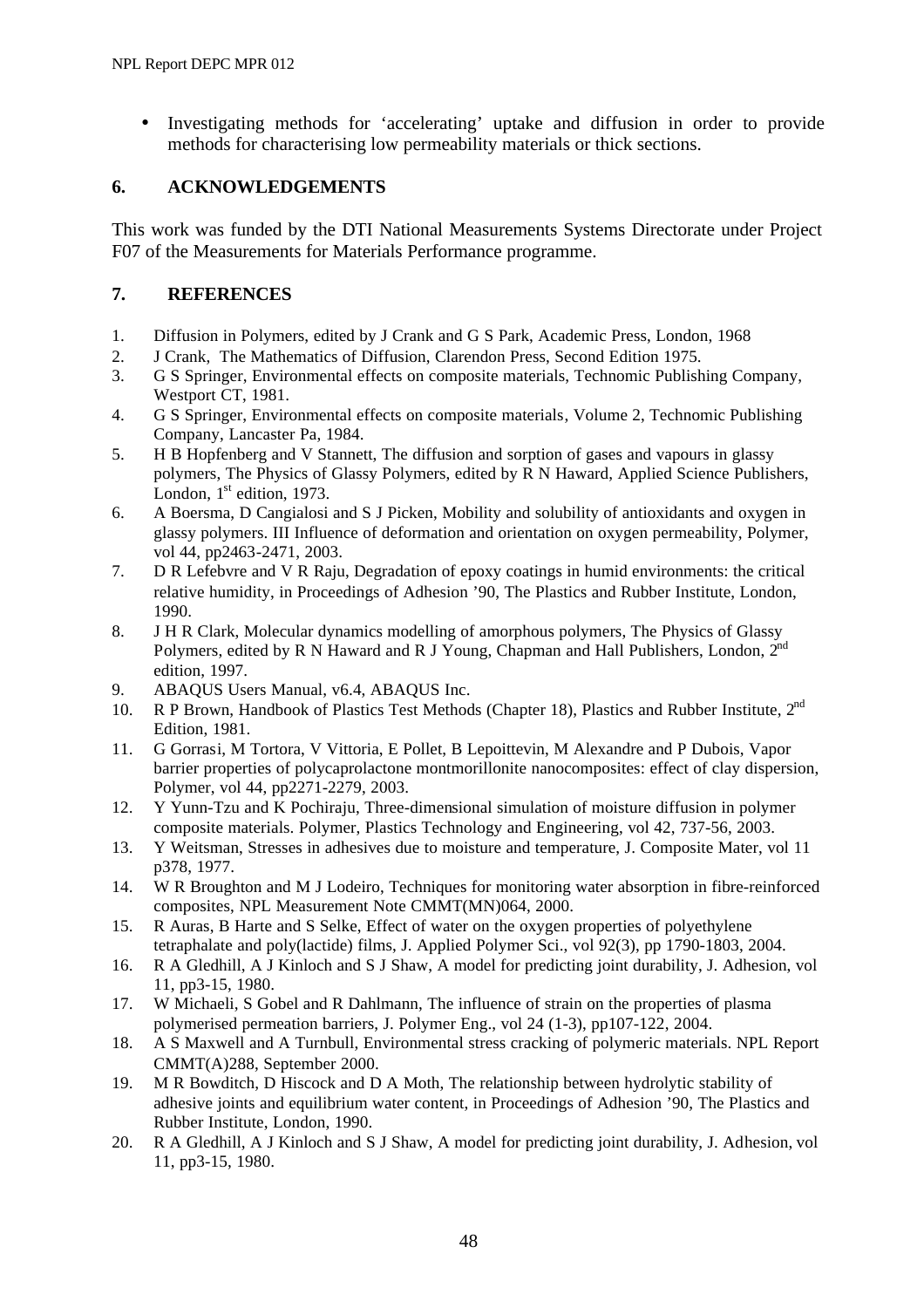- 21. John, S. J., Kinloch, A. J. and Matthews, F. L., Measuring and predicting the durability of bonded carbon fibre/epoxy composite joints. Composites 22, 1991, 121-7
- 22. W K Loh, A D Crocombe, M M Abdel Waugh and I A Ashcroft, Modelling anomalous moisture uptake and thermal characteristics of a rubber toughened epoxy adhesive, Int. J. Adhesion and Adhesives, vol 25, pp1-12, 2005.
- 23. H O Hambly, J Pan, A D Crocombe and P Megalis, Diffusion Laws Governing water uptake of adhesives, Proceedings of EURADH '96 – ADHESION '96, Institute of Materials, pp281-6, 1996.
- 24. Lam., D. C. C., Fan Yang and Pin Tong, Chemical kinetic model of interfacial degradation of adhesive joints. IEEE Transactions on Components and Packaging Technologies, vol 22, pp215- 20, 1999.
- 25. W R Broughton and G Hinopoulos, An improved modelling approach of moisture absorption in adhesive joints using the Finite Element method - CMMT(A)204, 1999.
- 26. A D Crocombe, J Pan and H O Hambly, The coupling between stress and moisture in adhesives loaded in a wet environment, Proceedings of EURADH '96 – ADHESION '96, Institute of Materials, pp217-222 1996.
- 27. R H Wong, K C Chan, T B Lim and T F Lam*.* Non-Fickian moisture properties characterisation and diffusion modelling for electronic packages, Proceedings.  $49<sup>th</sup>$  Electronic and Technology Conference, pp302-6, 1999.
- 28. S Roy, W X Xu, S J Park and K M Liechti, Anomalous moisture diffusion in visco-elastic polymers : modeling and testing, Transactions of the ASME. J. of Applied Mechanics, vol 67, pp391-396, 2000.
- 29. Roy, S. Modelling of Anomalous Moisture Diffusion in Polymer Composites: A Finite Element Approach. J. Composite Materials, vol 33, pp1318-43, 1999.
- 30. T Yoshizawa, Y Shinya, K J Hong and T Kajiuchi, pH- and temperature-sensitive permeation through polyelectrolyte complex films composed of chitosan and polyalkyleneoxide-maleic acid copolymer. Journal of Membrane Science 2004 vol 241; No. 2 , 347-354, 2004.
- 31. A E Bond, G C Eckold, C M Jones and G D Jones, Finite element analysis of dry and wet butt and lap joints, AEAT-29570, April 1996.
- 32. A J Kinloch, Predicting the Lifetime of Adhesive Joints in Hostile Environments, AEA Technology Report AEA-ESD-0082 August 1994.
- 33. ASTM D570-98, Standard test method for water absorption of plastics, ASTM, 1998.
- 34. BS EN ISO 62: 1999, Plastics determination of the water absorption, 1999.
- 35. ISO 527-2:1993 Plastics -- Determination of tensile properties -- Part 2: Test conditions for moulding and extrusion plastics.
- 36. M P Zanni-Deffrages and M E R Shanhan, Diffusion of water into an epoxy adhesive : comparison between bulk behaviour and adhesive joints, Int. J. Adhesion and Adhesives vol 15, 137-42, pp1995.
- 37. A Olusanya , A Comparison of Techniques for Monitoring the Cure of Adhesives, NPL Report CMMT(B)104, 1996.
- 38. S S J Roberts, J Dawson, T Yates, Sensing Techniques for Detection of Water in Adhesives, AEA Technology Report AEA/TPD 91, September 1994.
- 39. K Wapner, and G Grundmeier, Spatially Resolved measurements of the diffusion of water in a model adhesive/silicon lap joint using FTIR-transmission-microscopy, Int. J. Adhesion and Adhesives, vol 24, pp193-200, 2004.
- 40. C Doyle, A Martin, T Liu, M Wu, S Hayes, P A Crosby, G R Powell, D Brooks and G F Fernando, In-situ process and condition monitoring of advanced fibre-reinforced composite materials using fibre optic sensors, Smart Structural Materials, vol 7, pp145-158, 1998.
- 41. M Lodeiro and M G Cain, Application of Dielectric and Fibre Bragg Grating Strain Measurements to Cure Monitoring, NPL Measurement Note No. MATC 053, August 2003.
- 42. P Predeck1 and C S Barrett, Detection of moisture in graphite/epoxy laminated by x-ray diffraction, Environmental Effects on Composite Materials Volume 2, Edited by G S Springer, p136-143, 1984.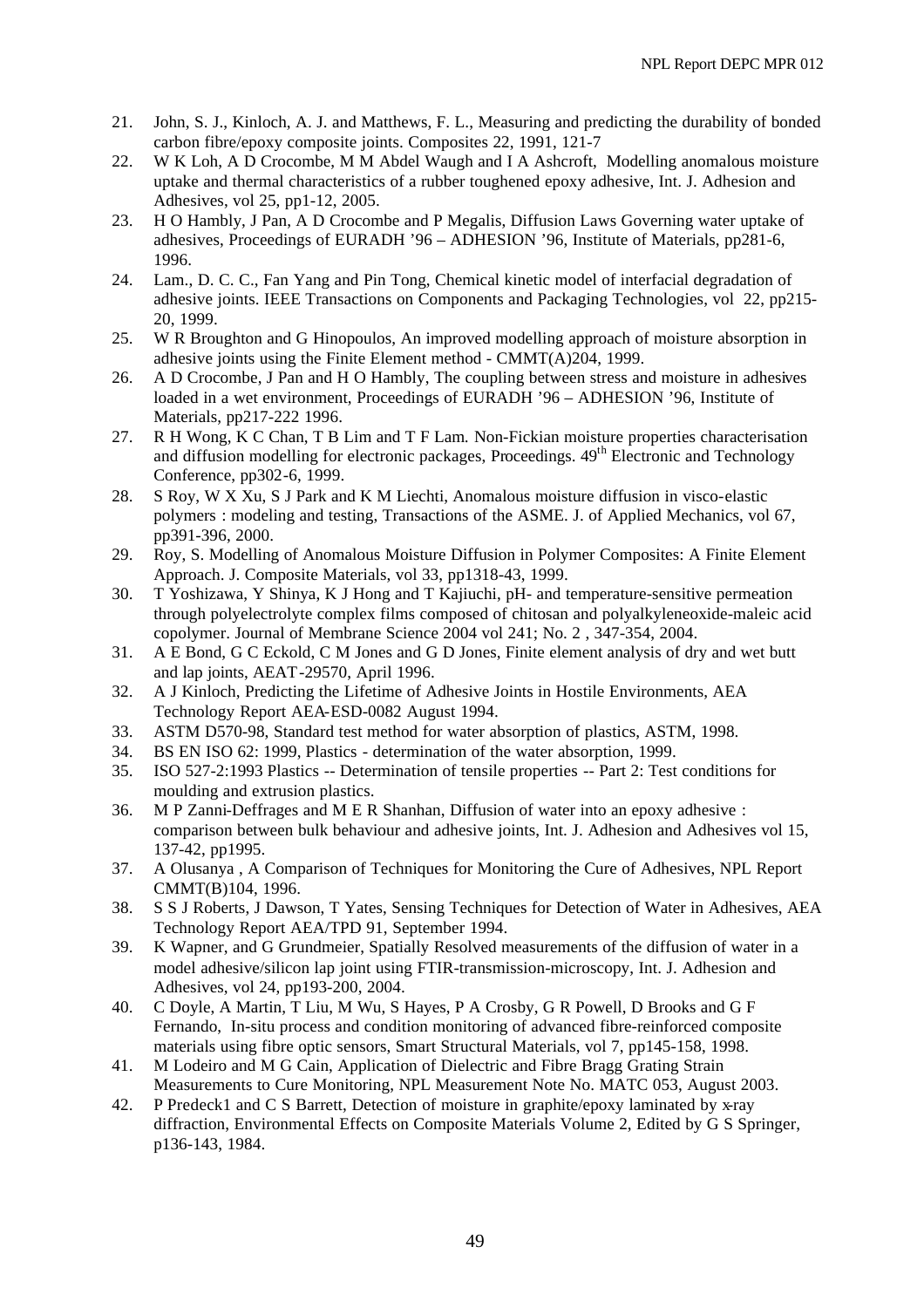- 43. R J DeIshai and R L Schulte, Moisture detection in composites using nuclear reaction analysis, Environmental Effects on Composite Materials Volume 2, Edited by G S Springer, p144-150, 1984.
- 44. H Miyake, M Matsuyama, K Ashida and K Watanabe, Permeation, diffusion, and solution of hydrogen isotopes, methane and inert gases in/through TFE and PE, Journal of Vacuum Science and Technology A1 (1983) 1447-1451.
- 45. ASTM D 1653-03, Standard test method for water vapour transmission of organic coating films, ASTM, 2003.
- 46. ASTM E 96 00, Standard test methods for water vapour transmission rate of materials, ASTM 2000.
- 47. ASTM F1249-01 Standard Test Method for water vapour transmission rate through plastic film and sheeting using a modulated infrared sensor, ASTM 2001.
- 48. ASTM F 372-99, Standard test method for water vapour transmission rate of flexible barrier materials using an infrared detection technique, ASTM, 1999.
- 49. ASTM F 1770-97, Standard test method for evaluation of solubility, diffusivity and permeability of flexible barrier materials to water vapour, ASTM, 1997.
- 50. ISO 15106-1: 2003(E), Plastics film and sheeting determination of water vapour transmission rate – Part 1: humidity detection sensor method, ISO 2003.
- 51. ISO 15106-2: 2003(E), Plastics film and sheeting determination of water vapour transmission rate – Part 2: infrared detection sensor method, ISO 2003.
- 52. ISO 15106-3: 2003(E), Plastics film and sheeting determination of water vapour transmission rate – Part 3: electrolytic detection sensor method, ISO 2003.
- 53. BS EN ISO 7783-1: 2000, Paints determination of the water vapour transmission rate of free films,(dish method), (BS3900-G9: 1996), 2000.
- 54. ISO 2528:1995 Methods of testing plastics. Other properties. Determination of water vapour transmission rate (dish method) (BS 2782-8:Method 820A:1996,), ISO 1995.
- 55. ASTM D 618-00, Standard practice for conditioning plastics for testing, ASTM, 2000.
- 56. ASTM D 543-95, Standard practices for evaluating the resistance of plastics to chemical reagents, ASTM, 1995.
- 57. BS EN ISO 175 :2001, Plastics methods of test for the determination of the effects of immersion in liquid chemicals, (BS 2782-8: Method 830A), 2001.
- 58. ISO 291: 1997, Plastics standard atmospheres for conditioning and testing.
- 59. BS EN ISO 2556: 2001, Plastics determination of the gas transmission rate of films and thin sheets under atmospheric – manometric method, 2001.
- 60. ASTM D 1434 82, Standard test methods for determining gas permeability characteristics of plastic film and sheeting, 1982.
- 61. BS ISO 15105-1: 2002, Plastics film and sheeting determination of gas transmission rate Part 1: differential-pressure method, 2002.
- 62. H Norenberg, T Mityamoto, Y Tsukahara, G D W Smith and G A D Briggs, Mass spectrometric estimation of gas permeation coefficients for thin polymer membranes, Rev. Sci. Instruments, vol 70(5), pp2414-2420, 1999.
- 63. ASTM D 3895 95, Standard test method for oxygen gas transmission rate through plastic film and sheeting using a coulometric sensor, 1995.
- 64. BS ISO 15105-2: 2003, Plastics film and sheeting determination of gas transmission rate Part 2: equal-pressure method, 2002.
- 65. A Alentieve, I G Economou, E Finkelshtein, J Petrou, V E Raptis, M Sanopoulou, S Soloviev, N Ushakov and Y Yampolskii, Transport properties of silmethylene homo-polymers and random copolymers: experimental measurements and molecular simulation, Polymer, vol 45, pp6933- 6944, 2004.
- 66. G S Springer, Moisture content of composites under transient conditions, Environmental Effects on Composite Materials Volume 1, Edited by G S Springer, p63-78, 1981.
- 67. S Guo, K Wan and D Dillard, Water-Assisted Subcritic al Crack Growth Along an Epoxy-Glass Interface, Proceedings of 2004 Adhesion Society Meeting pp. 81-83, 2004.
- 68. B Duncan and M Lodeiro, Adhesion durability assessment, NPL Report DEPC-MPR-004 June 2004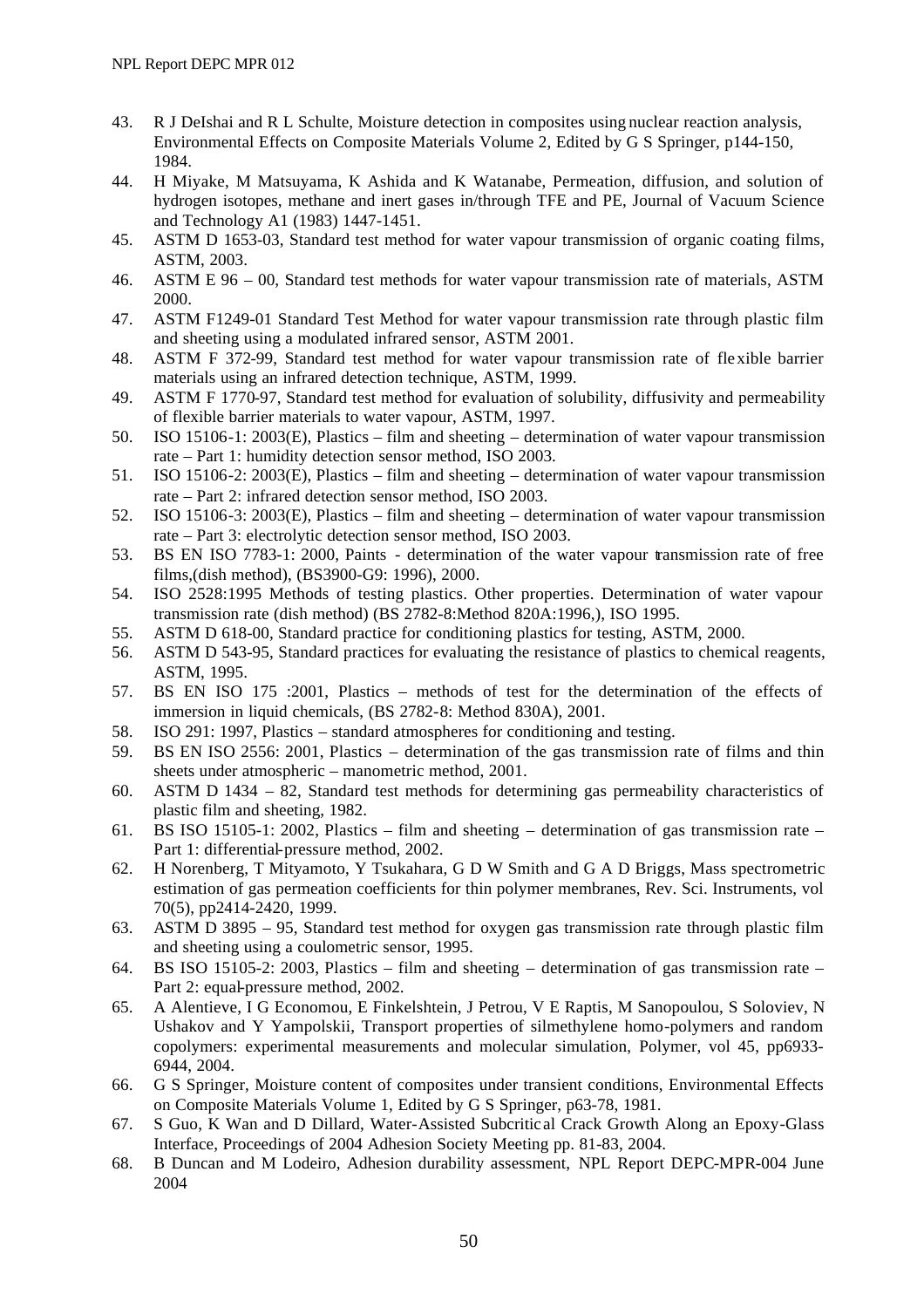#### **APPENDIX I**

### **TRANSIENT DIFFUSION MODELLING IN THREE-DIMENSIONAL MULTI-STRUCTURED POLYMER SYSTEMS**

#### **ABSTRACT**

This Appendix outlines the basic theory necessary for mass diffusion, highlighting analogies with heat diffusion, in multi-structured systems with the intention to model permeation in multi-layered polymeric systems. A finite difference modelling approach is described, which uses conservation of species to balance the species flux into a volume element together with a species generation term. The derived finite difference model may be applied to threedimensional structures and includes constant species and constant species flux boundary conditions.

## **A1.1 INTRODUCTION AND BASIC THEORY**

Diffusion and transport of matter in layered systems is important in such processes as moisture permeability of paint films or the degradation of the matrix in polymer composite laminates and packaging material. Many products are increasingly being made as layered systems to tailor the properties.

Multi-layer modelling has become important to determine the properties and the changes in properties of each layer when subjected to diffusion. Hedenqvist et al [1] developed a mass transfer model based on an implicit multi-step integration algorithm to include concentrationdependent diffusivities that has been applied to water diffusing in multi-layer polyesters. The model was used to predict curves for diffusivity as a function of water concentration as well as predict water desorption curves. A comprehensive review of the theoretical background of the modelling of diffusion and permeation in heterogeneous systems with polymer matrices, highlighting the analogies with heat flow and thermal conductivity, was presented by Barrer [2].

In heat transfer, numerical and analytical models combined with inverse modelling approaches have been used successfully to predict the thermal properties of layered materials such as the thermal conductivity of an oxide scale using laser flash temperature data [3]. This Appendix outlines the basic theory necessary to derive multi-layered models for mass diffusion, exploiting the analogy with heat diffusion, and outlines the basic concepts, definitions and theory are introduced for solving diffusion problems mathematically.

Incropera and DeWitt [4] provided an introduction to the basic mathematical theory and analogies with heat transfer. Crank [5] extensively reviewed analytical solutions to diffusion problems, giving solutions for different boundary conditions and geometries. Both publications have substantial sections on solving diffusion problems using finite difference numerical methods, which is particularly useful for solving more complex geometries or problems with more complicated boundary conditions and will be discussed in Section A1.2.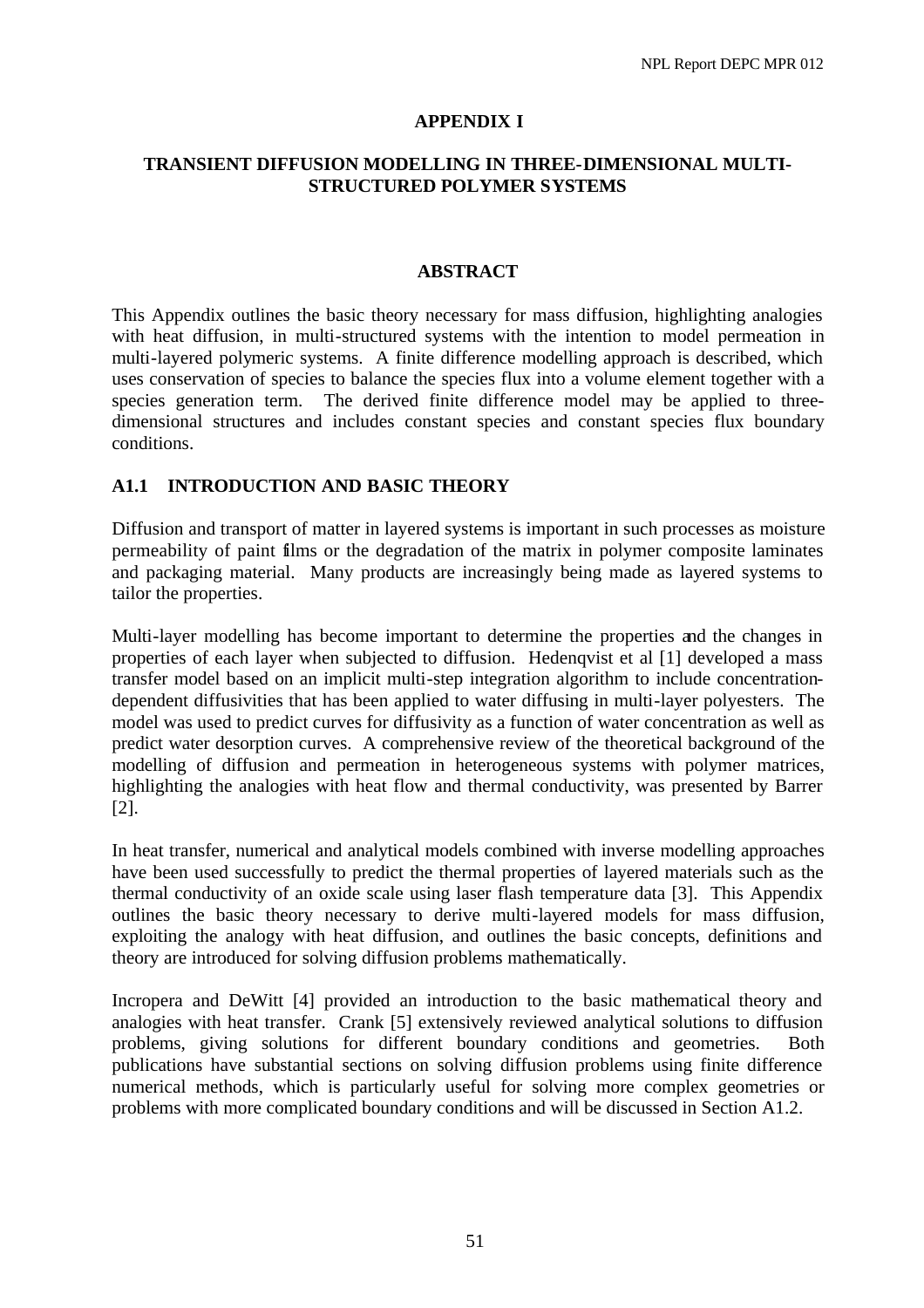#### **A1.1.1. Fick's law of diffusion**

The term *mass transfer* describes the relative motion of species in a mixture due to the presence of concentration gradients. If there is a difference in the concentration of some chemical species in a mixture then *mass transfer* will occur. A species concentration gradient in a mixture provides a driving potential for transport of that species.

Mass transfer by convection is analogous to convection heat transfer and mass transfer by diffusion is analogous to conductive heat transfer. Mass diffusion can occur in liquids, solids and gases, with diffusion occurring more readily in gases than liquids and more readily in liquids than solids.

The same physical mechanism is associated with heat transfer and mass transfer by diffusion and the corresponding rate equations are of the same form. The rate equation for mass diffusion is known as Fick's (first) Law of Diffusion [6] and this is analogous to Fourier's law [7]. The mathematical theory of diffusion in isotropic substances is based on the hypothesis that the rate of transfer of diffusing substance through a unit area of a section is proportional to the concentration gradient measured normal to the section. For a binary mixture of species A and B we may write Fick's law, as:

$$
\mathbf{j}_{A} = -\rho \mathbf{D}_{AB} \nabla \mathbf{m}_{A} , \qquad (A1.1)
$$

where  $\mathbf{j}_A$  is the rate of transfer per unit area of species A perpendicular to the direction of transfer and is commonly known as the mass flux.  $D_{AB}$  is the diffusion coefficient between species A and B and is sometimes referred to as mass diffusivity, and  $m_A$  is the concentration of the diffusing substance such that

$$
m_A = \frac{\rho_A}{\rho} \tag{A1.2}
$$

The mixture mass density  $\rho$  in Equations (A1.1) and (A1.2) is defined simply as

$$
\rho = \rho_A + \rho_B \tag{A1.3}
$$

where  $\rho_A$  and  $\rho_B$  are the densities of the species A and B respectively. If it is assumed that  $\rho$ is a constant then

$$
\rho \frac{dm_A}{dx} = \rho \frac{d}{dx} \left( \frac{\rho_A}{\rho} \right) = \frac{d\rho_A}{dx} .
$$
 (A1.4)

hence Fick's law in Equation (A1.1) may be written

$$
\mathbf{j}_{A} = -D_{AB}\nabla\rho_{A} , \qquad (A1.5)
$$

It is sufficient in most cases of gases diffusing into solids to use the simplified version of Fick's law in Equation (A1.5).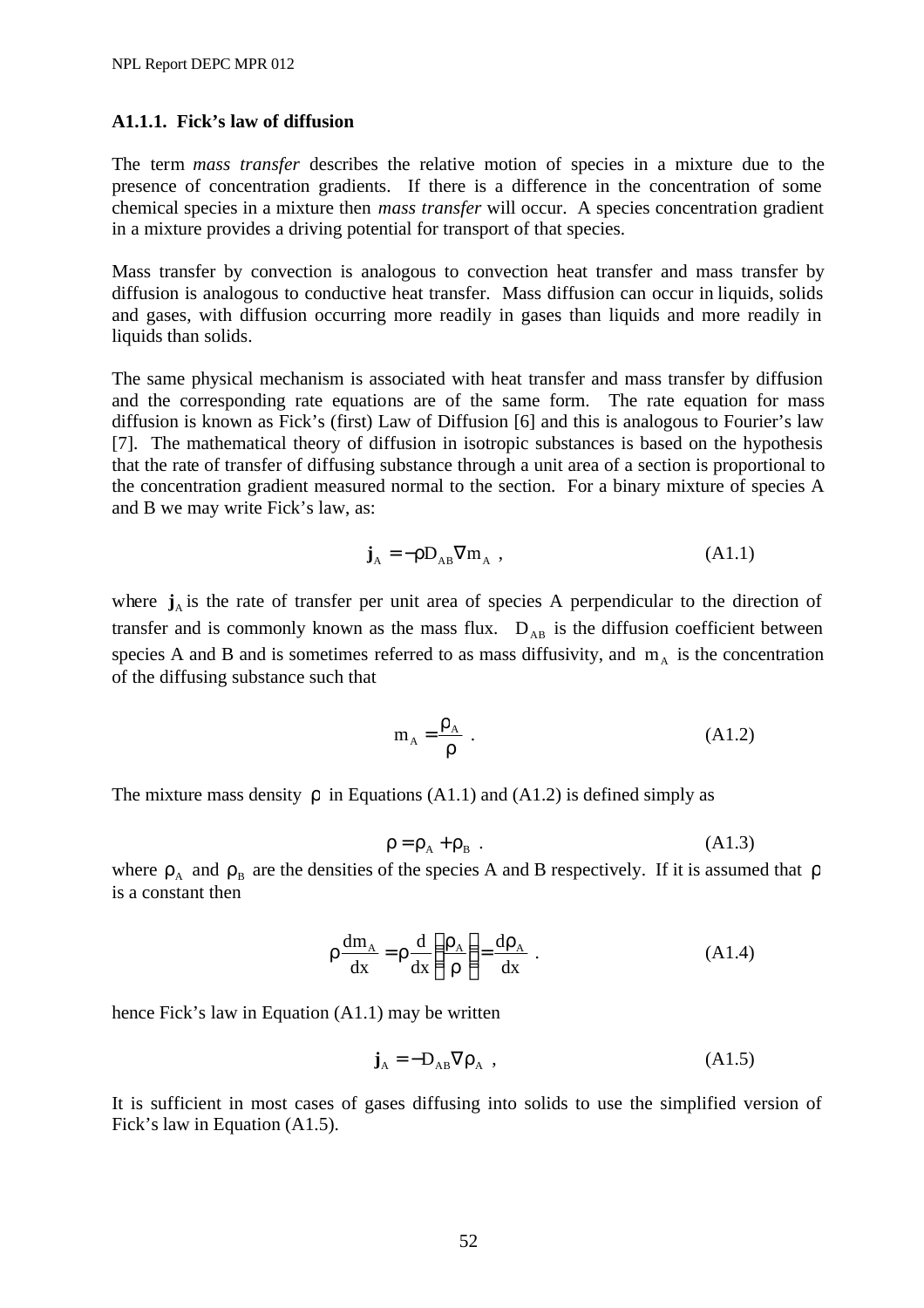#### **A1.1.2. Conservation of species**

Consider an element of volume, bounded by a control surface through which matter may pass, in the form of a rectangular parallelepiped whose sides are parallel to the axes of coordinates and are of lengths dx, dy and dz such that the volume of the element is simply:

$$
dV = dx dy dz
$$
 (A1.6)

Conservation of species is analogous to conservation of energy. Any species may enter and leave the control volume due to diffusion across the control surface; these processes are surface phenomena represented by  $\dot{M}_{A,in}$  and  $\dot{M}_{A,out}$  respectively. The same species A may also be generated (for example from chemical reactions),  $\dot{M}_{A,g}$ , and accumulated and stored,  $\dot{M}_{A,st}$ , within the control volume. The conservation equation may then be expressed as a rate of transfer of mass as:

$$
\dot{M}_{A,st} = \dot{M}_{A,in} - \dot{M}_{A,out} + \dot{M}_{A,g}
$$
\n(A1.7)

where  $\dot{M}_{A, st}$  is defined as:

$$
\dot{M}_{A,st} \equiv \frac{dM_{A,st}}{dt} .
$$
\n(A1.8)

Consider now a general case of mass transfer in a solid with the mass  $M = M(x, y, z, t)$  varying with position  $(x,y,z)$  and time. The rate at which the amount of diffusing substance in the element increases is:

$$
\dot{M}_{A,st} = \frac{d\rho_A}{dt} dx dy dz , \qquad (A1.9)
$$

$$
\dot{M}_{A,in} = \dot{M}_{A,x} + \dot{M}_{A,y} + \dot{M}_{A,z} ,
$$
\n(A1.10)

$$
\dot{M}_{A, out} = \dot{M}_{A, x+dx} + \dot{M}_{A, y+dy} + \dot{M}_{A, z+dz} ,
$$
\n(A1.11)

where  $\dot{M}_{A,x}$ ,  $\dot{M}_{A,y}$  and  $\dot{M}_{A,z}$  are the mass diffusion transfer rates into the solid at positions x, y, z respectively and  $\dot{M}_{A,x+dx}$ ,  $\dot{M}_{A,y+dy}$  and  $\dot{M}_{A,z+dz}$  are the mass diffusion transfer rates out of the solid at positions x+dx, y+dy and z+dz respectively. Applying conservation of species at any instant t in the solid and inserting the Equations (A1.8) and (A1.9) into Equation (A1.7) results in:

$$
\left(\dot{M}_{A,x} - \dot{M}_{A,x+dx}\right) + \left(\dot{M}_{A,y} - \dot{M}_{A,y+dy}\right) + \left(\dot{M}_{A,z} - \dot{M}_{A,z+dz}\right) + \dot{M}_{A,g} = \frac{\partial \rho_A}{\partial t} dxdydy \quad (A1.12)
$$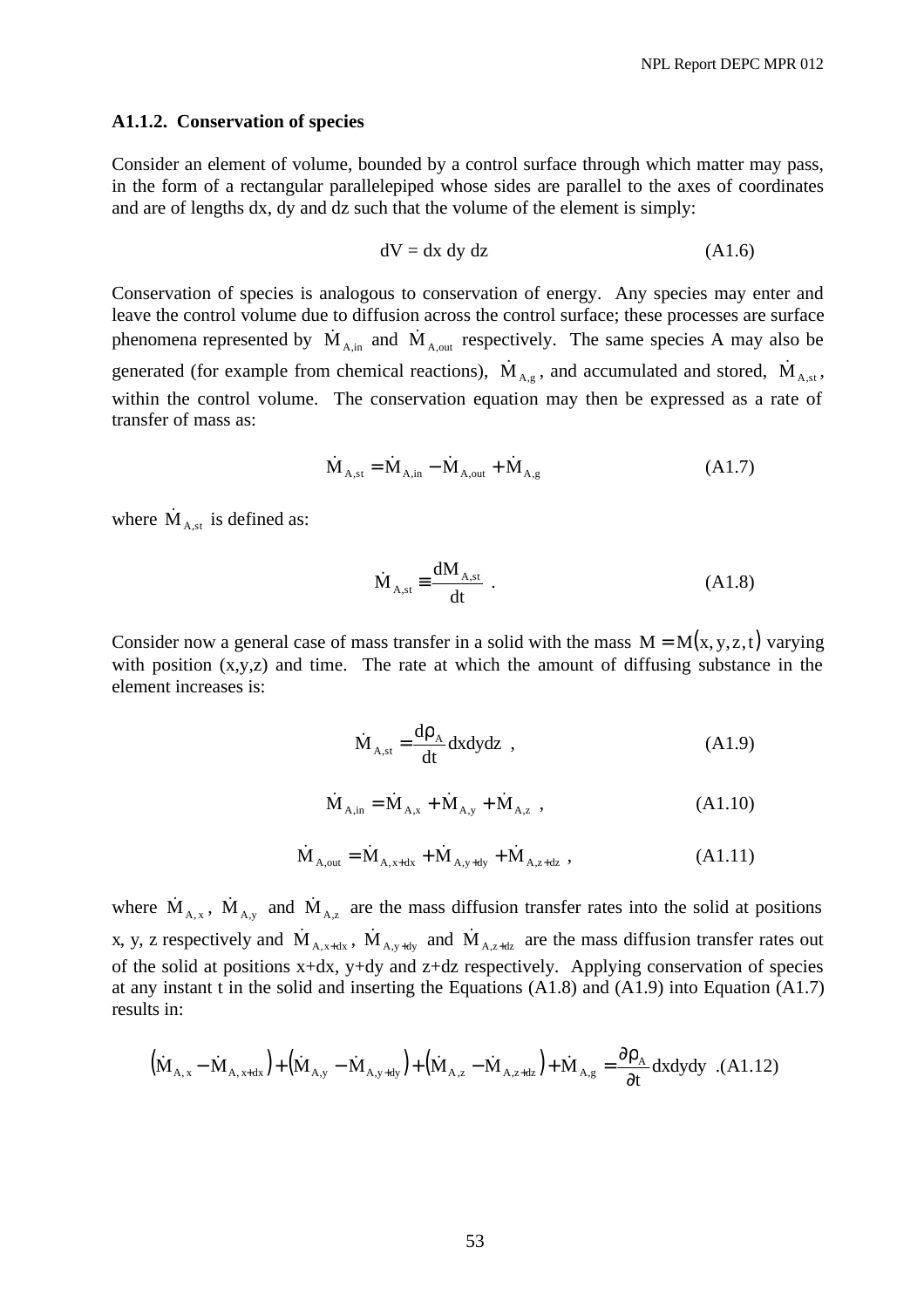The mass fluxes  $j_x$ ,  $j_y$  and  $j_z$  in the x, y and z directions respectively are defined as the rate of mass transfer per unit area perpendicular to the direction of transfer and may be written in terms of the mass transfer rates:

$$
\dot{M}_{A,x} = j_{A,x}dydz, \quad \dot{M}_{A,x+dx} = j_{A,x+dx}dydz,
$$
\n
$$
\dot{M}_{A,y} = j_{A,y}dxdz, \quad \dot{M}_{A,y+dy} = j_{A,y+dy}dxdz,
$$
\n(A1.13)\n
$$
\dot{M}_{A,z} = j_{A,z}dydz, \quad \dot{M}_{A,z+dz} = j_{A,z+dz}dydz.
$$

The rate at which species A is generated, independent of diffusion across the control volume is:

$$
\dot{M}_{A,g} = \dot{N}_A dx dy dy , \qquad (A1.14)
$$

where  $\dot{N}_A$  is the rate of increase of the mass of species A per unit volume of the mixture. Inserting the mass fluxes in Equation (A1.13) into the energy balance in Equation (A1.12) gives:

$$
(j_{A,x} - j_{A,x+dx})dydz + (j_{A,y} - j_{A,y+dy})dxdz
$$
  
+
$$
(j_{A,z} - j_{A,z+dz})dxdy + \dot{N}_A dxdydy = \frac{\partial \rho_A}{\partial t} dxdydz
$$
 (A1.15)

The mass fluxes at opposite surfaces can be expressed as Taylor series expansions, neglecting higher order terms, such that:

$$
\dot{\mathbf{j}}_{\mathbf{A},x+\mathbf{dx}} = \dot{\mathbf{j}}_{\mathbf{A},x} + \frac{\partial \dot{\mathbf{j}}_{\mathbf{A},x}}{\partial x} \mathbf{dx} ,
$$
 (A1.16)

$$
\mathbf{j}_{\mathbf{A},x+\mathbf{dy}} = \mathbf{j}_{\mathbf{A},y} + \frac{\partial \mathbf{j}_{\mathbf{A},y}}{\partial y} \mathbf{dy} , \qquad (A1.17)
$$

$$
\mathbf{j}_{\mathbf{A},z+\mathbf{dz}} = \mathbf{j}_{\mathbf{A},z} + \frac{\partial \mathbf{j}_{\mathbf{A},z}}{\partial z} \mathbf{dz} .
$$
 (A1.18)

Inserting Equations  $(A1.16) - (A1.18)$  into Equation  $(A1.15)$  yields:

$$
-\left[\frac{\partial(\mu_{A,x}dydz)}{\partial x}dx + \frac{\partial(\mu_{A,y}dxdz)}{\partial y}dy + \frac{\partial(\mu_{A,z}dxdy)}{\partial z}dz\right] + \dot{N}_A = \frac{\partial \rho_A}{\partial t}dxdydz
$$
.(A1.19)

For a constant volume we can write Equation (A1.19) as:

$$
-\left[\frac{\partial j_{A,x}}{\partial x} + \frac{\partial j_{A,y}}{\partial y} + \frac{\partial j_{A,z}}{\partial z}\right] + \dot{N}_A = \frac{\partial \rho_A}{\partial t} , \qquad (A1.20)
$$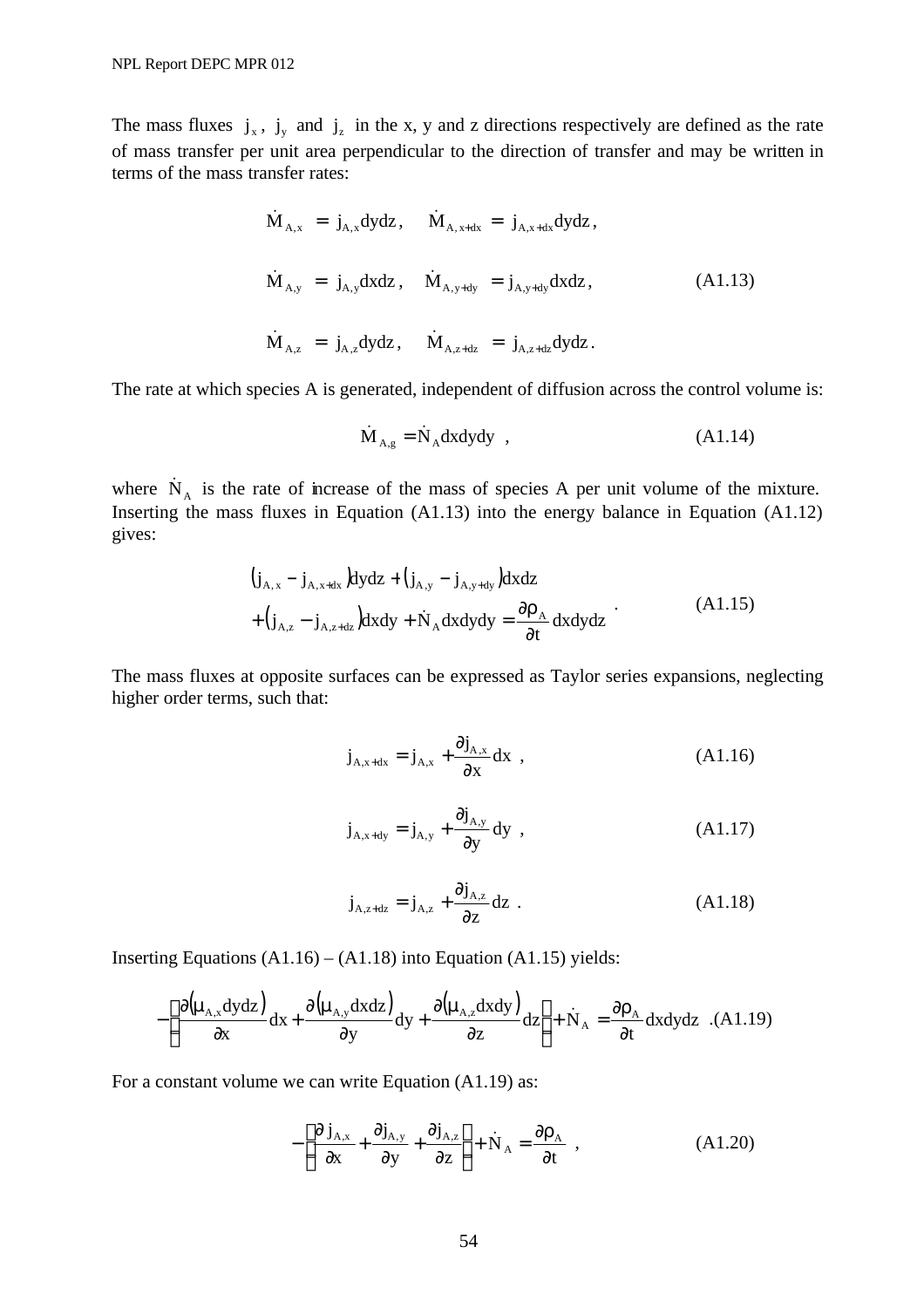where from Equation  $(A1.1)$  we have:

$$
\frac{\partial}{\partial x}\left(\rho D_{AB}\frac{\partial m_A}{\partial x}\right) + \frac{\partial}{\partial y}\left(\rho D_{AB}\frac{\partial m_A}{\partial y}\right) + \frac{\partial}{\partial z}\left(\rho D_{AB}\frac{\partial m_A}{\partial z}\right) + \dot{N}_A = \frac{\partial \rho_A}{\partial t} \quad (A1.21)
$$

If  $D_{AB}$  and  $\rho$  are constant then we may write Equation (A1.21) using Equation (A1.2) as:

$$
\frac{\partial^2 \rho_A}{\partial x^2} + \frac{\partial^2 \rho_A}{\partial y^2} + \frac{\partial^2 \rho_A}{\partial z^2} + \frac{\dot{N}_A}{D_{AB}} = \frac{1}{D_{AB}} \frac{\partial \rho_A}{\partial t} \tag{A1.22}
$$

Equation (A1.22) is known as the mass diffusion equation and is analogous to the heat diffusion equation.

#### **A1.1.3. Molar form of the mass diffusion equation**

In many applications it is more useful to use the molar form of the mass diffusion equation and for this case Fick's law of diffusion [8] is defined as:

$$
\mathbf{f}_{A} = -CD_{AB}\nabla \xi_{A} , \qquad (A1.23)
$$

where  $f_A$  is the molar flux of species A and  $\xi_A$  is the species mole fraction defined simply as:

$$
\xi_{\mathbf{A}} = \frac{\mathbf{C}_{\mathbf{A}}}{\mathbf{C}} \tag{A1.24}
$$

The total molar concentration C in Equation (A1.24) is defined simply as:

$$
C = C_A + C_B . \tag{A1.25}
$$

where  $C_A$  and  $C_B$  are the molar concentrations of the species A and B respectively. When C is a constant then:

$$
C\nabla \xi_{A} = \nabla \left(\frac{C_{A}}{C}\right) = \nabla C_{A} . \qquad (A1.26)
$$

hence Fick's law may be written:

$$
\mathbf{f}_{A} = -\mathbf{D}_{AB}\nabla \mathbf{C}_{A} , \qquad (A1.27)
$$

Using a similar derivation as in Section A1.2.2 based on conservation of species, the molar form of the mass diffusion equation for a constant molar concentration is:

$$
\left[\frac{\partial^2 C_A}{\partial x^2} + \frac{\partial^2 C_A}{\partial y^2} + \frac{\partial^2 C_A}{\partial z^2}\right] + \frac{\dot{S}_A}{D_{AB}} = \frac{1}{D_{AB}} \frac{\partial C_A}{\partial t} \tag{A1.29}
$$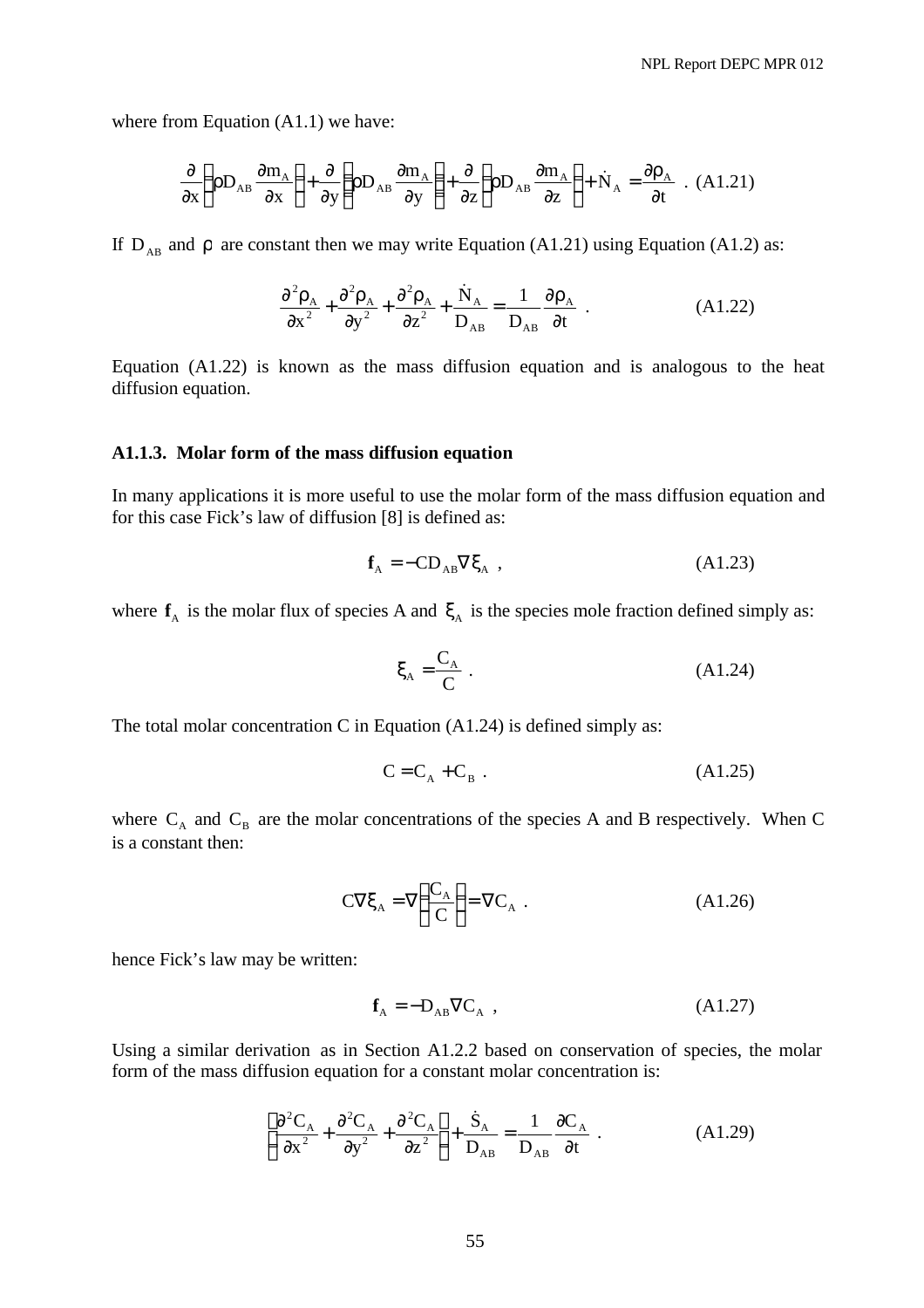where  $\dot{S}_A$  is the rate of increase of the molar concentration of the species A due to chemical reactions and is analogous to the mass density rate parameter  $N_A$ . It is sufficient in most cases of gases diffusing into solids to use the simplified version of molar form of Fick's law in Equation (A1.27) and the associated mass diffusion equation in Equation (A1.29). The mass diffusion equation in Equation (A1.29) may be rewritten in terms of cylindrical coordinates  $(r, \theta, z)$  as:

$$
\frac{1}{r}\frac{\partial}{\partial r}\left(r\frac{\partial C_A}{\partial r}\right) + \frac{1}{r^2}\frac{\partial^2 C_A}{\partial \theta^2} + \frac{\partial^2 C_A}{\partial z^2} + \frac{\dot{S}_A}{D_{AB}} = \frac{1}{D_{AB}}\frac{\partial C_A}{\partial t} \tag{A1.30}
$$

From here on the molar form of the mass diffusion equation will be used, where it is assumed that the system has a constant total molar concentration C and diffusivity  $D_{AB}$ .

#### **A1.1.4. Initial and boundary conditions**

The initial molar concentration of species A at time t=0 for a system represented by cylindrical coordinates is given by:

$$
C_A(x, y, z, 0) = C_A^{\text{ini}} \t\t( A1.31)
$$

and in cylindrical coordinates is simply

$$
C_A(r, \theta, z, 0) = C_A^{\text{ini}} \tag{A1.32}
$$

There are two main types of boundary conditions that may be applied to Equations (A1.29) and (A1.30) and both have analogies with similar boundary conditions in heat transfer.

The first boundary condition is where the concentration of the species at the surface is kept constant and this is analogous to the constant temperature boundary condition in heat transfer. For a constant concentration the boundary condition on the x axis for the molar form of the mass-diffusion equation is:

$$
C_A(x_{\text{surf}}, y, z, t) = C_A^{\text{surf}}.
$$
 (A1.33)

where  $x_{\text{surf}}$  is the x value of the surface/boundary  $C_A^{\text{surf}}$  is constant over time. The second boundary condition is a constant species flux, which is analogous to constant heat flux boundary conditions in heat transfer, at the surface. Using Fick's law we may write

$$
-D_{AB}\frac{\partial C_A(x,y,z,t)}{\partial x}\bigg|_{x=\text{surf}} = \Phi_A^{\text{surf}}.
$$
 (A1.34)

where  $\Phi_A^{\text{surf}}$  is constant over time. Both types of boundary conditions in Equations (A1.31) and (A1.32) may be extended without loss of generality to y and z directions. It is worth noting that for cylindrical systems  $(r, \theta, z)$  boundary conditions have the same form of the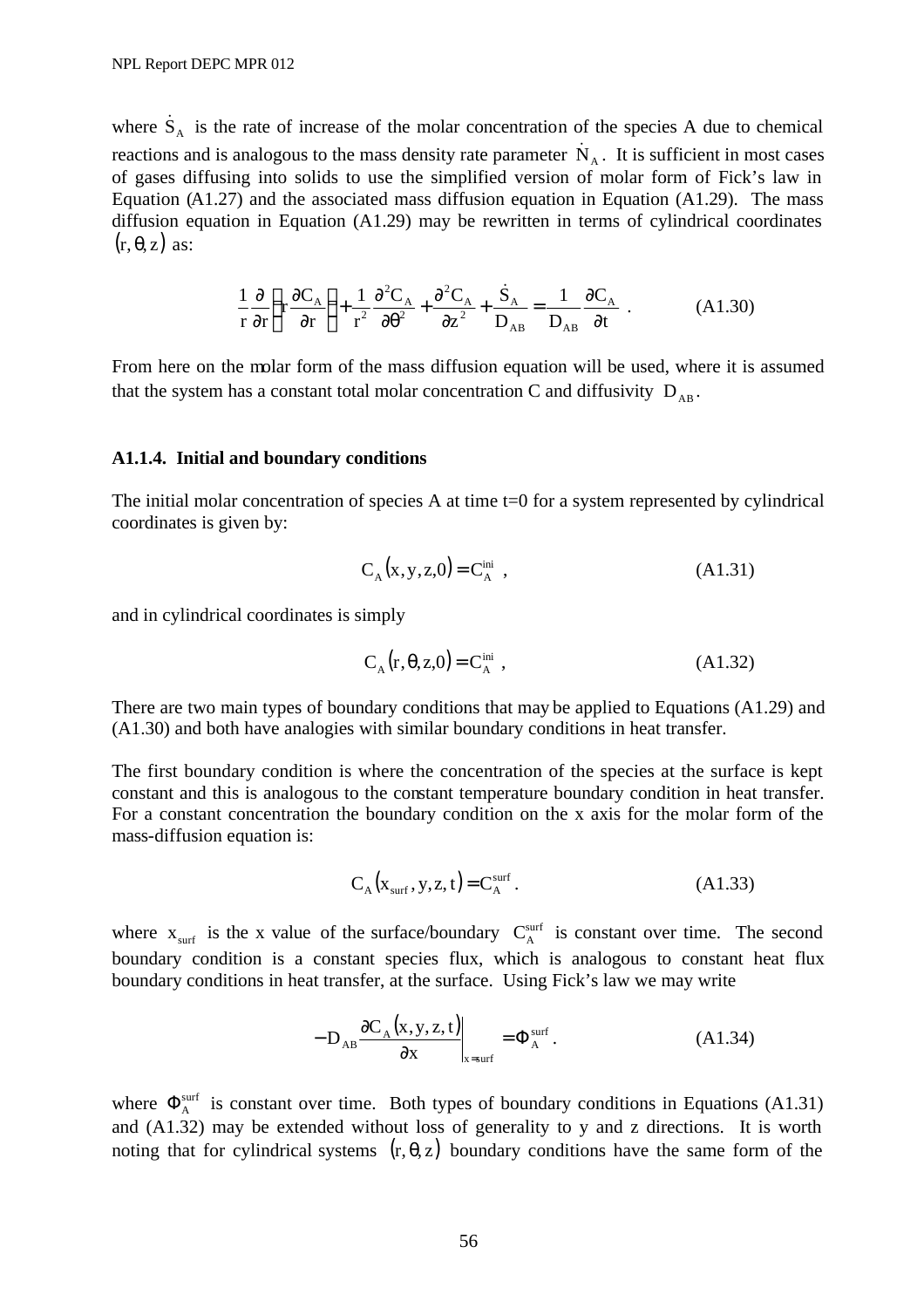constant molar concentration and species flux as in Equations (A1.31) and (A1.32) respectively, however for the r and z directions only.

## **A1.2 NUMERICAL METHODS AND APPLICATIONS TO MULTI-STRUCTURED SYSTEMS**

Although there exist many analytical solutions to the mass diffusion equation with various boundary conditions, see Crank [5], more complicated multi-layered or multi-material structures are solved more easily using numerical methods. For determining mass diffusion in systems where the geometry is generally static the most suitable approach is to use finite difference methods.

## **A1.2.1 Overview**

Finite difference methods are a numerical solution technique that effectively split the material system up into a grid where each cell or element has constant properties for any discrete time interval. The properties of each cell may be different and may also change between each time interval. However for any cell and particular time interval the solution of each cell is reduced to that of a homogeneous system with constant boundary conditions. The mass diffusion equation of the reduced system may then be solved by applying linear mass transfer techniques. It should be noted that by discretisation of the system in both space and time is an approximation and so it is preferable to have as small as possible time steps and grid spacing to reduce errors in the solution.

The model described in this section uses a non-standard approach to finite differences. The multi-structured system contains interfaces and boundaries that only occur at the edge of a prescribed grid in which each grid contains a set pattern of cells. Each cell represents an actual volume of the multi-structured system and the value of the molar concentration or mass density for each cell is represented by a node, which is assumed to lie in the centre of the cell. Using this method it ensures that a node never lies on a boundary or interface and that every calculation for each cell requires that of a homogeneous material only. This approach means that only one type of cell is necessary and simplifies programming for multi-structured systems. However, the limitation of this technique is in integrating non-linear boundary conditions within a time step and this can only be solved using the standard approach by introducing boundary cells where the cell node is on the boundary.

The finite difference model described in this section uses an explicit solution method, which means that the concentration of A at each node is written as a function of the concentration of A of the nodes at the end of the previous time step. The equation at a node is derived by considering the species flux into and out of a small element surrounding the node and stating that any net species flux into or out of the element raises or lowers the concentration of A of that element accordingly.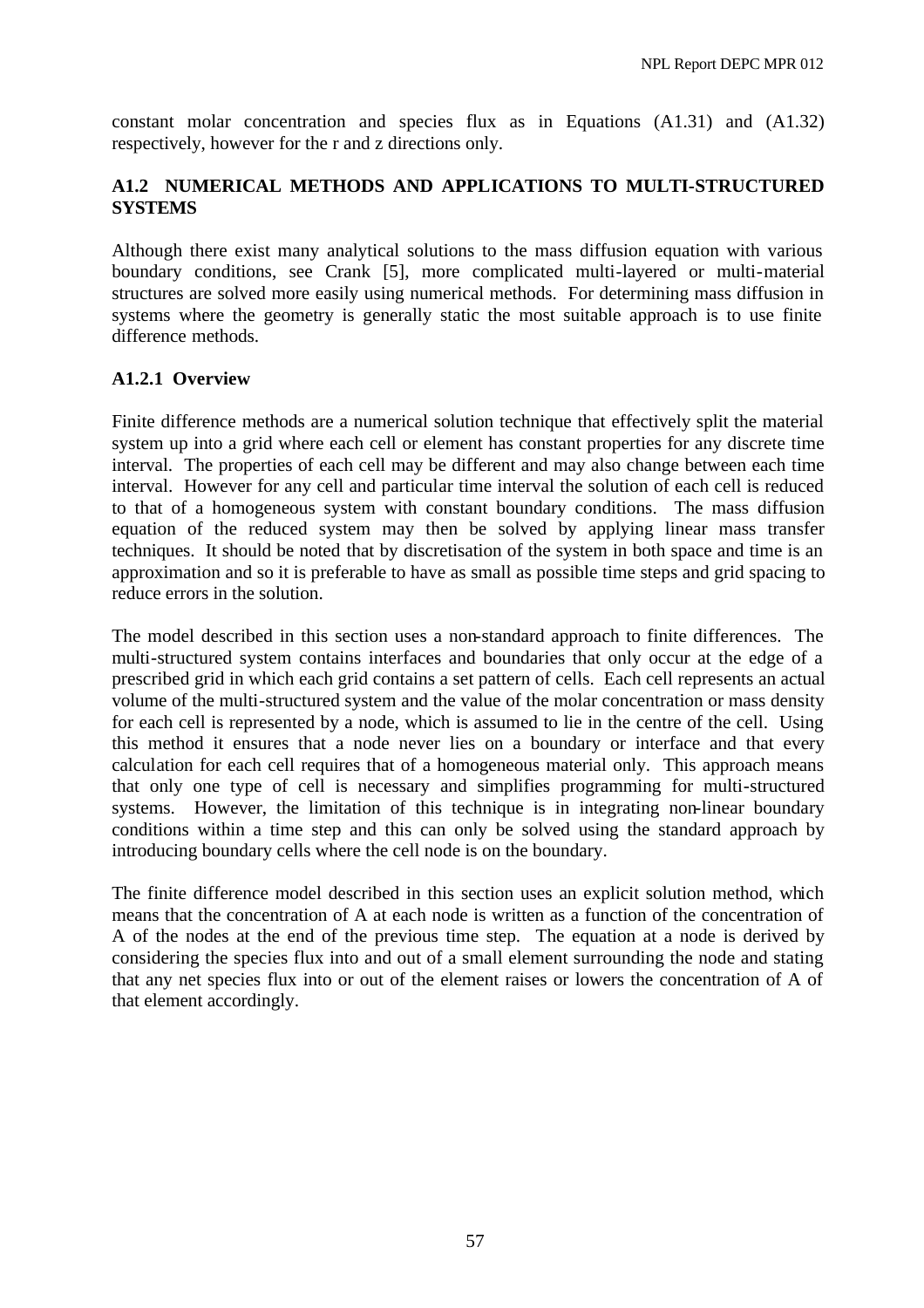#### **A1.2.2 Geometry**

In order to calculate the distribution of the concentration of species A numerically it is necessary to describe the material by a discretised grid or mesh. If we consider a node which represents a cell volume of dimensions  $(\Delta x_{ijk}, \Delta y_{ijk}, \Delta z_{ijk})$  in a three-dimensional cuboid x-y-z grid consisting of  $i = 1...nx$ ,  $j = 1...ny$  and  $k = 1...nz$  nodes in the x-, y- and z-directions respectively. It is assumed that the adjoining nodes have dimensions of  $(\Delta x_{i \pm 1jk}, \Delta y_{ijk}, \Delta z_{ijk})$ ,  $(\Delta x_{ijk}, \Delta y_{ij \pm 1k}, \Delta z_{ijk})$  and  $(\Delta x_{ijk}, \Delta y_{ijk}, \Delta z_{ijk \pm 1})$ .

#### **A1.2.3. Explicit finite difference equation for the concentration of species**

For simplicity the species flux contribution from each node is assumed to be *into* the node in all directions and can be calculated using Fick's law, which for a constant diffusion coefficient D in the x-direction is:

$$
\phi = -D\frac{\partial C}{\partial x} \tag{A1.35}
$$

where  $\phi$  is the molar flux and C is the molar concentration. We take this opportunity to simplify the notation used, from here on a variable with no subscripts will be assumed to be associated with the  $(i,j,k)$ <sup>th</sup> node, for example  $\Delta x_{ijk} = \Delta x$ . Any variable associated with an adjacent node to the  $(i,j,k)$ <sup>th</sup> node will be indicated only by the subscript of the direction for which it is adjacent, for example  $\Delta x_{j-1,k} = \Delta x_{j-1}$ . This can be seen more clearly in Figure A1.1.



Figure A1.1: Three-dimensional node structure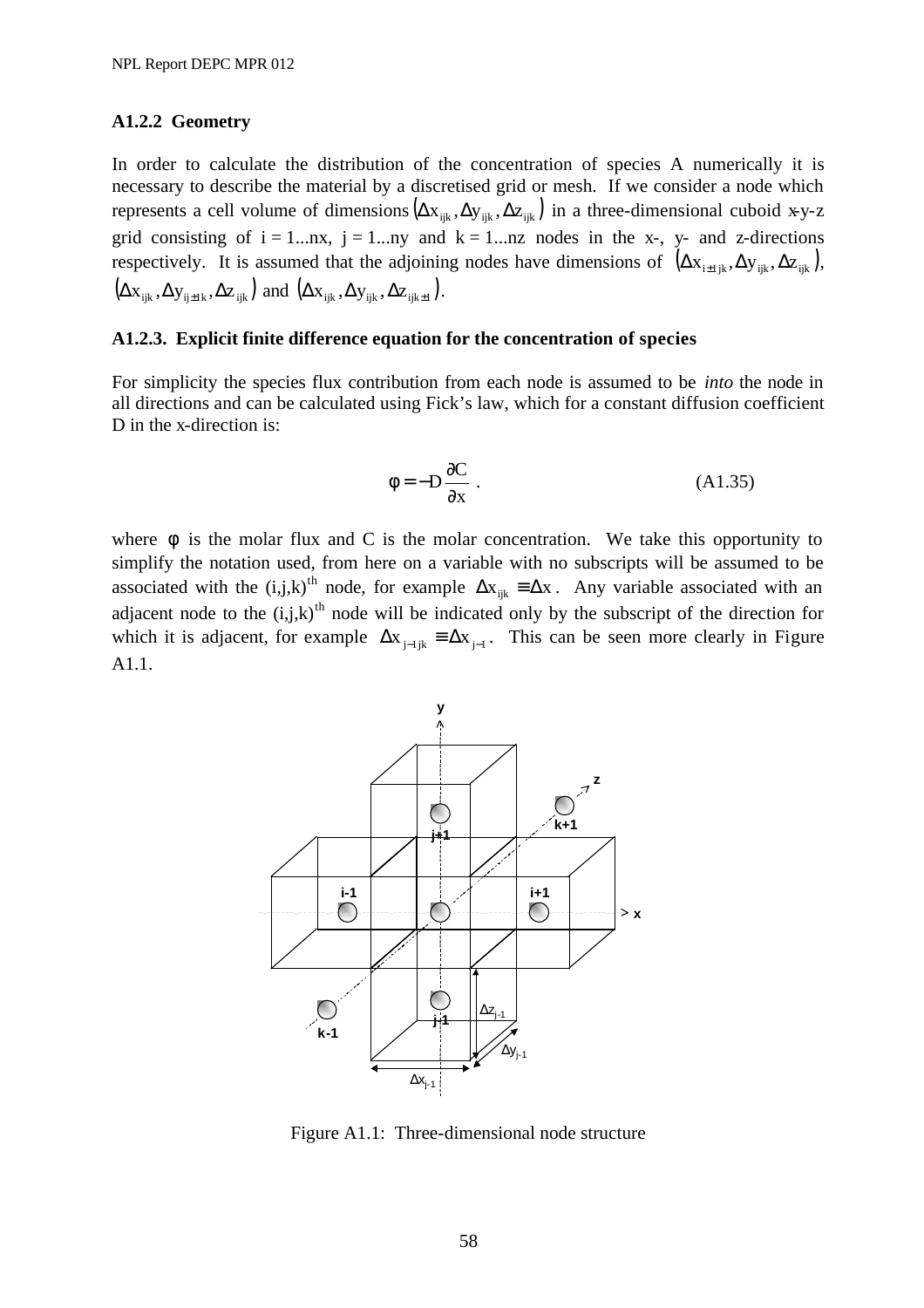The simplified notation is extended to the species fluxes where for example the flux from the  $(i+1,j,k)$ <sup>th</sup> node to the  $(i,j,k)$ <sup>th</sup> node will be simplified to  $\phi_{i+1}$ . Assuming that in all directions the fluxes travel towards the  $(i,j,k)$ <sup>th</sup> node then the species transfer rates into the  $(i,j,k)$ <sup>th</sup> node, denoted by  $\dot{S}_{in}$ , is:

$$
\dot{S}_{in} = (\phi_{i+1} + \phi_{i-1})\Delta y \Delta z + (\phi_{j+1} + \phi_{j-1})\Delta x \Delta z + (\phi_{z+1} + \phi_{z-1})\Delta x \Delta y , \quad (A1.37)
$$

where the rate of change of species stored in the control volume  $\dot{S}_{st}$  is simply:

$$
\dot{S}_{st} = \frac{dC}{dt} \Delta x \Delta y \Delta z = \frac{(C^{p+1} - C^p)}{\Delta t} \Delta x \Delta y \Delta z
$$
 (A1.38)

In Equation (A1.38) the time differential may be calculated explicitly where the superscripts p and  $p+1$  represent the species concentration at the time p and  $p+1$ . Defining a conservation of the rate of species similar to Equation (A1.7), we may write:

$$
\dot{S}_{st} = \dot{S}_{in} + \dot{S}_{g} , \qquad (A1.39)
$$

where  $\dot{S}_g$  is the contribution to the rate of change of species from internal chemical reactions. Inserting Equation (A1.38) in Equation (A1.39) and rearranging gives a finite difference representation of the concentration of species at a time period p+1:

$$
C^{p+1} = C^p + \left(\frac{\Delta t}{\Delta x \Delta y \Delta z}\right) \left(\dot{S}_{in} + \dot{S}_g\right),\tag{A1.40}
$$

where  $\dot{S}_{in}$  is calculated by Equation (A1.37) from the species fluxes  $\phi_{i\pm 1}, \phi_{i\pm 1}, \phi_{k\pm 1}$ , each which must be derived depending on the type of the surrounding node.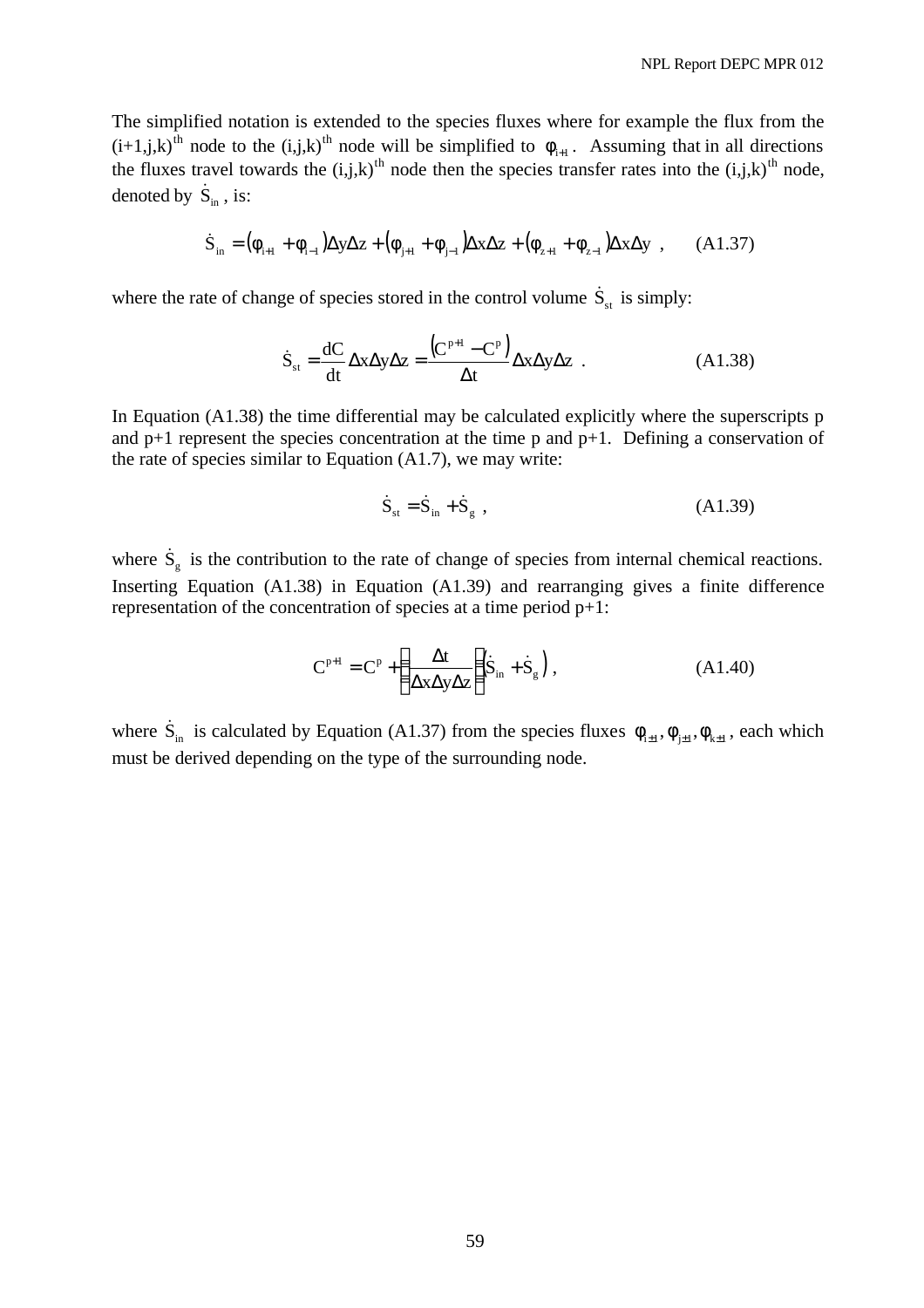#### **3.4. Solid nodes**

In this model solid nodes are defined simply as nodes, which represent solid cell volumes. For these nodes Fick's law may be used to calculate the species flux into an adjacent solid node. For a solid node (i,j,k) that is completely surrounded by internal nodes of different material diffusivities, the fluxes from each adjacent node are:

$$
\phi_{i\pm 1} = \frac{2(D_{i\pm 1}\Delta x_{i\pm 1} + D\Delta x)(C_{i\pm 1}^p - C^p)}{(\Delta x_{i\pm 1} + \Delta x)^2}
$$
\n
$$
\phi_{j\pm 1} = \frac{2(D_{j\pm 1}\Delta y_{j\pm 1} + D\Delta y)(C_{j\pm 1}^p - C^p)}{(\Delta y_{j\pm 1} + \Delta y)^2},
$$
\n
$$
\phi_{z\pm 1} = \frac{2(D_{k\pm 1}\Delta z_{k\pm 1} + D\Delta z)(C_{k\pm 1}^p - C^p)}{(\Delta z_{k\pm 1} + \Delta z)^2}
$$
\n(A1.41)

The fluxes in Equation (A1.41) are inserted into Equation (A1.37) to and the species concentration over time may then be calculated in an incremental fashion using Equation (A1.40).

#### **A1.2.5. Boundary nodes**

Non-solid nodes are used to describe boundary conditions that may be applied to solid nodes. They effectively have zero cell volume and are only there to represent a boundary condition type, they are sometimes referred to as ghost nodes. The species flux  $\phi_{\text{surf}}$  in the x-direction from a constant species boundary condition, where the species concentration on the boundary is held at  $C_{\text{surf}}$ , would be

$$
\phi_{\text{surf}} = \frac{2D(C_{\text{surf}} - C^{\text{p}})}{\Delta x} \,. \tag{A1.42}
$$

The value for  $\phi_{\text{surf}}$  would be inserted into Equation (A1.37) depending on which side of the  $(i,j,k)$ <sup>th</sup> node the boundary node is. For example if there is no solid  $(i+1,j,k)$ <sup>th</sup> node then the edge of the cell on that side is a boundary and if held at a constant species concentration then the flux from the  $(i+1,j,k)^{th}$  ghost node would be  $\phi_{i+1} = \phi_{surf}$ , where  $\phi_{surf}$  is calculated by Equation (A1.42). For applying a constant species flux at the boundary then simply put  $\phi_{i+1} = \phi_{\text{surf}}$  in Equation (A1.37) where  $\phi_{\text{surf}}$  is the value of the species flux at the boundary.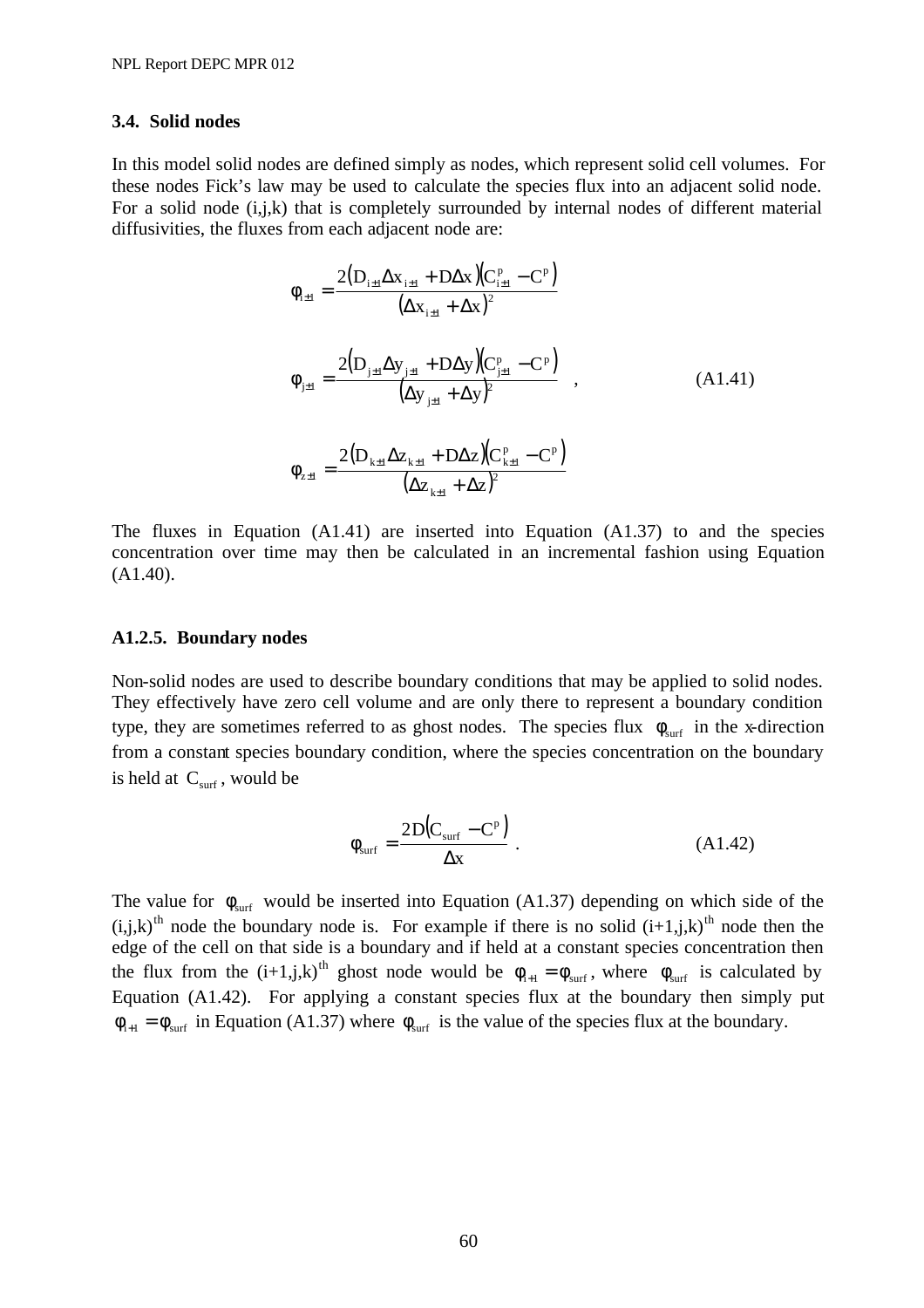#### *References*

[1] Hedenqvist M. S. Ohrlander M., PlamgrenR, Albertsson A.-C. *"Multi-layer modeling of diffusion of water in acrylamide-grafted aliphatic polyesters"*. Polymer Engineering and Science, August, 1998.

[2] Barrer R. M. *"Diffusion and Permeation in Heterogeneous Media"*, Diffusion in Polymers, Academic Press, Ed. J. Crank and G. S. Park, pp.165-217, 1968.

[3] Chapman L. A., Fry A. T. and Roberts S. J., *"Thermal Diffusivity and Thermal Conductivity Measurements on Oxide Scales",* NPL Report MATC(D)188, 2004.

[4] Incropera F. P. and De Witt D. P., *"Fundamentals of Heat and Mass Transfer"*, John Wiley and Sons, Third Edition, 1981.

[5] Crank J., *"The Mathematics of Diffusion"*, Clarendon Press, Second Edition 1975.

[6] Fick A., Ann. Physik, Leipzig, **170**, pp.59, 1855.

[7] Fourier, J. B. *"Théorie Analytique de la Chaleur"*(1822) English Translation by A Freeman, Dover Publ., New York, 1955.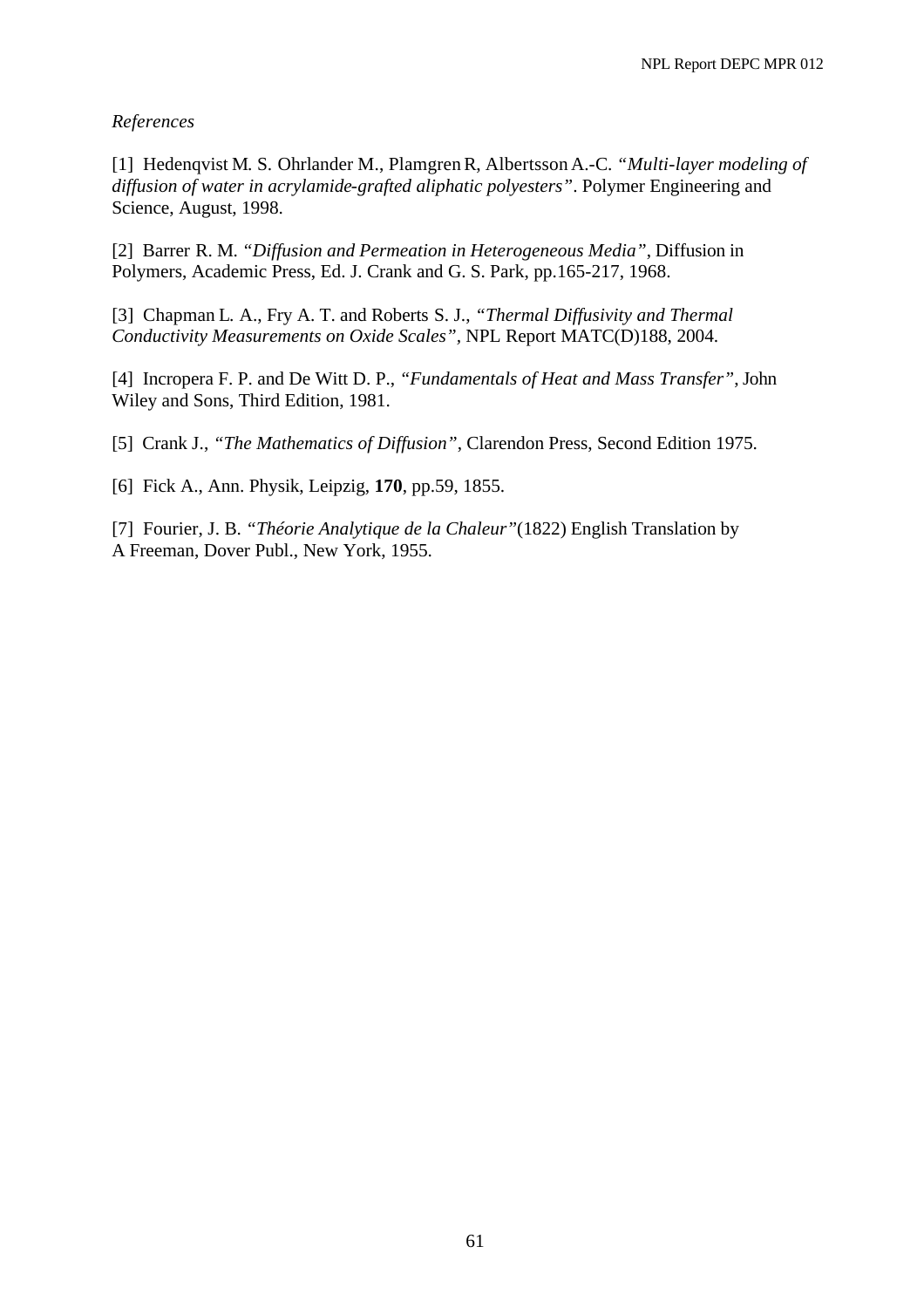## **APPENDIX II COMMERCIAL EQUIPMENT SUPPLIERS**

This section describes permeation measurement instruments available commercially. The presence of a supplier or instrument does not indicate any endorsement by NPL. Similarly, the list is not exhaustive and the absence of any supplier/instrument is only due to a lack of information found from various searches rather than a judgement on the system. Further information is available from the manufacturers at the website addresses given.

## **MOCON** http://www.mocon.com/

MOCON is a global provider of permeation systems and services designed to assess materials and processes. The company develops, manufactures and markets instrumentation, and also provides consulting and development services.

The PERMTRAN-W range of instruments determines water vapour transmission rates. The feed side of the instrument is cycled between low and high humidity set points and the resulting transmission of moisture measured using an IR detector. Instruments are available which conform to ASTM Standard E-398 (Accumulation Method) and ASTM F-1249 /Tappi T-557. Calibration is traceable to NIST. The PERMATRAN-C range assesses carbon dioxide (CO2) transmission rates. The OX-TRAN range uses proprietary, high accuracy COULOX<sup>®</sup> coulometric-type sensors for oxygen transmission measurements. Instruments comply with ASTM standards D-3985, F-1927 and F-1307 and calibration is traceable to NIST standards.

## **VTI CORPORATION** http://www.vticorp.com/products/WPA-100.htm

The WPA-100, water permeability analyser from VTI measures water vapour transmission rate (WVTR) through films, blisters, foil, and various packaging material. Temperature ranges from 23° C to 50° C and humidity ranges from 2% to 98% RH are used. Experiments yield information for initial moisture content, drying, kinetics, diffusion and steady state permeability

#### **LYSSY** http://www.lyssy.com/

Lyssy supply instruments for water vapour, oxygen and carbon dioxide transmission measurement. General manometric gas permeability testers comply with standards ASTM D 1434, DIN 53380 and ISO 2556. Gravimetric water vapour permeability test systems are also supplied.

#### **ILLINOIS INSTRUMENTS**

http://www.illinoisinstruments.com/moisture-permeation-analyzers.html

Illinois Instruments Series 400 Moisture Permeation Analysers provide moisture transmission measurements, over a wide range of temperature from  $-110^{\circ}$ C to  $+20^{\circ}$ C, using an aluminium oxide sensor.

#### **SYSTECH INSTRUMENTS** http://www.systechinstruments.com

Systech instruments manufacture a range of modular systems for the precise analysis of the oxygen permeation performance of packaging film. Pure oxygen is fed above the sample and nitrogen below. Molecules of oxygen, diffusing through the film, are carried by the nitrogen to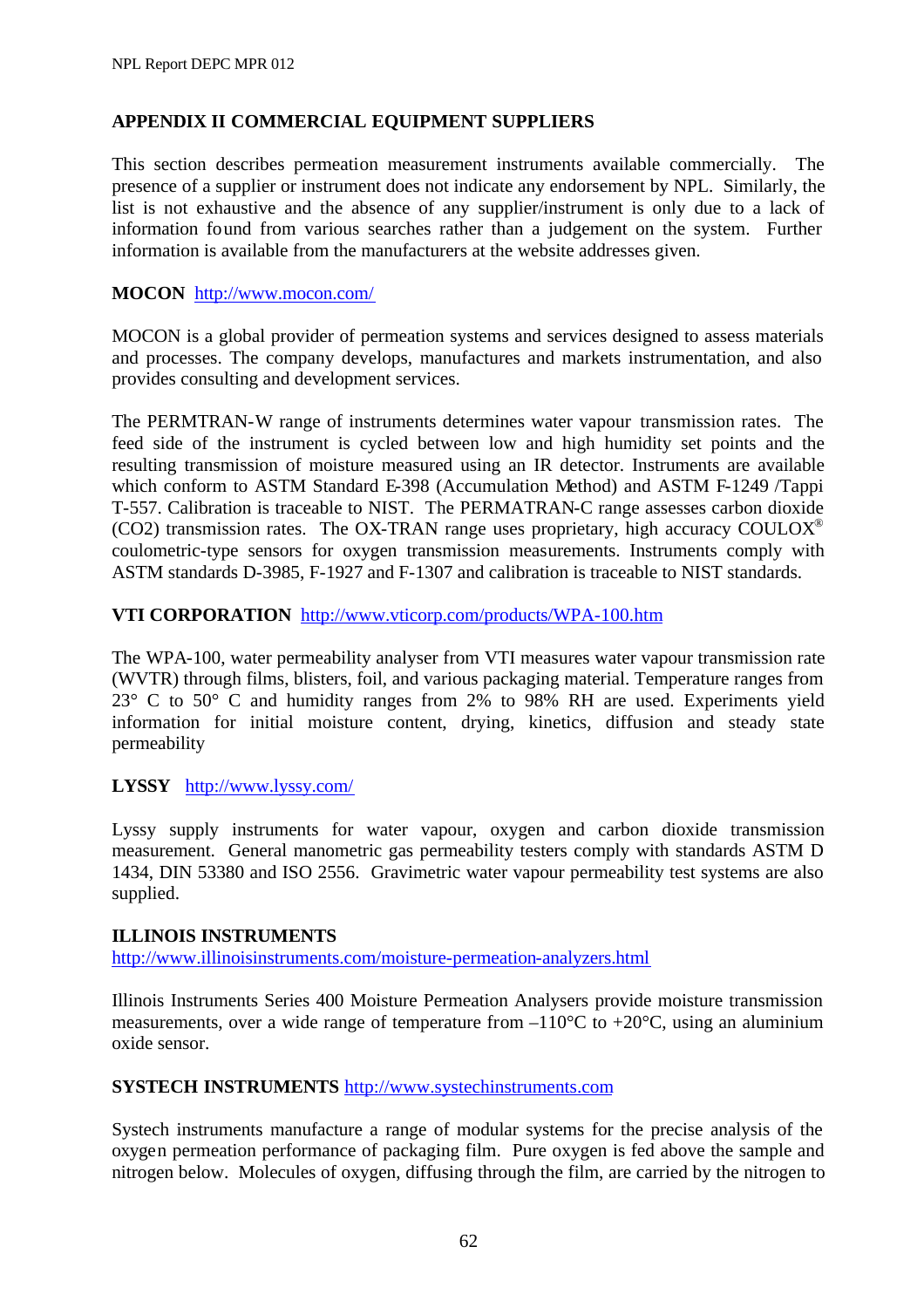a precision sensor that directly measures oxygen content. Calibration can be by both standard gas and NIST traceable films

**TECHNOLOX** http://www.technolox.com

Technolox manufacture MicropermM4 gas permeation instruments. Gas samples are fed to the feed side of the cell whilst the diffusant side of the cell is evacuated. Gas molecules permeating through the cell are detected using a mass spectrometer.

**Versaperm** www.versaperm.com

Manufacture WVTR Meters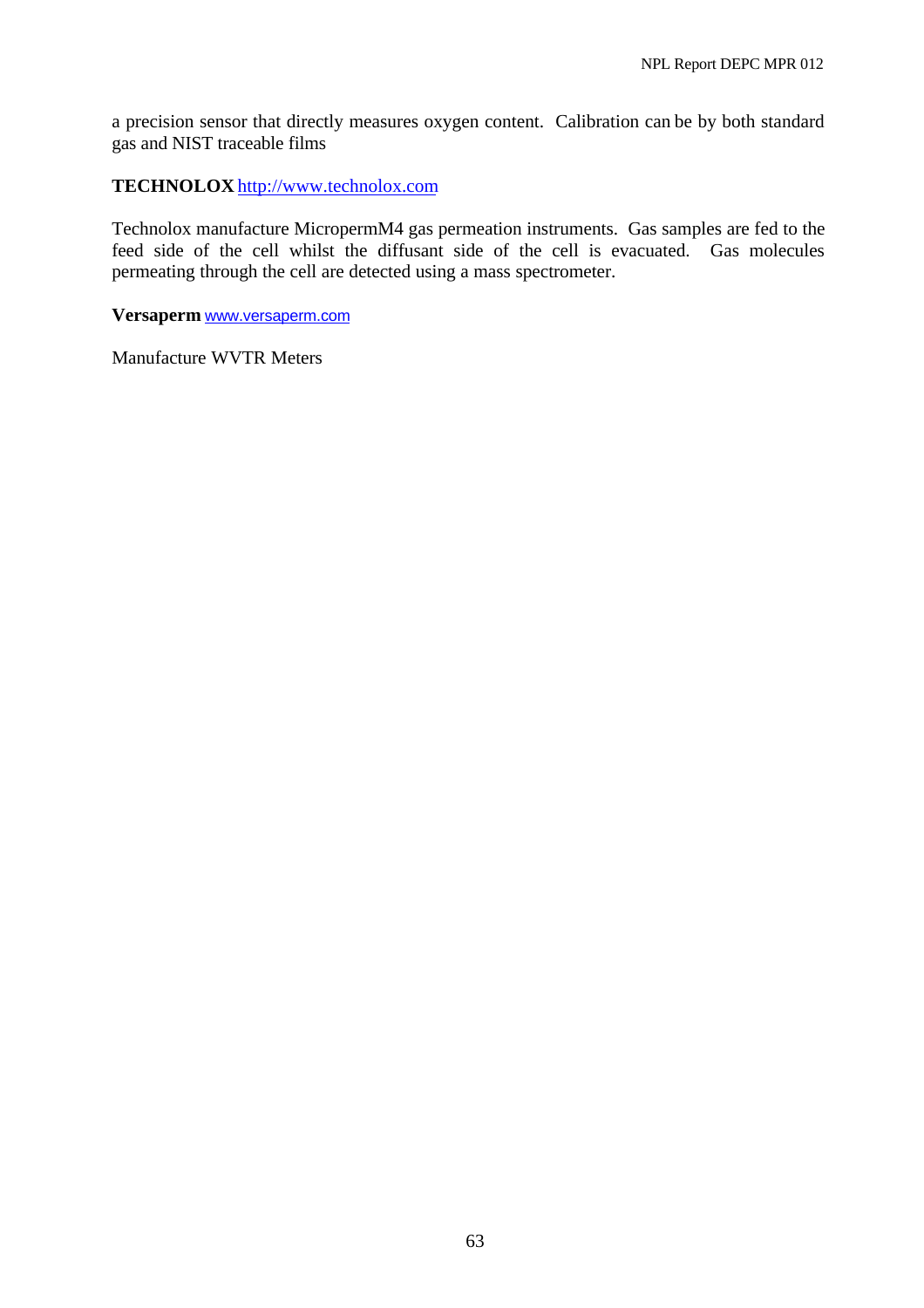# **APPENDIX III: DETECTORS**

| <b>Detector Type</b>    | <b>Species</b><br><b>Detected</b>                             | Principal                                                                                                                                                                                                                                                                                                                                                       | <b>Comments</b>                                                                                                                                                                                                                                            |
|-------------------------|---------------------------------------------------------------|-----------------------------------------------------------------------------------------------------------------------------------------------------------------------------------------------------------------------------------------------------------------------------------------------------------------------------------------------------------------|------------------------------------------------------------------------------------------------------------------------------------------------------------------------------------------------------------------------------------------------------------|
| IR Spectroscopy         | Various in<br>particular<br>carbon<br>containing<br>molecules | Molecular groups absorb light at<br>characteristic frequencies in the IR<br>region. From Beers law, the intensity<br>of light absorbed is proportional to<br>concentration of absorbing molecules.                                                                                                                                                              | Versatile, continuous method<br>for determining organic<br>molecules, $CO2$ , etc.<br>However, accuracy for trace<br>amounts may be limited and<br>corrections for drift may be<br>needed. Calibration would be<br>via reference gas mixtures.             |
| Mass Spectroscopy       | Various                                                       | Mass spectroscopy sorts molecules<br>according to their mass/charge ratios.<br>The number of molecules for each<br>ratio is counted on arrival at the<br>detector.                                                                                                                                                                                              | Mass spectroscopy is a very<br>sensitive but costly technique.                                                                                                                                                                                             |
| Pressure sensing        | Various                                                       | Absolute gas pressure difference<br>across the membrane used to drive<br>diffusion – increase in pressure on the<br>low-pressure side measured. Sensors<br>can be manometric, piezoelectric or<br>electro-mechanical                                                                                                                                            | Can be extremely sensitive to<br>total gas flow but has no<br>selectivity for distinguishing<br>individual species.                                                                                                                                        |
| Gas<br>Chromatography   | Various                                                       | The diffusing gas is collected and<br>analysed using a gas chromatograph.                                                                                                                                                                                                                                                                                       | Can quantify relative<br>proportions of gases.<br>Requires sufficient sample<br>volume for accurate<br>measurements.                                                                                                                                       |
| <b>Mass Sensing</b>     | Various                                                       | The increase in mass of absorbents on<br>the diffusant side of the permeation<br>cell can be determined either off line<br>or continuously. Resonant mass<br>sensors and surface acoustic wave<br>surface sensors can have extremely<br>good mass resolution.                                                                                                   | Most obviously useful for<br>water vapour. Usefulness for<br>molecules will depend on<br>absorbents used. MEMS<br>sensors are under<br>development but few<br>commercial systems yet.                                                                      |
| Thermal<br>Conductivity | Various                                                       | Thermal conductivity is measured<br>with a sensor that employs four<br>matched filaments arranged as a<br>Wheatstone bridge that change<br>resistance according to the thermal<br>conductivity of the gas passing over<br>it. Since each gas has a known<br>thermal conductivity, the thermal<br>conductivity can be deconvoluted .to<br>determine the mixture. | Gas content needs to be<br>known to make measurements<br>and measurement compares<br>conductivity to a known<br>sample. Highest resolution is<br>between gases having large<br>thermal conductivity<br>differences (normally H or He<br>from other gases). |
| Capacitive              | Various (high<br>dielectric<br>permittivity)                  | Gas absorbs into porous layer<br>between two electrodes. Capacitance<br>is proportional to quantity and<br>dielectric constant of gas.                                                                                                                                                                                                                          | Most obviously useful for<br>moisture (high dielectric<br>constant).                                                                                                                                                                                       |
| Semiconductor           | Various                                                       | The resistance of some<br>semiconductive metal oxides change<br>with the absorption of gas molecules.                                                                                                                                                                                                                                                           | Used in monitoring for gas or<br>LPG leaks.                                                                                                                                                                                                                |
| Photo Ionisation        | Various                                                       | High-energy UV photons (<300 um)<br>will ionise some gases (e. g. toluene,<br>trichloroethyene) but not others (e.g.<br>air, methane). The ions collected by<br>e-field produce a current proportional<br>to gas concentration.                                                                                                                                 | Sensitive $(< 1$ ppm) but not<br>selective. Special UV lamps<br>costly and have limited life<br>(also high power)                                                                                                                                          |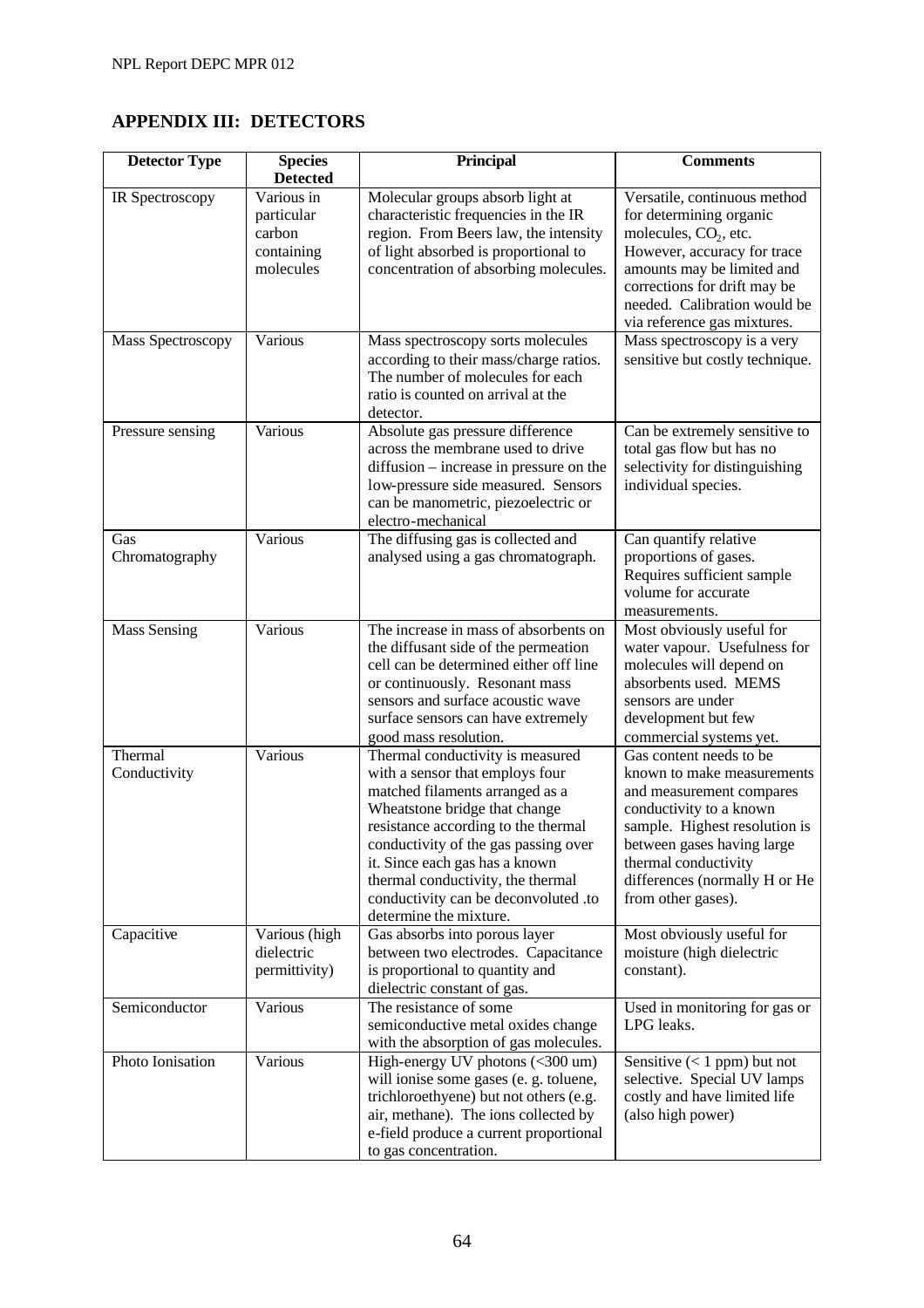| <b>Detector Type</b>      | <b>Species</b><br><b>Detected</b> | Principal                                                                                                                                                                                                                                                                                                                                                                                                                                                                                                                                                                                                                                                                                                                                                                                                                                                                                                                                                                                                                                                                                                                                                                                                                                                | <b>Comments</b>                                                                                                                                                                                                                                                 |
|---------------------------|-----------------------------------|----------------------------------------------------------------------------------------------------------------------------------------------------------------------------------------------------------------------------------------------------------------------------------------------------------------------------------------------------------------------------------------------------------------------------------------------------------------------------------------------------------------------------------------------------------------------------------------------------------------------------------------------------------------------------------------------------------------------------------------------------------------------------------------------------------------------------------------------------------------------------------------------------------------------------------------------------------------------------------------------------------------------------------------------------------------------------------------------------------------------------------------------------------------------------------------------------------------------------------------------------------|-----------------------------------------------------------------------------------------------------------------------------------------------------------------------------------------------------------------------------------------------------------------|
| Fluorescence              | Various                           | UV light impinges on some organics<br>produces a fluorescent light<br>proportional to ambient gas<br>concentration (e.g. oxygen)                                                                                                                                                                                                                                                                                                                                                                                                                                                                                                                                                                                                                                                                                                                                                                                                                                                                                                                                                                                                                                                                                                                         | High sensitivity (because<br>photo-detectors are sensitive).<br>Applicable only to a few<br>gases (but used with many<br>biological materials where it<br>can be sensitive and<br>selective). Few commercial<br>sensors using this technology<br>are available. |
| Electrochemical<br>sensor | Oxygen                            | Covers a range of sensors, some<br>specific types are described below.<br>Principally used for oxygen but also<br>applications for H, $CO$ , $CO2$ , etc.<br>Solid-state coulometric sensors are<br>used in many commercial permeation<br>instruments. Electrochemical sensors<br>are self powered micro fuel cells. The<br>cell consists of a casing containing a<br>gel or electrolyte and two active<br>electrodes: the working electrode<br>(anode) and the counter-electrode<br>(cathode). The top of the casing has a<br>membrane, which can be permeated<br>by the gas sample. Oxidization takes<br>place at the anode and reduction at the<br>cathode. A current is created as the<br>positive ions flow to the cathode and<br>the negative ions flow to the anode.<br>Gases such as oxygen, nitrogen<br>oxides and chlorine which are<br>electrochemically reducible are<br>sensed at the cathode while those<br>which are electrochemically<br>oxidizable such as carbon monoxide,<br>nitrogen dioxide and hydrogen<br>sulphide are sensed at the anode.<br>Diffusion of gas into the solid<br>electrolyte in the sensor cell leads to<br>electrochemical reactions that produce<br>a current proportional to the quantity<br>of reactive gas. | Very sensitive method<br>(sensitivity depends on cell<br>type), suitable for a wide level<br>of concentrations. Calibration<br>is by the manufacturer.<br>Consumption of electrolyte<br>requires that cells be replaced<br>regularly.                           |
| Hersh Cell                | Oxygen                            | Electrochemical technique, relying on<br>oxygen interacting with a silver<br>cathode to produce a flow of OH<br>ions, which generate current at a<br>cadmium anode, proportional to<br>oxygen flow. To prevent cadmium<br>depletion, a platinum electrode is used<br>to provide anodic protection. The<br>anode potential applied is<br>proportional to the current flow.                                                                                                                                                                                                                                                                                                                                                                                                                                                                                                                                                                                                                                                                                                                                                                                                                                                                                | Sensitive method for trace<br>quantities of oxygen (ppm $\lt$<br>$C < 1\%$ ). Reactive impurities<br>can affect measurements (e.g.<br>$CO2$ )                                                                                                                   |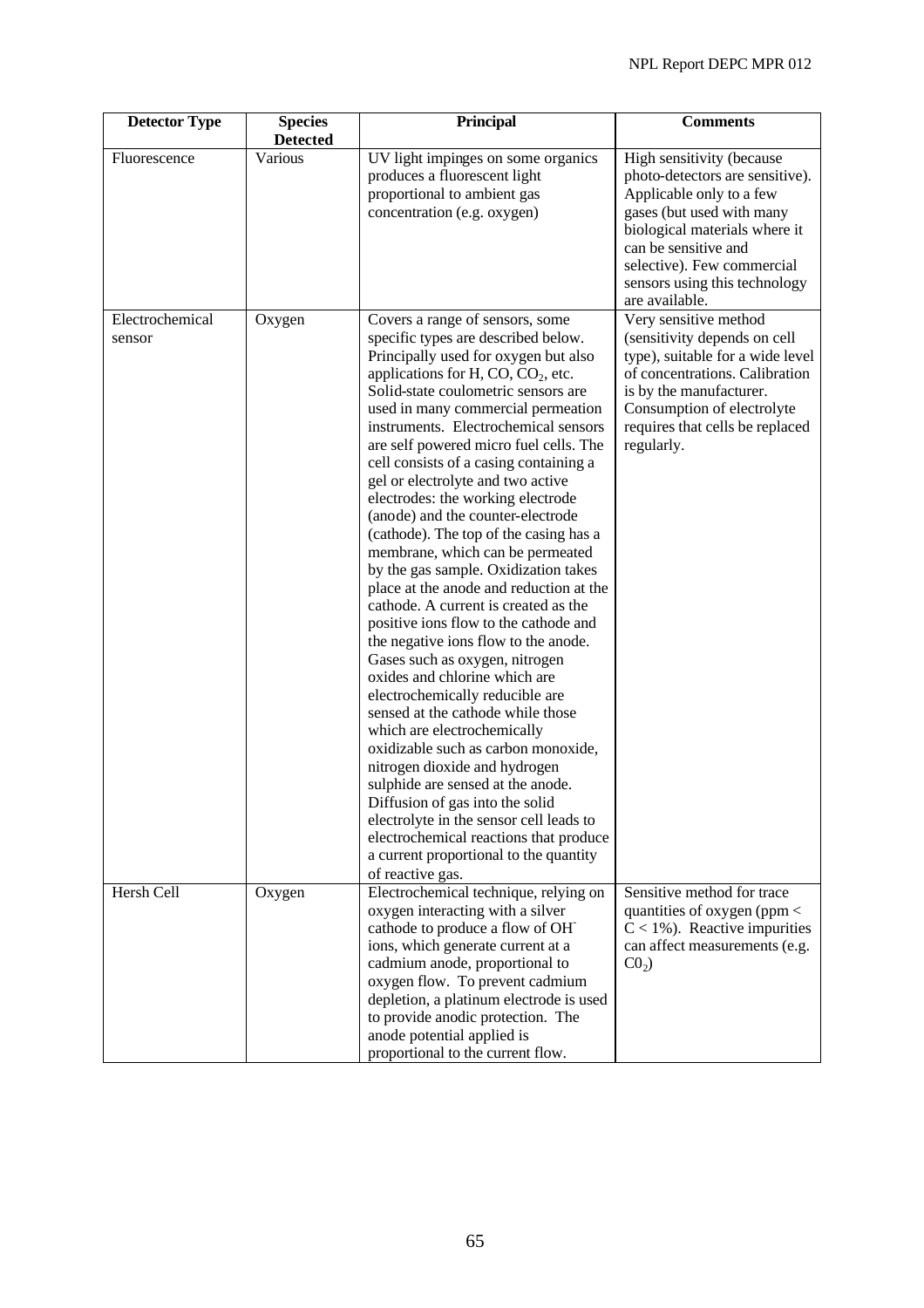| <b>Detector Type</b>               | <b>Species</b>            | Principal                                                                                                                                                                                                                                                                                                                                                                                                                                                                                                                                                                                                                                                      | <b>Comments</b>                                                                                                                                                                                                                                                                                                                                 |
|------------------------------------|---------------------------|----------------------------------------------------------------------------------------------------------------------------------------------------------------------------------------------------------------------------------------------------------------------------------------------------------------------------------------------------------------------------------------------------------------------------------------------------------------------------------------------------------------------------------------------------------------------------------------------------------------------------------------------------------------|-------------------------------------------------------------------------------------------------------------------------------------------------------------------------------------------------------------------------------------------------------------------------------------------------------------------------------------------------|
| Zirconia Cell                      | <b>Detected</b><br>Oxygen | This is a high temperature ceramic<br>sensor, an electrochemical galvanic<br>cell comprising of two electronically<br>conducting, chemically inert,<br>electrodes attached to either side of a<br>solid electrolyte tube. The tube is<br>completely gas tight and made of a<br>ceramic (stabilized zirconium oxide)<br>which, at the temperature of<br>operation, conducts electricity by<br>means of oxygen ions. The potential<br>difference across the cell is<br>proportional to the ratio of partial<br>pressure of oxygen $(P_1/P_2)$ and is<br>given by the Nernst equation.<br>$E = \frac{RT}{4F} \ln \left( \frac{P_1}{P_2} \right)$ , where F is the | The zirconia cell needs to be<br>mounted in a temperature-<br>controlled furnace. Typically<br>oxygen concentration is<br>measured over the range<br>0.01ppm to 100%. Various<br>molecules (combustible,<br>halogen containing<br>molecules) can poison the<br>cell.                                                                            |
|                                    |                           | Faraday constant. This equates to $E =$<br>0.0496T log $(P_1/P_2)$                                                                                                                                                                                                                                                                                                                                                                                                                                                                                                                                                                                             |                                                                                                                                                                                                                                                                                                                                                 |
| Paramagnetic<br>Sensor             | Oxygen                    | Uses the paramagnetic susceptibility<br>of oxygen, a physical property that<br>distinguishes oxygen from most other<br>common gases. Two nitrogen-filled<br>glass spheres mounted on a<br>suspension, which is suspended in a<br>symmetrical non-uniform magnetic<br>field. When the gas contains<br>paramagnetic oxygen, the glass<br>spheres are pushed farther away form<br>the strongest part of the magnetic<br>field, the torque acting on the<br>suspension is proportional to the<br>oxygen content of the gas.                                                                                                                                        | Factory calibrated. Results<br>can be affected by other<br>paramagnetic molecules.                                                                                                                                                                                                                                                              |
| Phosphorus<br>Pentoxide $(P_2O_5)$ | Water vapour              | Following Faraday's Law, water<br>molecules require energy to dissociate<br>into hydrogen and oxygen. As gas<br>passes over the sensor, moisture is<br>attracted to the P2O5 coating,<br>changing the resistance of the<br>platinum coil, due to the electrolysis<br>of the moisture to form hydrogen gas<br>and oxygen gas. The current flowing<br>in the electrode is therefore<br>proportional to the moisture<br>dissociating.                                                                                                                                                                                                                             | Recombination can give false<br>high readings if the carrier<br>gas contains hydrogen or<br>oxygen, which can react to<br>form water. This is usually<br>only a problem if the<br>measured sample contains<br>less that 5 ppm of moisture.<br>$P_2O_5$ moisture analysers are<br>not suitable for gases that will<br>react with the phosphorus. |
| Pulsed Electrolytic<br>Hygrometer  | Water vapour              | Depends on adsorption of water<br>vapour from a known flow of gas and<br>the simultaneous electrolysis of the<br>adsorbed water. The normal adsorbent<br>is a film of phosphoric<br>acid/phosphorus pentoxide with<br>embedded platinum wire electrodes.                                                                                                                                                                                                                                                                                                                                                                                                       |                                                                                                                                                                                                                                                                                                                                                 |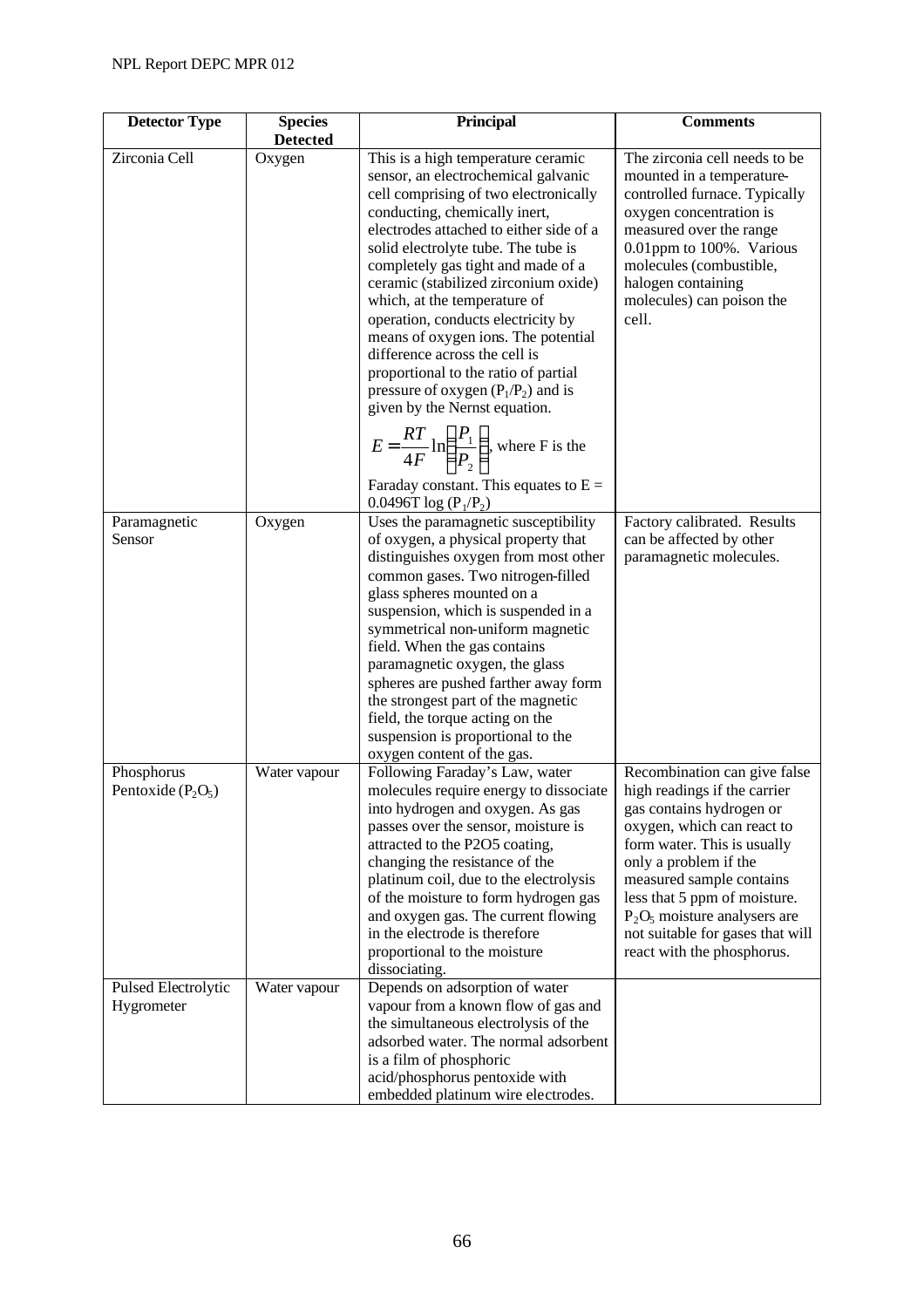| <b>Detector Type</b>     | <b>Species</b>  | <b>Principal</b>                                                                                                                                                                                                                                                                       | <b>Comments</b>                                                                                                                                                                                      |
|--------------------------|-----------------|----------------------------------------------------------------------------------------------------------------------------------------------------------------------------------------------------------------------------------------------------------------------------------------|------------------------------------------------------------------------------------------------------------------------------------------------------------------------------------------------------|
|                          | <b>Detected</b> |                                                                                                                                                                                                                                                                                        |                                                                                                                                                                                                      |
| Aluminium Oxide          | Water vapour    | $AIO2$ sensors are extremely sensitive<br>moisture sensors. Interdigitated<br>capacitance sensors are mounted on<br>an $\text{AlO}_2$ substrate that changes both,<br>its capacity and resistance, depending<br>on the humidity.                                                       | The sensor has a large linear<br>dynamic range, minimal<br>hysteresis and the extremely<br>short reaction time. This type<br>of sensor is used in many<br>commercial water permeation<br>instruments |
| Carbon nano-tubes        | Water vapour    | The conductivity of doped carbon<br>nanotubes varies (non-linearly) with<br>water content. Response is very<br>quick.ref549                                                                                                                                                            | Very new method, not<br>commercially available but<br>may give a quick method of<br>sensing trace quantities.                                                                                        |
| Polymer micro-<br>layers | Various         | Various methods based on the<br>interaction of permeant molecules<br>with polymer sensor layers. The shift<br>in spectroscopic fingerprint of the<br>polymer molecule or increase in<br>intermolecular spacing (detected by<br>XRD) have been proposed.                                | Claims of very high<br>sensitivities but few<br>commercial applications yet.                                                                                                                         |
| Colourmetric             | Various         | The carrier gas is fed through an<br>aqueous solution containing ionic<br>species that react with the diffusant<br>and change the colour of the solution.<br>The colour change is measured<br>through light absorption or<br>spectroscopy or directly compared<br>with a colour chart. | Low accuracy method, mostly<br>suitable for quality control.                                                                                                                                         |
| Radioactive<br>isotopes  | Various         | The permeant gas is doped with<br>radioactive isotopes. The flux of<br>doped molecules through the sample<br>is determined by the increase in<br>radiation detected using a Geiger<br>counter.                                                                                         | Obvious health, safety and<br>regulatory concerns<br>surrounding the use of<br>radioactive materials.                                                                                                |